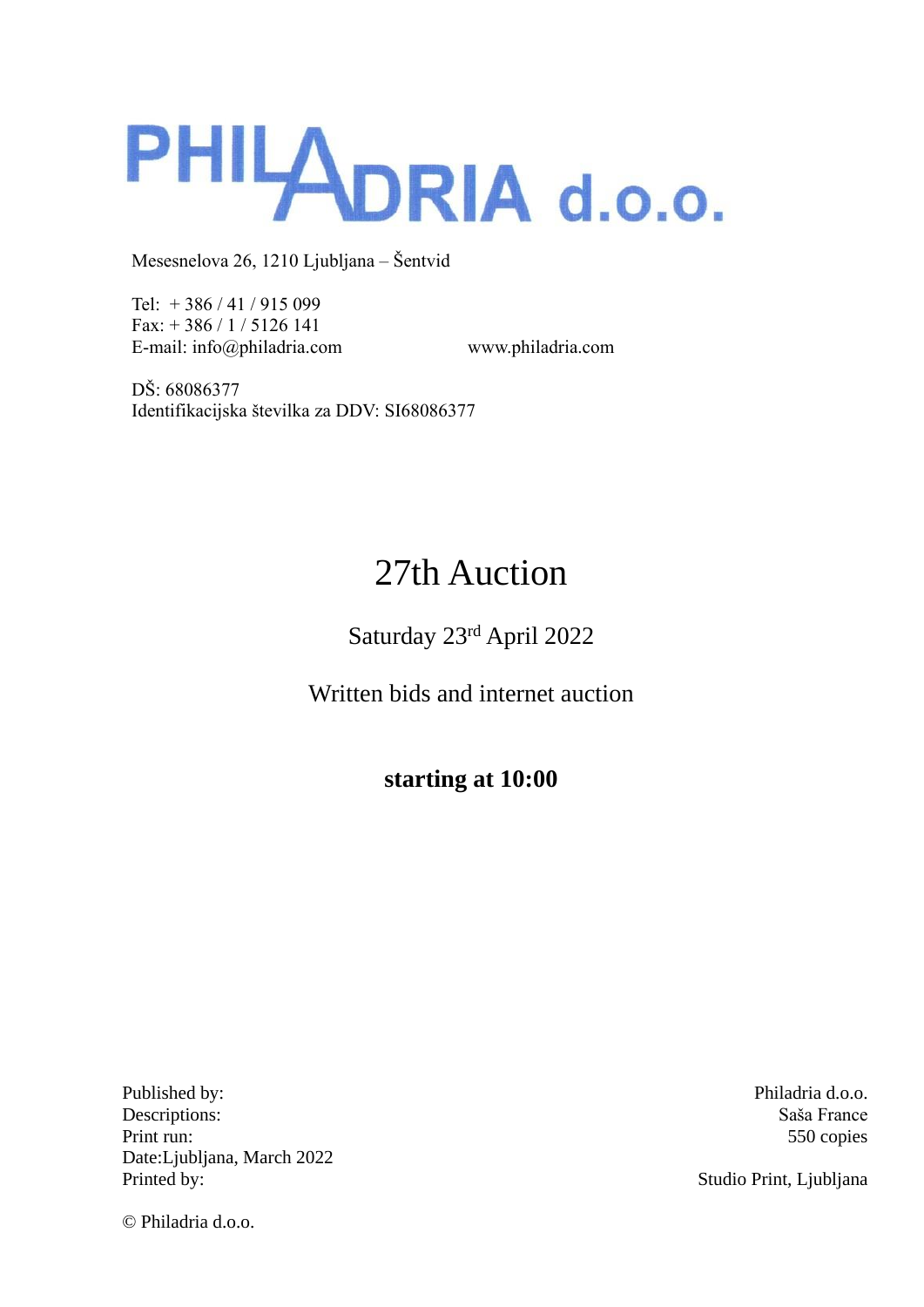# **Important information on our 27th auction**

Our 27th auction will be held on Saturday, April 23rd, 2022, beginning at 10:00

Written bids can be submitted until Friday, March 22, 2022 at 16:00. Written bids received later will not be considered as it will not be possible to enter them into auction system.

On April 23, 2022, starting at 10:00 we will run a live internet auctiom via the Philasearch web site. Previous registration at Philasearch web site is mandatory to participate in live auction [\(www.philasearch.com\)](http://www.philasearch.com/).

Telephone bidding will not be possible at our 27th auction !

The following rules will apply regarding viewing of the lots:

The viewing can take place in our premises prior to the auction by one client at the time and strictly by prior telephone appointment with mutually agreed fixed time slot establishing the time of arrival and the approximate time of departure of each visitor. The use of mask will be obligatory during the visit.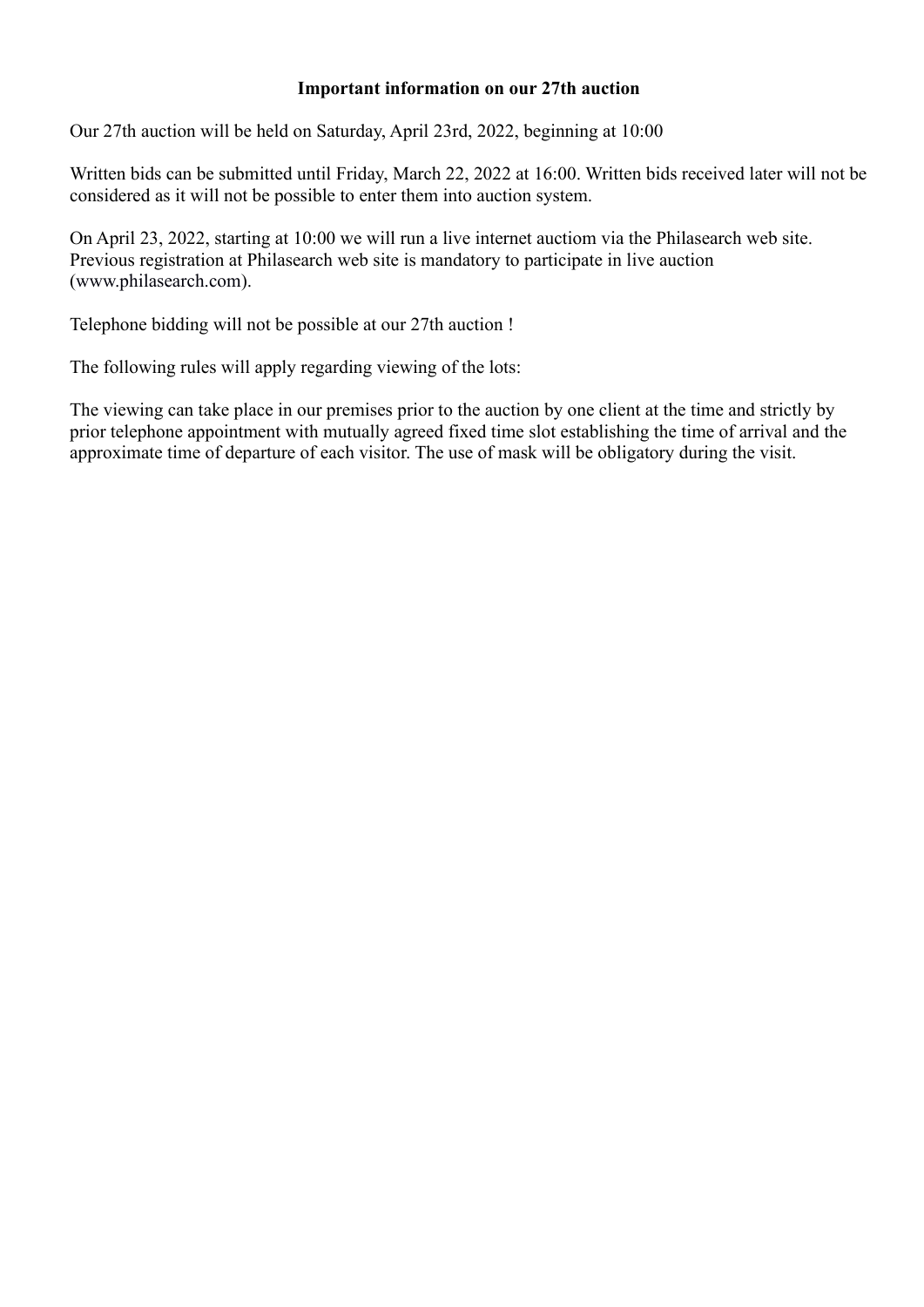1.) Bidding currency is Euro. Written bids can be submitted by post, fax, e-mail or handed personally to the auctioneer until Friday, April 22, 2022 at 16:00. Written bids received later will not be considered.

2.) The bidding increments are:

| amount: |                | raise:     |
|---------|----------------|------------|
| up to   | 50,00€         | $2,00 \in$ |
| up to   | 100,00€        | 5,00€      |
| up to   | 300,00€        | 10,00€     |
| up to   | 700,00€        | 20,00€     |
| up to   | $1.500,00 \in$ | 50,00€     |
| up to   | 3.000,00 €     | 100,00€    |
| up to   | 7.000,00 €     | 200,00€    |
| above   | 7.000,00 €     | 500,00€    |

Bids, not correspodning to indicated increments will be rounded to the nearest correct step. Descriptive instructions such as 'at best' or 'at any price' will not be consideered.

- 3.) Unit of sale in auction is lot, each consecutive number in the catalogue is one lot.
- 4.) The auctioneer reserves the right to recombine or withdraw lots.

5.) Each lot will be awarded to the highest bidder at the price equal to the second highest bid plus one bidding increment. In the case of two or more identical bids, the first received bid will be awarded the lot.

6.) In addition to the winning price the buyer shall pay:

a) Commision of 20 % (VAT included) for lots liable to special taxation treatment. Such lots are clearly marked with the letter 'R' next to the starting price.

b) VAT of 9,5 % for other lots (without the letter 'R' next to the starting price). VAT will not be added for purchases by EU dealers with valid tax identification number. The VAT will also not be charged to buyers outside EC if the exportation of lots is arranged by Philadria d.o.o..

7.) The award of the lot represents a contract for purchase binding on the buyer. The physical ownership of the goods is transferred to the buyer only following the payment in full; however the risk passes onto the buyer on the award of the lot.

8.) The hall bidders are obliged pay and collect the awarded lots immediately. Mail (written) biders are obliged to pay for purchases within 14 days of the date of receipt of the invoice. If the payment is not received within this time limit the purchaser forfeits the right to buy the lot(s). Lot(s) held for personal collection on instruction of the buyer must also be collected within 14 days.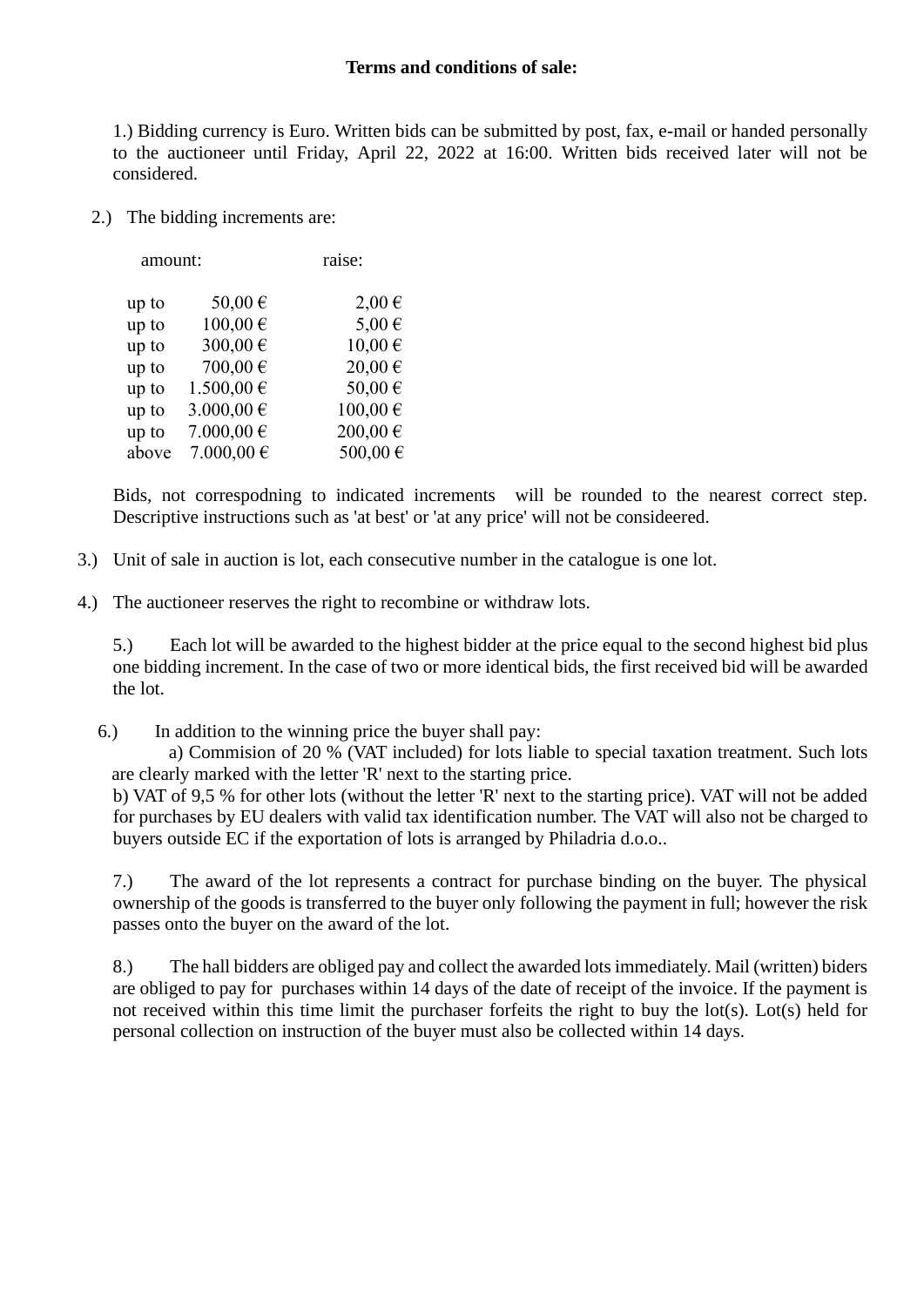9.) Stamps are described carefully. Faults which affect the price e.g. missing perfs, brown stains et sim. are noted. For illustrated lots the picture is an integral part of description and claims relating to margins, perforation, cancellation, centering et sim. will not be considered. Any other claims must be received within 8 days of the collection or receipt of the goods.

No complaints will be considered for damaged, repaired, forged or partly forged stamps when described as such.

No complaints will be considered for large lots (3 or more stamps).

No complaints will be considered if the lots (stamps) have been altered in any way (e.g. by removal of hinges, chemical or mechanical treatment etc.)

No complaints will be considered if the lots are not paid for or collected in stipulated time.

The purchase signifies the acceptance of certificates/signatures mentioned in catalogue.

- 10.) Taking part in sale is entirely on voluntary basis. By entering any bid(s) the terms and conditions of sale are fully accepted
- 11.) The auctioneer reserves the right to exclude any person from the sale or reject his offer, without stating any reasons, in particular any person disturbing the sale or persons who have not paid for or refused to collect lots awarded in the past.
- 12.) Any disputes arising from the transactions based on this listing will be referred to and adjudicated by the competent Slovenian Court in Ljubljana.

The conditions of sale published in Slovene language are legally binding. English translation, although accurate, is for information purposes only.

# **Viewing of lots:**

Viewing of any lot is possible **by appointment only!**

# **Special announcement about collecting of the lots:**

# **Lots can be collected at the seat of the company, from Monday, April 25, 2022, by appointment only.**

Photocopies (excluding larger lots and collections) are available at cost of  $0,20 \in$  for a black & white copy or  $1,25 \in$  for a color copy. Postage is extra.

# **Selling the unsold lots:**

Unsold lots will be available at the starting (limit) price (+ provision/tax) till May 20, 2022.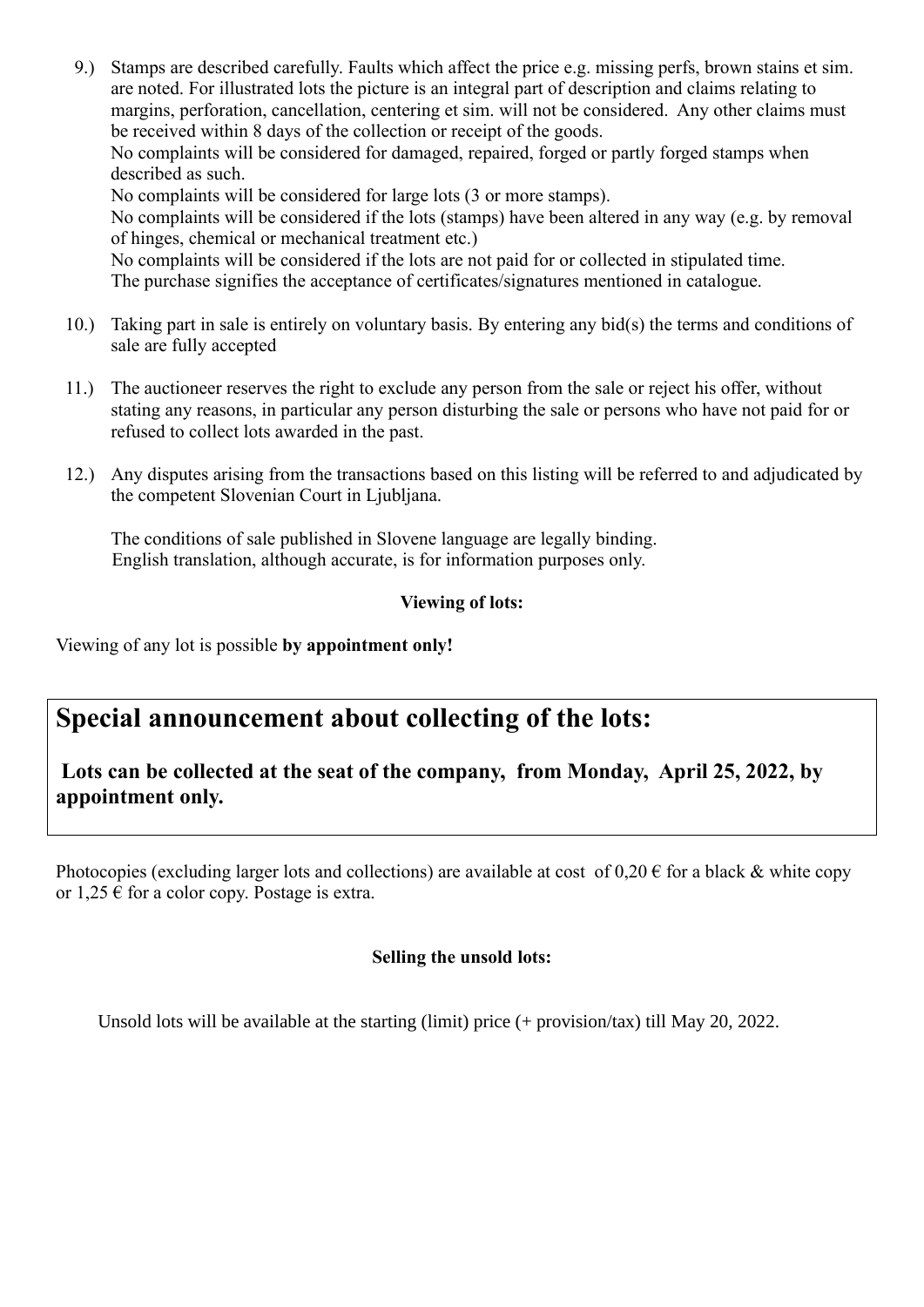# *Abreviations and symbols used in the catalogue:*

|                | **<br>nežigosano, brez falca/ unmounted mint                                    |
|----------------|---------------------------------------------------------------------------------|
| <b>MNH</b>     | nežigosano, brez falca/ unmounted mint                                          |
| *              | nežigosano s falcem/unused, mounted mint                                        |
| $(*)$          | nežigosano, brez lepila/unused without gum                                      |
| $\circ$        | žigosano/used                                                                   |
|                | uslužno žigosano/cancelled by favour                                            |
| $\boxtimes$    | pismo, dopisnica, razglednica/cover, stationery post card, picture postcard     |
| <b>OPD</b>     | ovitek prvega dne/first day cover                                               |
| <b>FDC</b>     | ovitek prvega dne/first day cover                                               |
| Δ              | izrezek/piece, fragment                                                         |
| $\overline{F}$ | ponaredek/forgery                                                               |
| F              | ponarejen žig/ forged cancellation                                              |
| AT             | atest/certificate                                                               |
| Sign.          | signirana/signature, signed by                                                  |
| Mi.            | katalog Michel/Michel Catalogue                                                 |
| Sass.          | katalog Sassone/Sassone Catalogue                                               |
| Ve.            | katalog Velikanje/Velikanje Catalogue                                           |
| Fe.            | katalog Ferchenbauer/Ferchenbauer Catalogue                                     |
| <b>HFS</b>     | priročnik Hrvaške filat. Zveze/ Croat Philatelic Society Manual                 |
| C.E.I.         | »Catalogo Enciclopedico Italiano«                                               |
| <b>FES</b>     | Filatelistični ekspertizni servis                                               |
| X/A            | nerabljena razglednica v dobri kvaliteti/unused picture postcard, good quality  |
| X/B            | nerabljena razgl., manjše pomankljivosti/unused picture postcard, smal faults   |
| X/C            | nerabljena razglednica, poškodovana/unused picture postcard, damaged            |
| X/D            | nerabljena razglednica, »foto« vogali/unused picture postcards, »photo« corners |
| O/A            | uporabljena razglednica v dobri kvaliteti/used picture postcard, good quality   |
| O/B            | uporabljena razgl., manjše pomankljivosti/used picture postcard, smal faults    |
| O/C            | uporabljena razglednica, poškodovana/used picture postcard, damaged             |
| O/D            | uporabljena razglednica, »foto« vogali/used picture postcards, »photo« corners  |
|                |                                                                                 |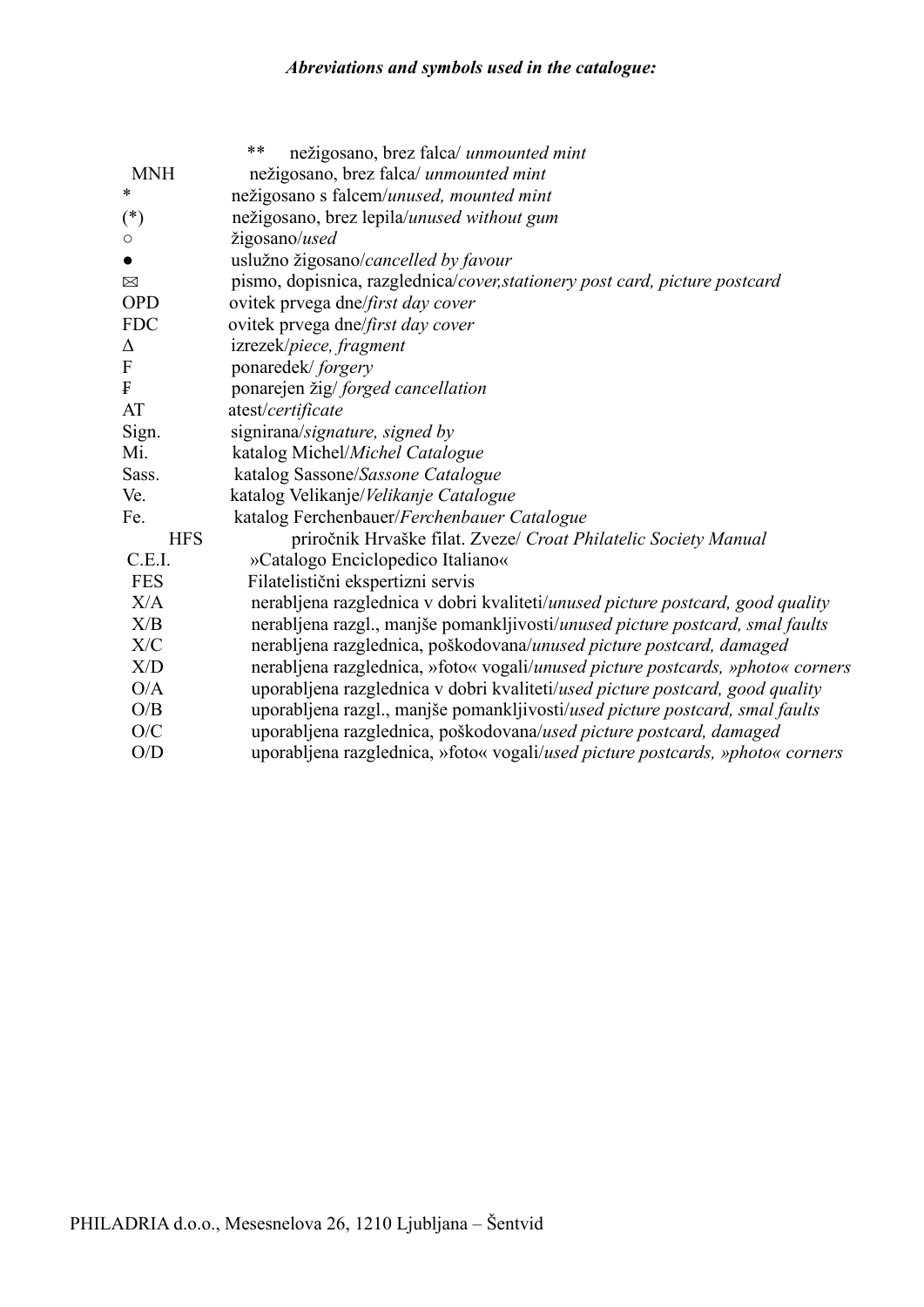# **Bid Form Sale of April 23, 2022**

I, the undersigned irrevfocably bid for the following lots. I acknowledge and fully accept the bidding conditions stated in the catalogue.. I have carefully checked the the numbers of the lots and bids submitted. My entire purchase should not exceed the amount of  $\varepsilon$ : \_\_\_\_\_\_\_(excluding VAT and selling commision).

| Lot Nr. | Description | Max. offer<br>$i \underline{n} \in$ |
|---------|-------------|-------------------------------------|
|         |             |                                     |
|         |             |                                     |
|         |             |                                     |
|         |             |                                     |
|         |             |                                     |
|         |             |                                     |
|         |             |                                     |
|         |             |                                     |
|         |             |                                     |
|         |             |                                     |
|         |             |                                     |
|         |             |                                     |
|         |             |                                     |
|         |             |                                     |
|         |             |                                     |
|         |             |                                     |
|         |             |                                     |
|         |             |                                     |
|         |             |                                     |
|         |             |                                     |
|         |             |                                     |

|                     | Bidder (First Name and Surname):                                           |  |
|---------------------|----------------------------------------------------------------------------|--|
| Street, Nr.:        |                                                                            |  |
| Post code, City:    |                                                                            |  |
| Tel, fax or e-mail: |                                                                            |  |
|                     |                                                                            |  |
|                     | $\text{Deliyery of lots}: \Box \text{I will collect the lot(s) in person}$ |  |

Delivery of lots:  $\Box$  I will collect the lot(s) in person  $\Box$  Please ship the lot(s) to my address following cleared payment

Place, Date:\_\_\_\_\_\_\_\_\_\_\_\_\_\_\_\_\_\_\_\_\_\_ Signiture:\_\_\_\_\_\_\_\_\_\_\_\_\_\_\_\_\_\_\_\_\_\_\_\_\_\_\_\_\_\_\_\_\_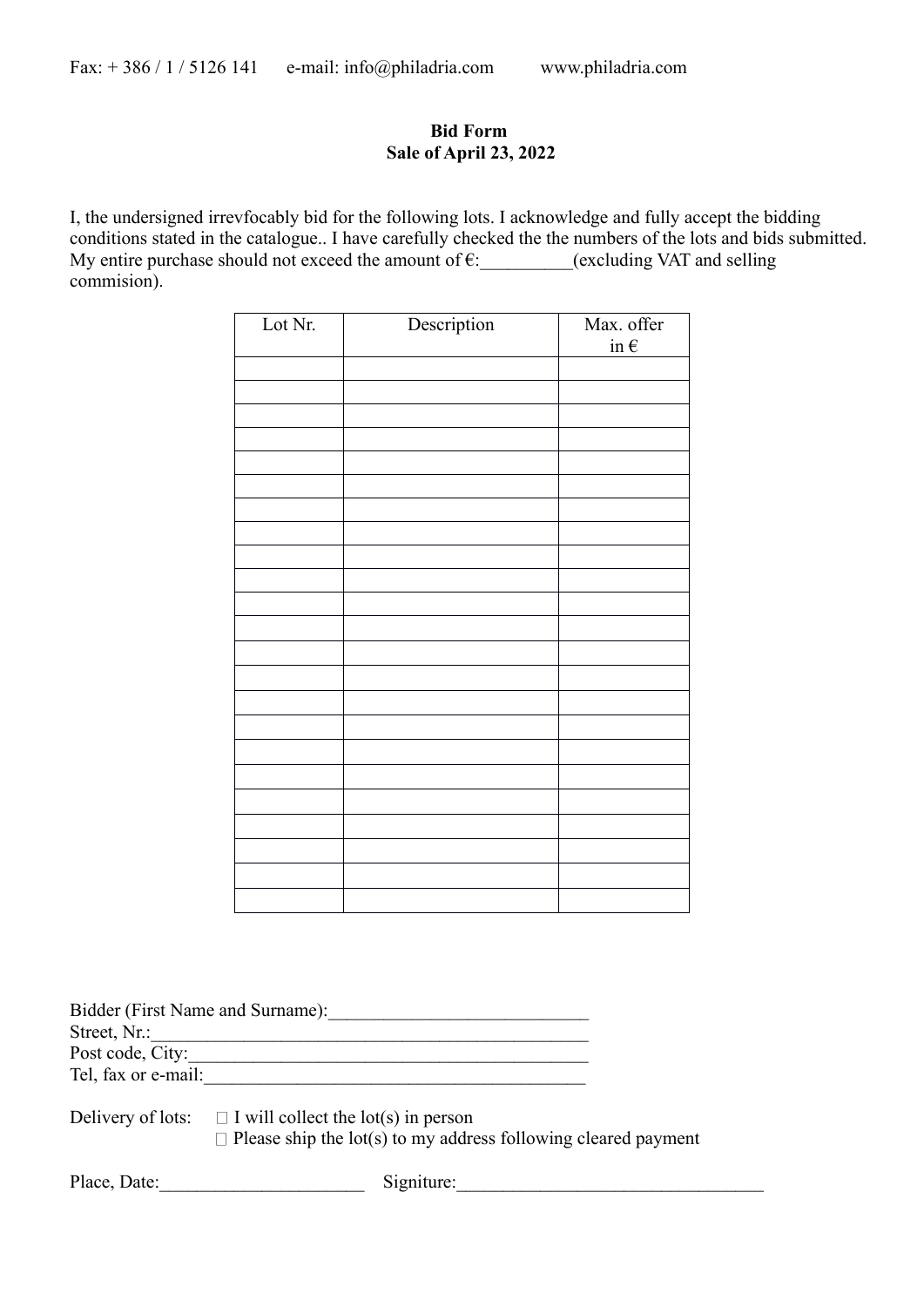# **Slovenija/***Slovenia*

| 1/3     | Beltinci/Beltinci                                                                      |
|---------|----------------------------------------------------------------------------------------|
| 4/7     | Dobrovnik/Dobrovnik                                                                    |
| 8/9     | Verigarji/Chainbreakers                                                                |
| 10/12   | Kamnotisk/Litographed                                                                  |
| 13      | Casopisne znamke/Newspaper stamps                                                      |
| 14/7    | Porto, Ljubljanski tisk/Postage Due, Ljubljana Printing                                |
| 18      | Datumi/Dates                                                                           |
| 19/20   | Poštna zgodovina/Postal history                                                        |
| 21/4    | Mešane frankature/Mixed franking                                                       |
| 25/32   | Porto, dostavnina/Postage Due, Delivery due                                            |
| 33      | Obrazci/Forms                                                                          |
| 34/5    | Vojna pošta, cenzure/Military Mail, Censor Cachets                                     |
| 36/51   | Štajerska, nemška okupacija/Styria, German occupation                                  |
| 52/7    | Ljubljanska pokrajina, italijanska okupacija/Province of Ljubljana, Italian occupation |
| 58/62   | Ljubljanska pokrajina, nemška okupacija/Province of Ljubljana, German occupation       |
| 63/4    | Taborišča, vojni zaporniki/Camps, prisoners of war                                     |
| 155/70  | Pomožne izdaje 1945/Provisional issues 1945                                            |
| 171/5   | Slovensko primorje, Trst B, Istra/Slovenian Littoral, Triest B, Istria                 |
| 176/201 | Republika Slovenija/Republic of Slovenia                                               |
| 202/18  | Slovenija, dohodna pošta, razno / Slovenia, incoming mail, various                     |
|         |                                                                                        |

# **Slovensko ozemlje znotraj drugih držav/***Other countries-Stamps of Slovenian interest*

- 219/243 Jugoslavija/*Yugoslavia*
- 244/328 Kraljevina Jugoslavija/*Kingdom of Yugoslavia*
- 329 Londonska izdaja*/London issue*
- 330/61 Avstrija, predfilatelistično obdobje/*Austria, prephilatelic period*
- 362 Avstrija, filatelistično obdobje/*Austria, philatelic period*

# **Ostale države/***Other countries*

| Baranja, Temišvar/Baranya, Temišvar                         |
|-------------------------------------------------------------|
| Bosna <i>/Bosnia</i>                                        |
| Bosna, pomožne izdaje 1945/Bosnia, Provissional Issues 1945 |
| Črna Gora/Montenegro                                        |
| Kosovo/Kosovo                                               |
| Severna Makedonija/Northern Macedonia                       |
| Nezavisna država Hrvaška/Independant state of Croatia       |
| Dalmacija, Hrvaška Istra/Dalmatia, Croatian Istria          |
| Republika Hrvaška/Republic of Croatia                       |
| SHS Bosna/SHS Bosnia                                        |
| SHS Bosna, poštna zgodovina/SHS Bosnia, postal history      |
| SHS Hrvaška/SHS Croatia                                     |
| Srbija/Serbia                                               |
| Srbija, nemška okupacija/Serbia, german occupation          |
| Avstrija/Austria                                            |
| Razno/ <i>Various</i>                                       |
| Razglednice, Slovenija/Picture postcards, Slovenia          |
| Razglednice, Razno/Picture postcards, Various               |
|                                                             |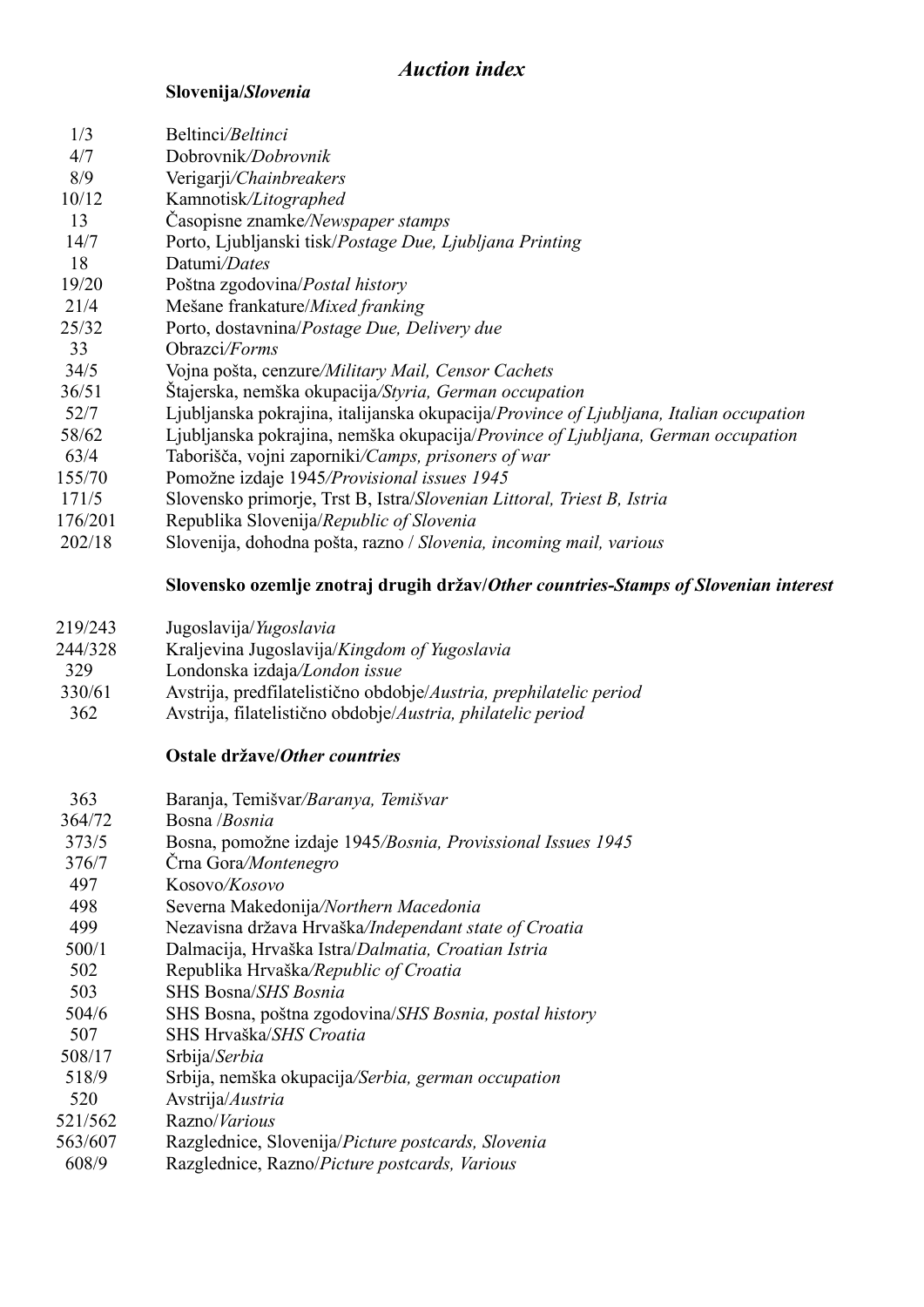### *SLOVENIJA/SLOVENIA*

### *Beltinci/Beltinci*

- *1 1919, \*, Beltinci. Very good assembly of 18 different values, including two very rare stamps; 2 fil. "Magyar kir. Posta" (minimally bicolour gum under the hinge) and 10 fil. "Charles" (slightly creased in lower right corner). The quality of stamps is good/usual. The 50 fil "Parliament" stamp has two missing perfs above. The 2 Cr. "Parliament" has an inclusion in gum with brown spot. The 40 fil. value "Harvesters, Republic" has a missing lower right corner perf. All stamps are signed Bar, the two key stamps with Certificate France 1.250,00 R*
- *2 1919, \* , 22 (4), Beltinci. The 40 fil. value, "Harvesters, Republic" in block of four (separated along perforation). All stamps have hinge remnants, good quality, signed Bar 80,00 R*
- *3 1919, Beltinci. Small lot of 8 stamps (8 different values) in mixed quality. Includes some slightly damaged stamps. Inspection recommended 40,00 R*

### *Dobrovnik/Dobrovnik*

| $\overline{4}$ | 1919, *, Dobrovnik, 4 fil. "Republic". Unissued value, mint, hinged, good quality. Very rare                                                                                                                                                                                                                                                                         | 1.000,00 |
|----------------|----------------------------------------------------------------------------------------------------------------------------------------------------------------------------------------------------------------------------------------------------------------------------------------------------------------------------------------------------------------------|----------|
|                | stamp, less than 10 stamps recorded. Certificate France                                                                                                                                                                                                                                                                                                              | R        |
| 5              | 1919, *, Dobrovnik, 40 fil. "Magyar Posta". Unissued value, mint, hinged, horizontally creased<br>(common for this value). Very rare stamp, less than 10 stamps recorded. Certificate France                                                                                                                                                                         | 800,00 R |
| 6              | 1919, *, Dobrovnik, 1 Cor. "Republic". Unissued value, mint, hinged, with faults (creased,<br>missing left lower corner and some short/missing perfs). Very rare stamp, less than 10 stamps<br>recorded. Certificate France                                                                                                                                          | 600,00 R |
| 7              | 1919, **/*/ $\circ$ , Dobrovnik. Interesting collection on four album pages and a few additional<br>stamps. Without most expensive stamps but with a few better values. The quality of stamps is<br>somewhat mixed, mint stamps are mostly in good quality. Few stamps are slightly damaged,<br>one 20 fil. Postage due stamp is without gum. Inspection recommended | 600,00 R |

# *Verigarji/Chainbreakers*

- *8 1919/20, \*\*/\*, Chainbreakers. Collection of unused stamps, somewhat specialized by paper types (includes Postage due, "Turquise" colour shade and soft porous paper). The quality is partly mixed, few stamps with brown stains in gum (including Postage Due 10 para. soft porous paper and Postage Due 8 Din. Zig-Zag rouletted). Inspection recommende 400,00 R*
- *9 1919/20, \*\* / \* / ○, Chainbreakers. Basic collection of 100 stamps (mixed) and a collection of 104 stamps, specialized by paper types and colour shades in an album. The quality of stamps is mixed, some damaged stamps are included. Inspection recommended 150,00 R*

# *Kamnotisk/Lithographed*

- *10 1920, \* , 33 Gp II, Chainbreakers. 20 Cr., violet - lilac, unused with hinge remnant, good quality 150,00 R*
- *11 1920, \*\*/\* , 33, Chainbreakers. The value of 20 Cr., with constant flaw "Tear" in pair with normal stamp which has a hinge remnant and is creased 30,00 R*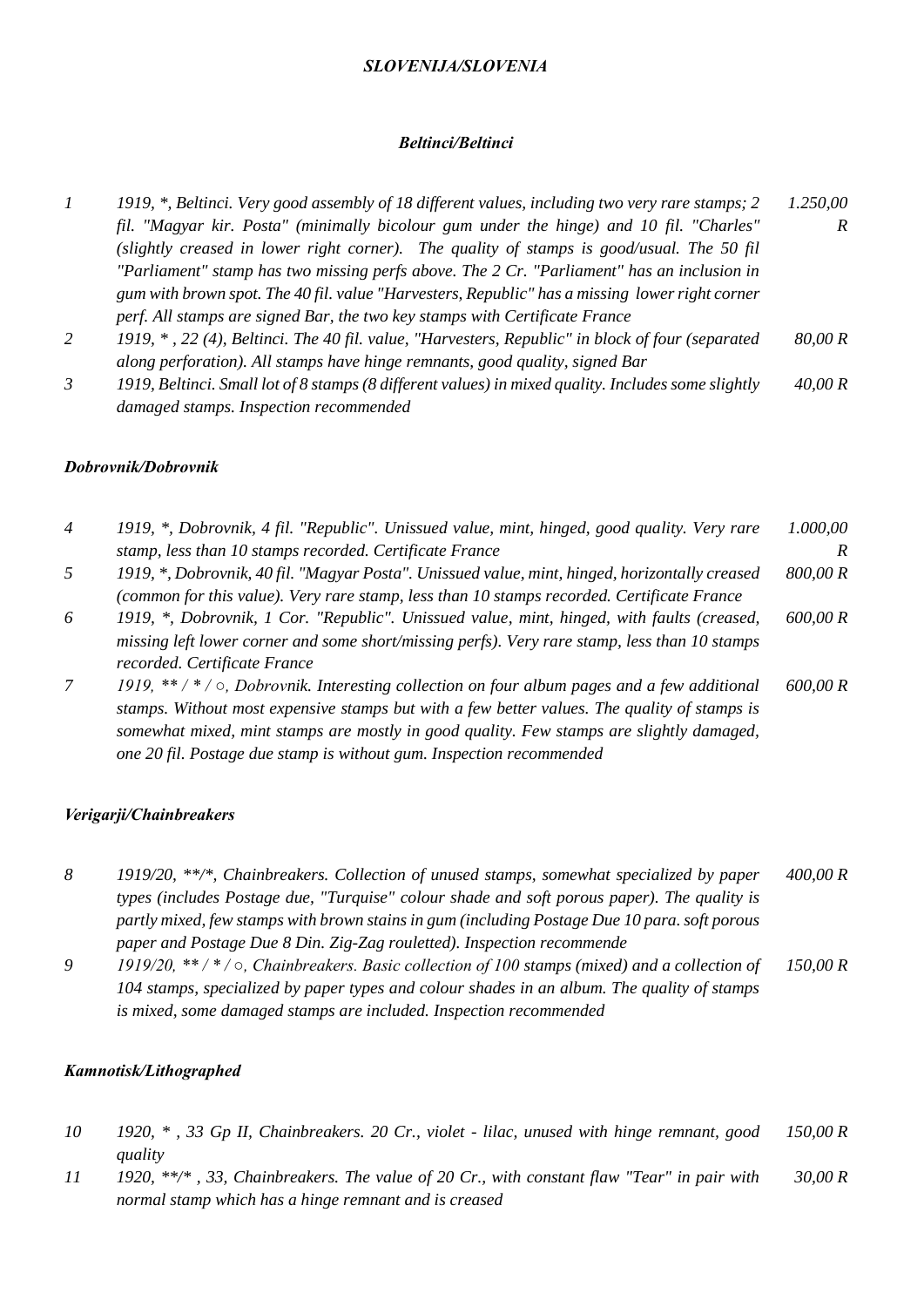# *Časopisne znamke/Newspaper stamps*

13 **1920,**  $\otimes$ **, Č** 1, Cover with tear partly glued together and franked at newspaper rate of 2 hel. *sent from Celje (14.II.20) to Graz 70,00 R*

# *Porto, Ljubljanski tisk/Postage Due, Ljubljana Printing*

- *14 1919, \*\*/\* , 2/4 Bd, Postage Due, Ljubljana Printing. The values of 10, 20 and 50 vin. In dark brown-carmine shade ("Bulls' Blood"). The values of 10 and 50 vin. Are MNH, the 20 vin. value has a hinge remnant. The quality of stamps is very good. Guarantee Philadria 500,00 R*
- *15 1919, , 1 Bd, Postage Due 5 vin. stamp in dark brown carmine shade "Bull's Blood". The stamp is from a sheet used in post office Gorenje Gorje and cancelled 3/7, 19. It is slightly creased and minimally soiled on obverse. Very rare stamp 200,00 R*
- *16 1919, (\*) , 1/4 A U (2), Postage Due, Ljubljana Printing. All four vinar values, imperforate, in vertical pairs, on thin rough paper, without gum, good quality 100,00 R*
- *17 1919, , 3 B (2), Two postal money transfer forms, each franked with 20 vin. One from Juršinci (2/9, 19), franked with stamp in pastel brown-red colour shade. The other, from Zg. Sv. Kungota (1.IX.19), franked with stamp in colour shade between pastel brown-red colour shade and red-carmine. Interesting colour shade 40,00 R*

# *Datumi/Dates*

*18 1919, , 3, 5, Chainbreakers. 4.1.1919, Second day ! Philatelic cove franked with 10 and 20 vin. (overfranked), cancelled "Laibach 1, Ljubljana 1, 4b, 4.I.19", addressed to Novo mesto, most probably not mailed. Certificate FES 200,00 R*

# *Poštna zgodovina/Postal history*

- *19 1919, , 1 (4), 3 (2), 5, Cover franked with 52 vin. sent registered from Ljubljana (17.VI.19) to Bern (19.VI.19) 50,00 R*
- *20 1919, , P2, Money transfer form, franked with 10 hel., cancelled "Ptuj, \* 4 \*, 29.XI.19", below is bilingual Auxiliary post office cancellation "\*SELA b. PETTAU / SELA p. PTUJU\*" 20,00 R*

# *Mešane frankature/Mixed franking*

- *21 1919, , 2 (3), Private Austrian 15 hel. stationary cover, uprated by 15 vin. using Chainbreakers, sent from Ljubljana (10.X.19) to Beltinci. The cover has a horizontal crease, not affecting stamps. Slightly roughly opened to upper left. Stamps were cut with scissors, therefore partly missing perfs 60,00 R*
- *22 1919, , Parcel card, mixed franking with Austria, 2,40 Cr., sent from Ljubljana (30/1,19) to Maribor (31.I.19) 30,00 R*
- *23 1919, , Parcel card vertically creased without affecting stamps, mixed franking with Austria, 1 Cr., sent from Kočevje (3.4.19) to Ljubljana (5.4.19) 16,00 R*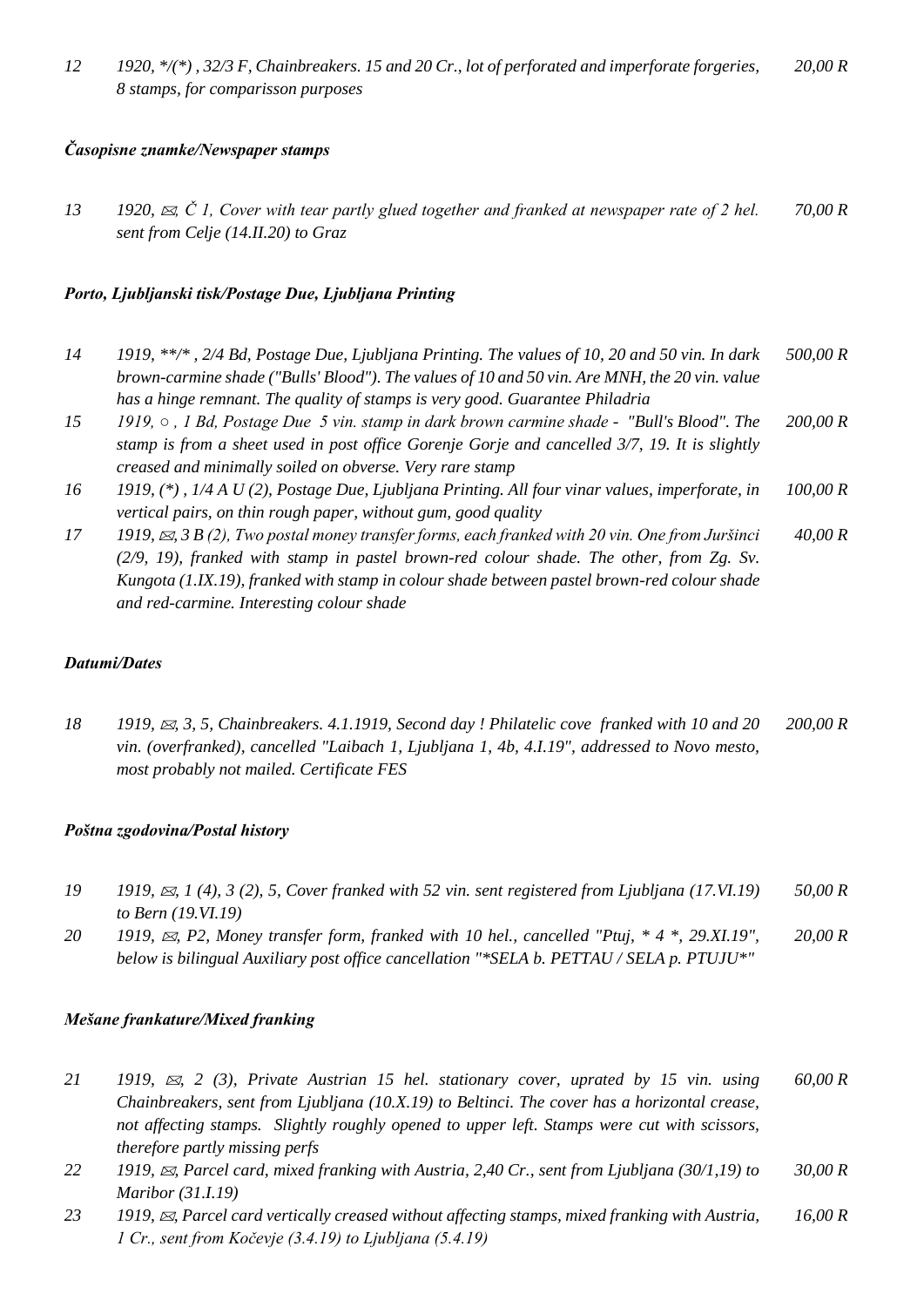*24 1919/21, Δ, Chainbreakers, mixed frankings on fragments. Approximately 120 pieces (partly without Chainbreakers, SHS Croatia) and two entire postal documents. Few rare combinations, inspection recommended 80,00 R*

#### *Porto, dostavnina/Postage due, Delivery due*

| 25 | 1919, $\approx$ , 5(2), Av. 199(2), P 47, Parcel card franked with 2,40 Cr. mixed franking with Austria | 40,00 R  |
|----|---------------------------------------------------------------------------------------------------------|----------|
|    | sent from Maribor (14.III.19) to Radgona. On arrival 5 hel. (vin.) Advice of Arrival fee was            |          |
|    | charged, using an Austrian Postage Due stamp. Two different Radkersburg cancellations were              |          |
|    | used (15/3, 19). Certificate Petric                                                                     |          |
| 26 | 1919, $\approx$ , 14, Money transfer form. Due to shortage of postage due stamps franked with 20 vin.   | 20,00 R  |
|    | using definitive Chainbreaker, cancelled "Rohisch, 22.IX.19" (Rogatec)                                  |          |
| 27 | 1919, $\approx$ , Parcel card, mixed franking with Austria, 1,20 Cr., sent from Kranj (13.III.19) to    | 20,00 R  |
|    | Kamnik (14.III.19). On arrival 5 vin. Advice of Arrival fee was charged                                 |          |
| 28 | 1919/21, $\boxtimes$ , Lot of aproximately 40 postal money transfer forms, franked with Chainbreakers   | 120,00 R |
|    | Postage Due stamps. Few interesting combinations. Inspection recommende                                 |          |
| 29 | 1920, $\approx$ , 16, Money transfer form. Due to shortage of postage due stamps franked with 40 vin.   | 24,00 R  |
|    | using definitive Chainbreakers, cancelled "Velenje, 21.VI.20". At back a nice strike of "ŠKALE"         |          |
|    | Auxiliary post office                                                                                   |          |
| 30 | 1920, $\approx$ , 14 (2), Money transfer form. Due to shortage of postage due stamps franked with 40    | 20,00 R  |
|    | vin. using definitive Chainbreakers, cancelled "Sv. Pavel pri Preboldu, 20.V.20"                        |          |
| 31 | 1920, $\approx$ , 16, Money transfer form. Due to shortage of postage due stamps franked with 40 vin.   | 20,00 R  |
|    | using definitive Chainbreaker, cancelled "Medija-Izlake, 7.VII.20"                                      |          |
| 32 | 1920, $\approx$ , 16 (2), Money transfer form. Due to shortage of postage due stamps franked with 80    | 20,00 R  |
|    | vin. using definitive Chainbreakers, cancelled "Dob, 2/7, 20"                                           |          |

# *Obrazci/Forms*

*33 1919, , Parcel card, 1907 form, mixed franking with Austria, 2,50 Cr., sent from Ljubljana (7.3.19) to Sarajevo (11.III.19) 50,00 R*

#### *Vojna pošta, cenzure/Military Mail, Censor Cachets*

- *34 1919, , Large part of cover (the part where stamp was affixed is missing), sent from Carinthia, from military unit, "Koroško obmejno poveljstvo" 80,00 R*
- *35 1919, , Stampless picture postcard (military mail), sent from military unit "SHS Ljubljanski pešpolk / Poveljstvo I. bataljona", via post office Tržič na Gorenjskem, 4.IV.19 to Kranj. Picture postcard is somewhat scratched at text side 80,00 R*

#### *Štajerska, nemška okupacija/Styria, German occupation*

- *36 1941, Δ , 513, Small fragment franked with 3 pfg., cancelled by provisional rubber canceller "Billichberg" (Polšnik) from the start of occupation period 10,00 R*
- *37 1941/5, , Styria and Krain. Collection of cancellations and forms in two folders. Aproximately 160 entire documents (some just with arrival cancellation) and many pieces. Aleksander Elsner collectio 300,00 R*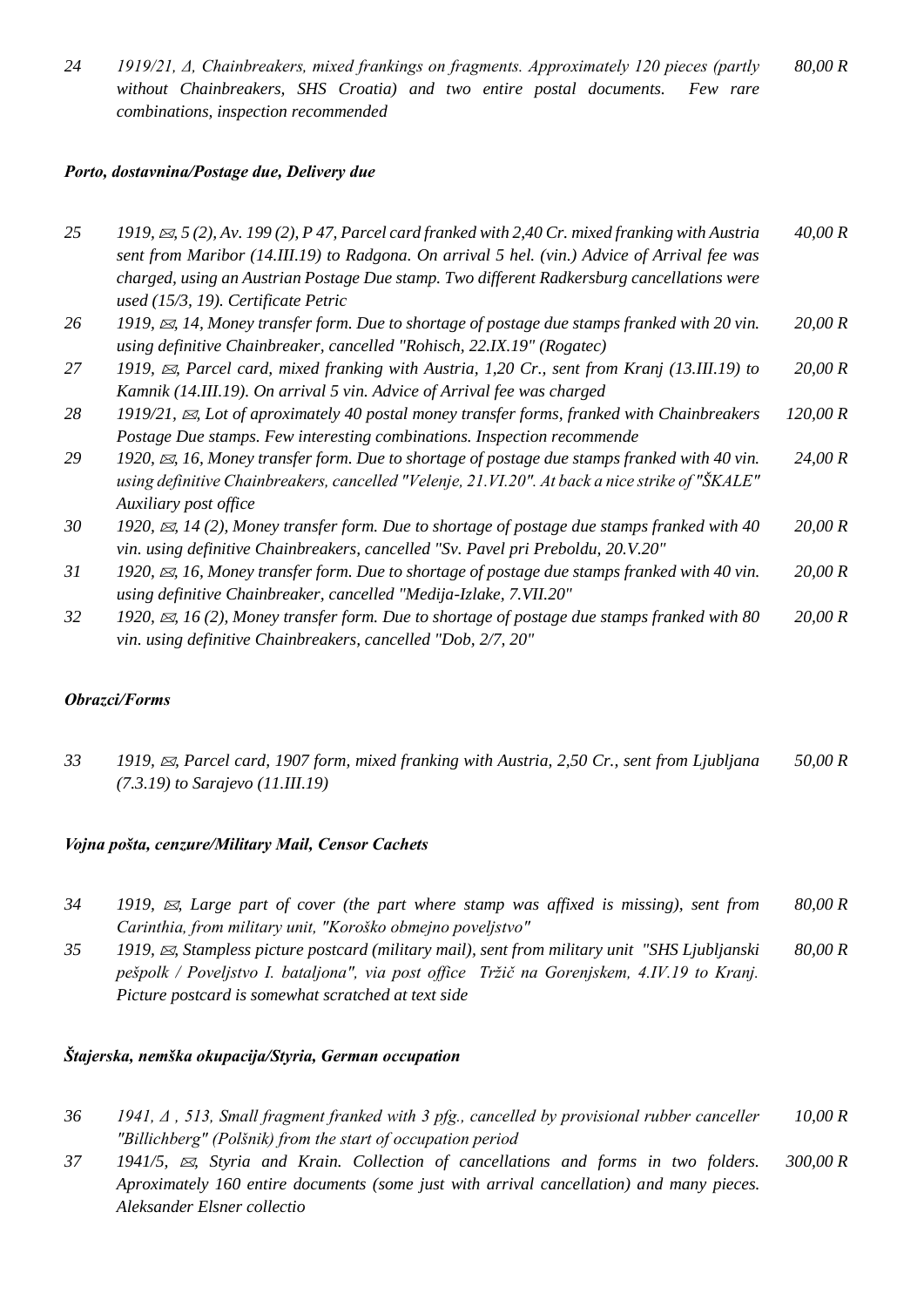| 38 | 1943, $\boxtimes$ , Two parcel cards, both with Auxiliary post office cancellation, "Triebhof / über<br>Gonobitz (Steierm)" (Stranice), one as departure the other as arrival cancellation | 40,00 R |
|----|--------------------------------------------------------------------------------------------------------------------------------------------------------------------------------------------|---------|
|    |                                                                                                                                                                                            |         |
| 39 | 1943, $\approx$ , 517, 783, Cover, vertically creased without affecting stamps, franked with 24 pfg.,                                                                                      | 30,00 R |
|    | sent from Auxiliary post office "Gertrauden / über Tuffer (Steierm)" (Sv.Jedrt), to Jesenice                                                                                               |         |
| 40 | 1943, $\boxtimes$ , 827, Cover, franked with 12 pfg., sent from Auxiliary post office "Leonhard / über                                                                                     | 30,00 R |
|    | Tuffer (Steierm)" (Sv. Lenart), via post office Tuffer ((Laško) 12.4.43) to Jesenice                                                                                                       |         |
| 41 | 1943, $\boxtimes$ , 782/4, Cover, franked with 12 pfg., sent from Auxiliary post office "Ruperti / über                                                                                    | 30,00 R |
|    | Tuffer (Steierm)" (Sv. Rupert), via post office Tuffer (Laško 10.2.43) to Jesenice                                                                                                         |         |
| 42 | 1943, $\boxtimes$ , 783, 786, Cover, franked with 12 pfg., sent from Auxiliary post office "Johanni / über                                                                                 | 30,00 R |
|    | Wöllan (Steierm)" (Šentjanž), via post office Wöllan (Velenje 8.4.43) to Jesenice                                                                                                          |         |
| 43 | 1943, $\approx$ , 782 (2), 785, Cover, vertically creased without affecting stamps, franked with 12 pfg.,                                                                                  | 24,00 R |
|    | sent from Auxiliary post office "St. Martin / über Windisch Feistritz" (Sv. Martin), via post                                                                                              |         |
|    | office Windisch Feistritz (Slovenska Bistrica 17.2.43) to Jesenice                                                                                                                         |         |
| 44 | 1943, $\boxtimes$ , 782 (2), 785, Cover, vertically creased without affecting stamps, franked with 12 pfg.,                                                                                | 24,00 R |
|    | sent from Auxiliary post office "Vierstein / ü Windischlandsberg (Steierm)" (Virštanj), via post                                                                                           |         |
|    | office Windischlandsberg (Podčetrtek 18.2.43) to Jesenice                                                                                                                                  |         |
| 45 | 1943, $\boxtimes$ , 827 (2), Cover, vertically creased without affecting stamps, franked with 24 pfg., sent                                                                                | 24,00 R |
|    | from Auxiliary post office "Wald / über Aßling (Sawe)" (Gozd Martuljek), via post office Aßling                                                                                            |         |
|    | $1$ (Jesenice 1, 22.2.43) to Jesenice                                                                                                                                                      |         |
| 46 | 1943, $\approx$ , 785 (2), Cover, franked with 12 pfg., sent from Auxiliary post office "Wurzen / über                                                                                     | 24,00 R |
|    | Aßling (Sawe)" (Podkoren), via post office Aßling 1 (Jesenice 1, 22.2.43) to Jesenice                                                                                                      |         |
| 47 | 1943, $\boxtimes$ , 827, Cover (diagonal crease, not affecting the stamp), franked with 12 pfg., sent from                                                                                 | 24,00 R |
|    | Auxiliary post office "Dobowetz / über Trifail (Steierm) 1" (Dobovec), via post office Trifail 1                                                                                           |         |
|    | $((Trbovlje 1), 9.3.43)$ to Jesenice                                                                                                                                                       |         |
| 48 | 1943, $\boxtimes$ , 827, Cover, franked with 12 pfg., sent from Auxiliary post office "Walchendorf / über                                                                                  | 20,00 R |
|    | Tuffer (Steierm)" (Sv. Miklavž), poorer strike, via post office Tuffer (Laško 1.3.43) to Jesenice                                                                                          |         |
| 49 | 1943, $\boxtimes$ , 789, 798 (2), Parcel card, franked with 1,75 RM, sent from Linz (2.9.43) to Auxiliary                                                                                  | 20,00 R |
|    | post office "Preichau / über Gonobitz (Steierm)" (Prihov                                                                                                                                   |         |
| 50 | 1943, $\Delta$ , 783, Fragment franked with 4 pfg., cancelled by Auxiliary post office "Kreuzberg /                                                                                        | 12,00 R |
|    | über Wöllan (Steierm)" (Sv. Andraž) and cancellation of post office Wöllan (Velenje 8.2.43                                                                                                 |         |
| 51 | 1943, A, Small part of parcel card with Auxiliary post office cancellation "Pucherberg / über                                                                                              | 10,00 R |
|    | Cilli (Steierm)" (Žegar) on arrival                                                                                                                                                        |         |

*Ljubljanska pokrajina, italijanska okupacija/Province of Ljubljana, Italian Occupation*

#### *52 1941, \*/\*\* , 1/II, 7/I, Province of Ljubljana, Italian Occupation. Airmail, values of 0,50, 10 and 20 Din Din., all three recorded in perforation 12 3/4 : 12 1/2 (20 Din. inverted). The value of 0,50 Din. has a slight gum adhesion and a shifted overprint. The 10 Din value is so far recorded only in our catalogues. The stamp has hinge remnant and few small brown spots in gum. The value of 20 Din. is MNH of very good quality. As complete variety assembly never offered before. All three stamps Certificate France 400,00 R*

- *53 1941, \*\*/\*, Province of Ljubljana, Italian Occupation. Basic MNH collection, generally in good quality. Few lower values are hinged. All key stamps have original overprint, mostly signed Bar or Pečnik. Few values from Airmail set with varieties; the 30 Din. value with constant flaw "Missing C in Civile" and the values 20 Din and 0,50 Din in rare perforation 12 1/2 : 12 3/4 400,00 R*
- *54 1941, , Din. 1.00 postcard (vertically lightly creased), cancelled by very rare cancellation "Osilnica , 1, 27.V.41", mailed to Triest 120,00 R*
- *55 1941, , 2, 3B, Cover, vertically creased without affecting stamps, franked with 1,50 Din., mailed locally, in Ljubljana (28.IV.41). The value of 1 Din. has an overprnt "Co. Ci." by a hand held cachet, which is most probably genuine. Lot sold as is 110,00 R*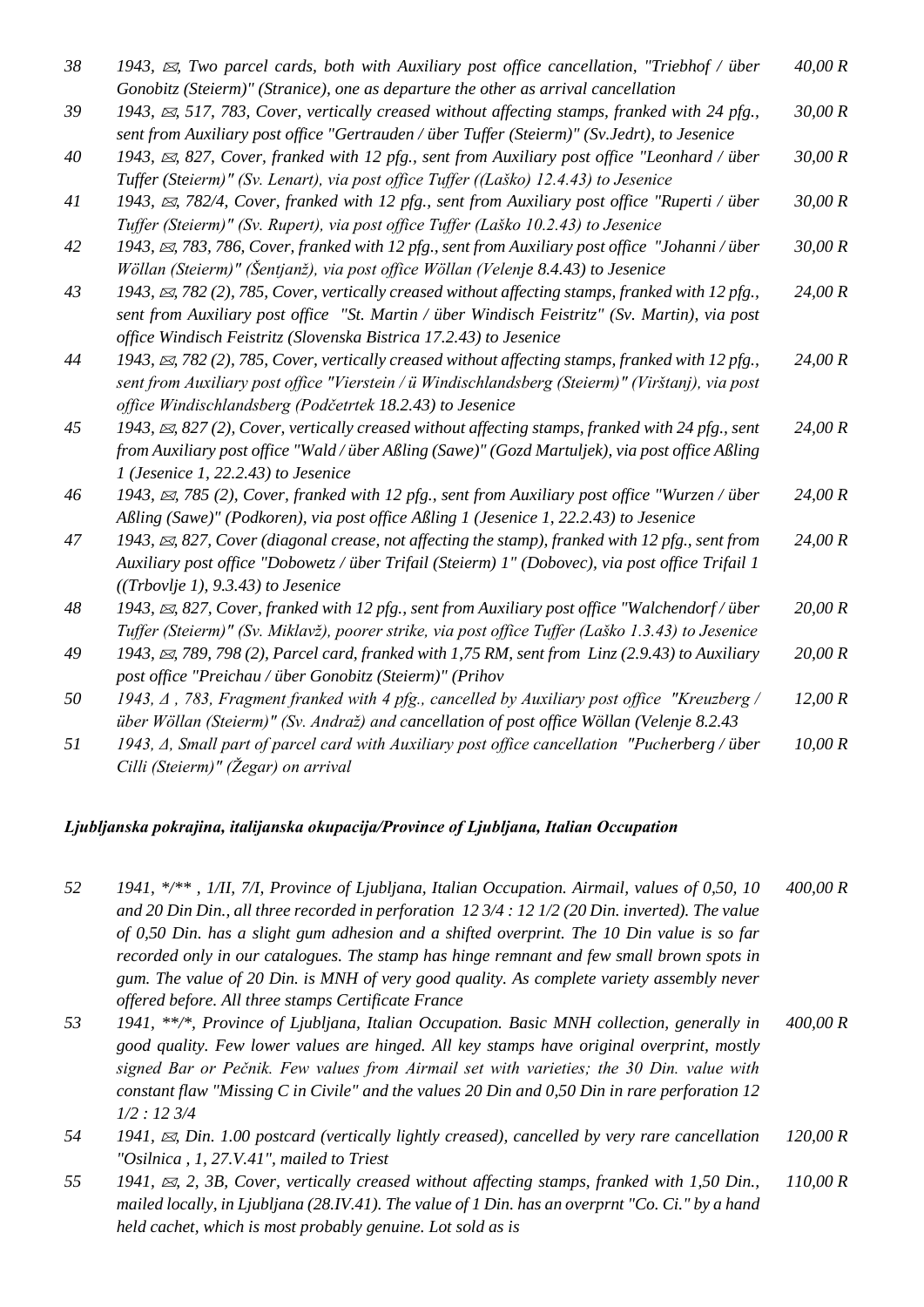- *56 1941, , 303/4, Italian 30 cent. postcard, uprated by 45 cent., cancelled by red "Lubiana 1, Ljubljana 1, Fiera/Velesejem, 8.10.41", sent to Vienna 40,00 R*
- *57 1941/5, , Province of Ljubljana. Mainly from the Italian Occupation and a few from the German Occupation period. Collection in two folders, forms, cancellations (incomplete, mostly court summons receipts, ca 180 entire pieces) with many duplicates. Included are also some photocopies. Ex collection of Aleksander Elsner 300,00 R*

#### *Ljubljanska pokrajina, nemška okupacija/Province of Ljubljana, German occupation*

- *58 1944, \*\*/\* , 1/60, P 1/9, Province of Ljubljana, German Occupation. Virtually complete run (68 stamps of 69), mostly MNH. Few single stamps have gum adhesion remnants at back. The 30 Lira value from "Landscapes" is slightly creased. The 50 cent. value from Airmail set is missing and is replaced with damaged stamp of same value from the "Winter Help" set 300,00 R*
- *59 1944/5, \*\* , 1/60, P 1/9, Province of Ljubljana, German Occupation. Complete run of 69 stamps, MNH, generally of very good quality. The "Red Cross" value 1,25 Lira + 0,50 has a slight gum adhesion. The "Homeless" value of 2,50 Lira + 0,50 has natural slightly unevenly applied gum. A Certificate from 1944 for most of the overprinted stamps is enclosed 400,00 R*
- *60 1945, , 4, P5, It. PK31, Cover (slight tear at back and flap missing), franked with 2,50 Lira (mixed franking with Italian parcel stamp), sent registered from Ljubljana (19.II.45) to Hamburg. Date of arrival cancellation is not legible 80,00 R*
- *61 1945, \*\* , I B/VI B, Famous Men. Complete set, in violet, imperforate in vertical strip, MNH, very good quality. Signed Krischke 80,00 R*
- *62 1945, , 45/59 (4), "Landscapes", values up to 20 Lira in blocks of four, affixed on four covers and cancelled by favour between May 5th and 6th, 1945. The 5 Lira value featuring a constant flaw "Telegraph wires". Few stamps with brown spot 40,00 R*

#### *Taborišča, vojni zaporniki/Camps, prisoners of war*

- *63 1943, , 309, Italian 30 cent. postcard, uprated by 1,25 Lira, sent express from Ljubljana (11.2.43) to the detention camp in Monigo 50,00 R*
- *64 1944, , Stampless postcard of military prisoner (heavily creased diagonally), sent from camp (17.7.44) to Bela Cerkev (13.IX.44) 30,00 R*

#### *Zbirka »Dr. Ivan Turk«/«Dr. Ivan Turk« collection*

- *65 1941, \*\* / \* / , 6/10b, Province of Ljubljana, Italian Occupation. Postage Due, overprint "R. Commissariato". Complete set with inverted overprint ! The 10 Din. value has minimally repaired gum in the place of hinge removal. It also shows slight abrasion on the obverse. This stamp is of extreme rarity. Most probably it has been incorrectly inserted into a 10 Din. sheet prior to overprinting. Certificate France. The 5 Din. value is MNH, with Ercegović Certificate. Other values have Bar Certificate. The values of 0,50 and 1 Din. are MNH, the 2 Din. stamp is used 1.500,00 R*
- *66 1941, \*\* , 33B, Province of Ljubljana, Italian Occupation. King Peter II.'Boy King'. The value of 10 Din. overprinted "R. Commissariato" and four shorter lines of rhombs. Stamp is MNH, hardly visible brown stain in starting phase, from position 46/100. Very rare stamp. Certificates Bar and France 1.400,00 R*
- *67 1941, , 17A, Province of Ljubljana, Italian Occupation. Parcel card, franked with 6,25 Lira, form uprated by "King Peter, 'Boy King' " 0,25 stamp, overprinted "Co. Ci." using a hand held 900,00 R*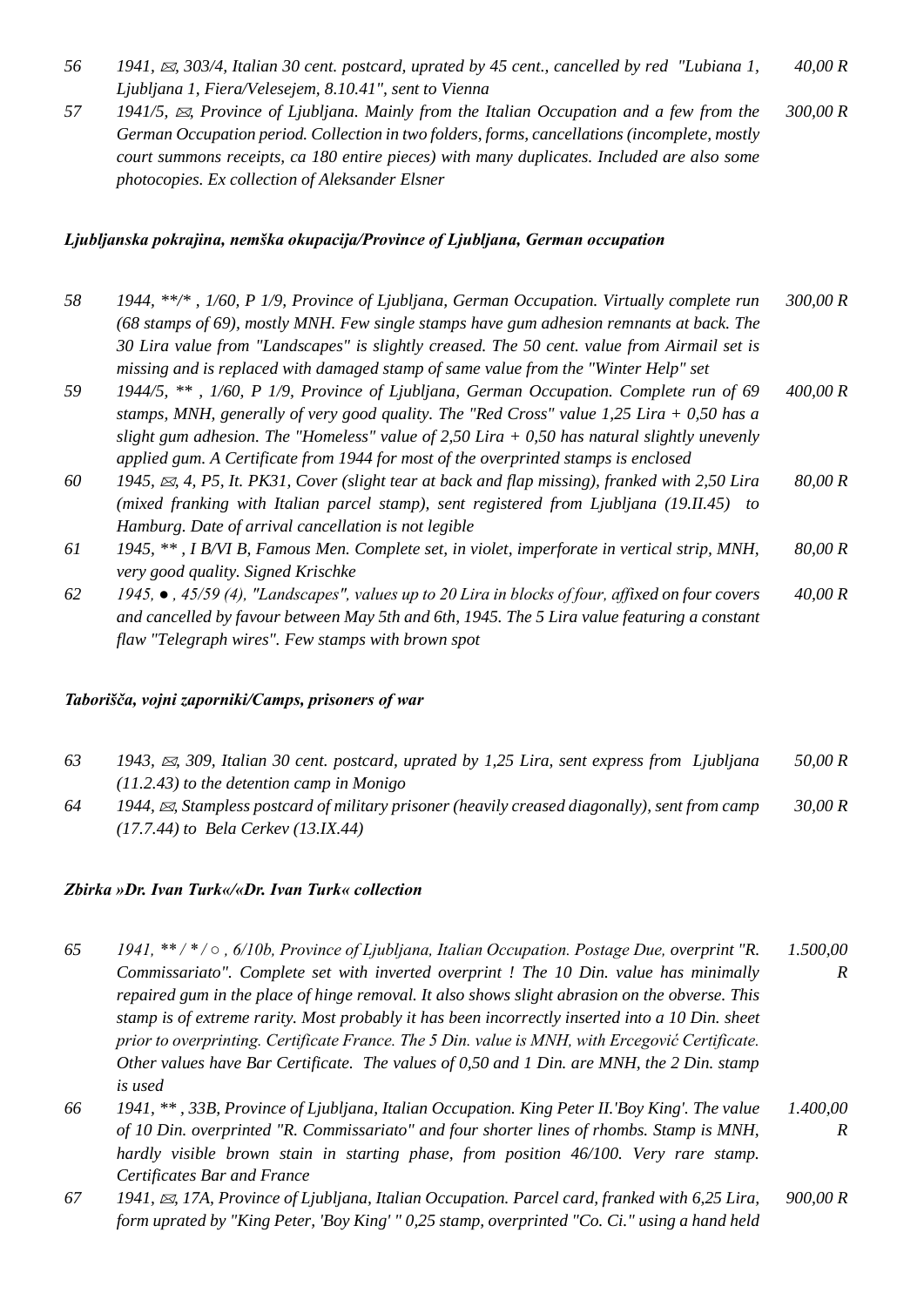*cachet. Sent from "Dolenji Logatec, (2), 5.VII.41" to Ljubljana (5.VII.41). Correct use of rare 0,25 Din stamp, signed Bar*

- *68 1941, , 1/13, 15/7, 13A, Province of Ljubljana, Italian Occupation. King Peter II, complete set overprinted "Co. Ci." affixed to a cover and cancelled to order "Ljubljana 1 (9), 3.V. 41". The value of 15 Din. has been overprinted by metal hand held cachet. Certificate Bar. Rare 800,00 R*
- *69 1941, \* , 41a, Province of Ljubljana, Italian Occupation. King Peter II, new value overprint, 0,50 and two lines. It has an overprint error, the first line of overprint is missing (inscription' R. Commissariato'). The stamp is mint with visible remnants of removed hinge. Signed Bar, Certificate France 600,00 R*
- *70 1941, \*\*, Province of Ljubljana, Italian Occupation. In basic numbers complete collection of MNH stamps. Airmail and TBC each per 2, as both Types of rhombs present. Stamps are of generally good/usual quality, few natural irregularites of paper and gum. All stamps with Bar Certificate 600,00 R*
- *71 1941, \*\* , 33A, Province of Ljubljana, Italian Occupation. King Peter II. 'Boy King', the value of 0,25 Din. overprinted "R. Commissariato" and four shorter lines of rhombs. Stamp is MNH, of very good quality. Very rare stamp. Signed Bar and Certificate France 600,00 R*
- *72 1941, \*\* , 11A, Province of Ljubljana, Italian Occupation. Postage Due with narrow overprint "R. Commissariato". The value of 50 para, MNH in rare cyclamen colour shade. It has a small pinhole in paper. It is a very rare stamp, only few unused examples are known. Certificates Bar and France 500,00 R*
- *73 1941, \*\* , 9A, Province of Ljubljana, Italian Occupation. Airmails. The value of 40 Din. overprinted with overprint type prepared for the 50 Din. value, i.e. three longer overprint lines. The stamp has a constant flaw "Missing dot on i" (position 15 /50), therefore is UNIQUE. The stamp is MNH and of good quality. Signed Bolaffi, Certificates Bar and France 500,00 R*
- *74 1941, \*\* , 9A, Province of Ljubljana, Italian Occupation. Airmails. The value of 40 Din., overprinted with overprint type prepared for the 50 Din. value i.e. three longer overprint lines. The stamp has a constant flaw "Broken C in Civile" (position 31 /50), therefore is UNIQUE. The stamp is MNH and of good quality. Certificates Tubinović and France 500,00 R*
- *75 1941, \* , 41b, Province of Ljubljana, Italian Occupation. King Peter II, new value overprint, 0,50 and two lines. The stamp has a constant flaw "Broken R.". The stamp is mint with slight adhesion remnant on gum. Certificate Bar and France 500,00*
- *76 1941, \*\* , 41, Province of Ljubljana, Italian Occupation. King Peter II, new value overprint, 0,50 and two lines. Stamp is MNH of good quality. Certificate Bar 500,00 R*
- *77 1941, \*\*/\* , 1/10k, Province of Ljubljana, Italian Occupation. Airmails. Complete set with constant flaw "Missing dot on i". Stamps are mint, mostly MNH in somewhat mixed quality. The values of 30 and 40 Din. are MNH with few minimally shorter perfs. The 50 Din. value is partly regummed. The values of 2,50, 5, 10 and 20 Din. have brown spots in gum. Rare as complete set; in theory 9 sets were possible 420,00 R*
- *78 1941, \*\*/\* , 1/10h, Province of Ljubljana, Italian Occupation. Airmails. Complete set with constant flaw "Missing i in Sloveni". Stamps are mostly MNH. The values of 40 and 50 Din. are hinged. The quality of stamps is good (the 50 Din. value has few shorter perfs). Rare as complete set; in theory 9 sets were possible 420,00 R*
- *79 1941, \*\* , 1/15B, Province of Ljubljana, Italian Occupation. King Peter II, Large size complete set overprinted "Co. Ci." in violet using a hand held cachet. Stamps are MNH in very good quality. Certificate Bar. Due to "hand overprints" controversy the set is sold "as is" 400,00 R*
- *80 1941, \* , 42/56, Province of Ljubljana, Italian Occupation. King Peter II. overprinted "Alto Commissario". Complete unused set. Stamps were hinged and had himges removed and in part another thin layer of gum was applied. The values on 1 and 12 Din. are completely regummed. The 16 Din. value has one missing perf at bottom. Signed Bar 400,00 R*
- *81 1941, \*\*/\* , 1/10i, Province of Ljubljana, Italian Occupation. Airmails. Complete set with constant flaw "Broken C in Civile". Stamps are mint in somewhat mixed quality. The key values, 30, 40 and 50 Din. are hinged. The 40 Din. value has partly repaired gum. The 50 Din. value 360,00 R*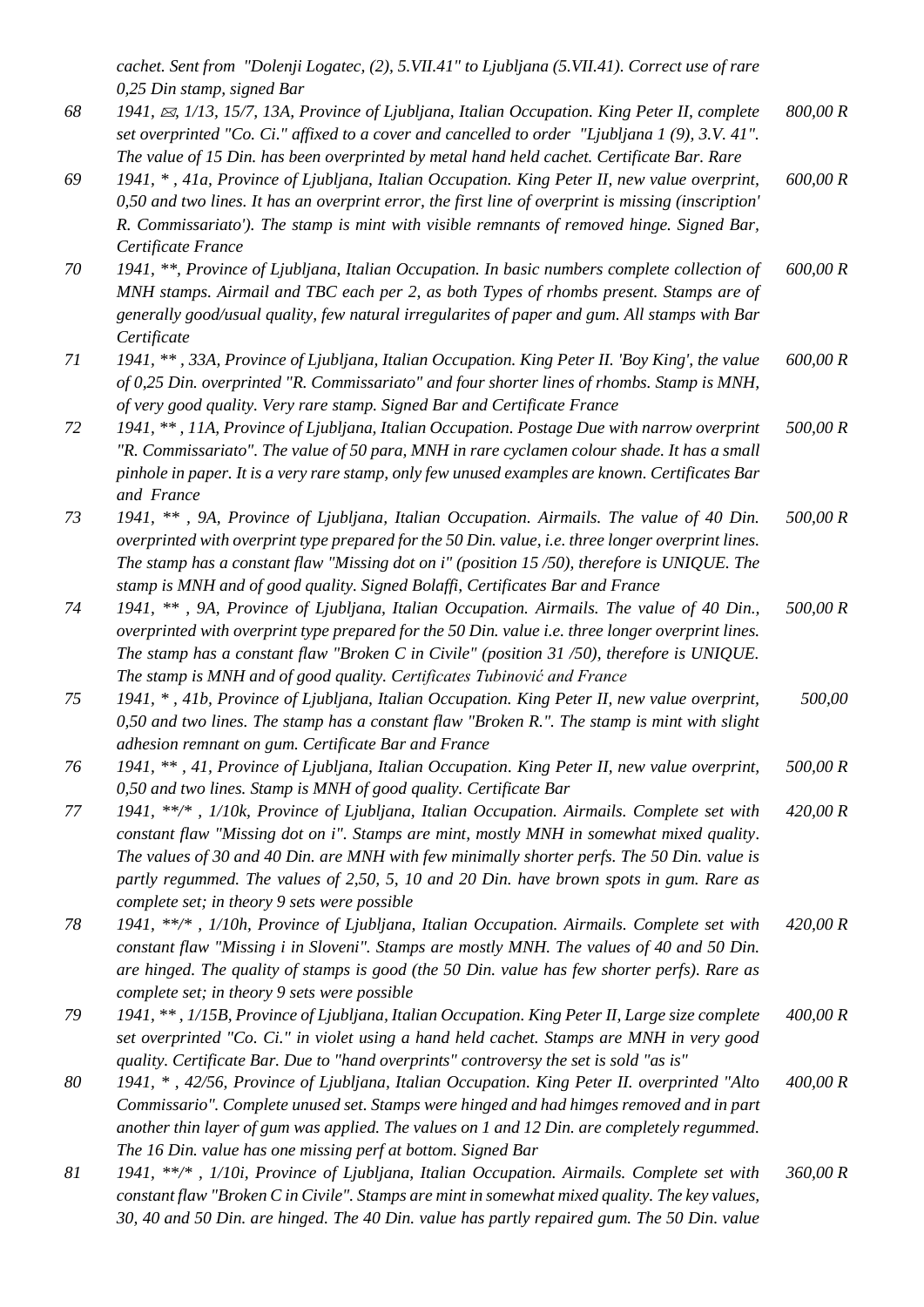*has a few shorter perfs. The value of 0,50 Din. has a brown spot in gum. Few stamps are cancelled at back. Rare as complete set rare; in theory 9 sets were possible*

- *82 1941, \*\*/\* , 9A (2), Province of Ljubljana, Italian Occupation. Airmails. The value of 40 Din., overprinted with overprint Type prepared for the 50 Din. value, i.e.three longer overprint lines. Two stamps, both overprint Types ('First line of rhombs shifted to the left' and 'First line of rhombs shifted to the right'). First one is hinged, with Benussi Certificate, the other one is MNH, with Bar Certificate. Both of good quality 360,00 R*
- *83 1941, \*\* , 7/I (2), 1/II (2), Province of Ljubljana, Italian Occupation. Airmails. The values of 0,50 Din. and 20 Din., perforation 12 3/4 : 12 1/2 (and reversed). Two stamps of each value with both overprint Types ('First line of rhombs shifted to the left' and 'First line of rhombs shifted to the right'). All stamps are MNH of good quality. All are signed Bar; both 20 Din. values with Certificate Bar 360,00 R*
- *84 1941, Province of Ljubljana, Italian Occupation. King Peter II. overprinted "Alto Commissario". Four values with inverted overprint. The values of 0,50 and 4 Din. are MNH of good quality. The 1 Din. stamp has full offset of overprint at back and repaired gum. The 20 Din. stamp is completely regummed. All stamps are signed. The 4 Din. stamp is signed Bolaffi, the others Bar (20 Din. stamp with Bar Certificate) 340,00 R*
- *85 1941, \*\* , 12A, Province of Ljubljana, Italian Occupation. King Peter II.'Boy King'. The value of 10 Din. overprinted "Co. Ci." in violet by hand held cachet. Stamp is MNH of very good quality with Certificate Bar. Sold "as is 300,00 R*
- *86 1941, \*\* , 9, Province of Ljubljana, Italian Occupation. Airmails. The value of 40 Din. with diagonal overprint (probably from overprint proof phase). Very rare occasional overprint error. The stamp is MNH of good quality with one shorter perf to the right 200,00 R*
- *87 1941, \* , 32/3s, Province of Ljubljana, Italian Occupation. King Peter II. overprinted "R. Commissariato". The values of 20 and 30 Din. with first overprint line shifted to the right (position 39 / 100). Both stamps have hinge remnant and repaired gum. Signed several times and Certificate Bar 200,00 R*
- *88 1941, \*\*/\* , 59/60b, Province of Ljubljana, Italian Occupation. TBC, overprinted "Alto Commissario". The values of 1,50 + 1,50 and 2 + 2 Din. with constant flaw "Missing A in LUBIANA". Both stamps are unused, the value of 2 + 2 Din. is MNH, the other has a hinge remnant, both of good quality. Certificate Bar 200,00 R*
- *89 1941, \*\* / \* / (\*) , 39/40, Province of Ljubljana, Italian Occupation. New value overprint of 0,50 amd 1 Din. specialized on three album pages. Included are inverted overprint of new value (each value 2 x), double basic overprint, missing new value in overprint (1 Din.), and other errors and varieties 200,00 R*
- *90 1941, \*\* , 10c, Province of Ljubljana, Italian Occupation. Airmails. The value of 50 Din. with inverted overprint, MNH of good quality. Certificate Bar 180,00 R*
- *91 1941, \*\* , 1/II (4), Province of Ljubljana, Italian Occupation. Airmails. The value of 0,50 Din. in rare perforation 12 3/4 : 12 1/2. Four stamps including all three recorded varieties; "Broken C in Civile", "Missing i in Sloveni" and "Missing dot on i". All stamps are cancelled on reverse with regular postal canceller, possibly for security reasons. Two stamps with brown spot in gum. Rare 150,00 R*
- *92 1941, Province of Ljubljana, Italian Occupation. Lot of forged overprints and stamps overprinted "Co. Ci." by hand held cachet. For comparison purposes, lot "Sold as is" 150,00 R*
- *93 1941, \*/\*\* , 57/60, Province of Ljubljana, Italian Occupation. TBC, overprinted "Alto Commissario". Complete set, unused with hardly visible hinge remnants (the value of 0,50 + 0,50 Din. is MNH) in very good quality. Certificate Bar 120,00 R*
- *94 1941, \*/\*\* , 1/2g, 5/6g, 1/Iig, Province of Ljubljana, Italian Occupation. Airmails. All four existing values with constant flaw "Broken R.". The value of 0,50 Din is in rare perforation 12 3/4 : 12 1/2. Stamps are of good quality, Three are hinged, one MNH. Certificate Bar for four stamp 100,00 R*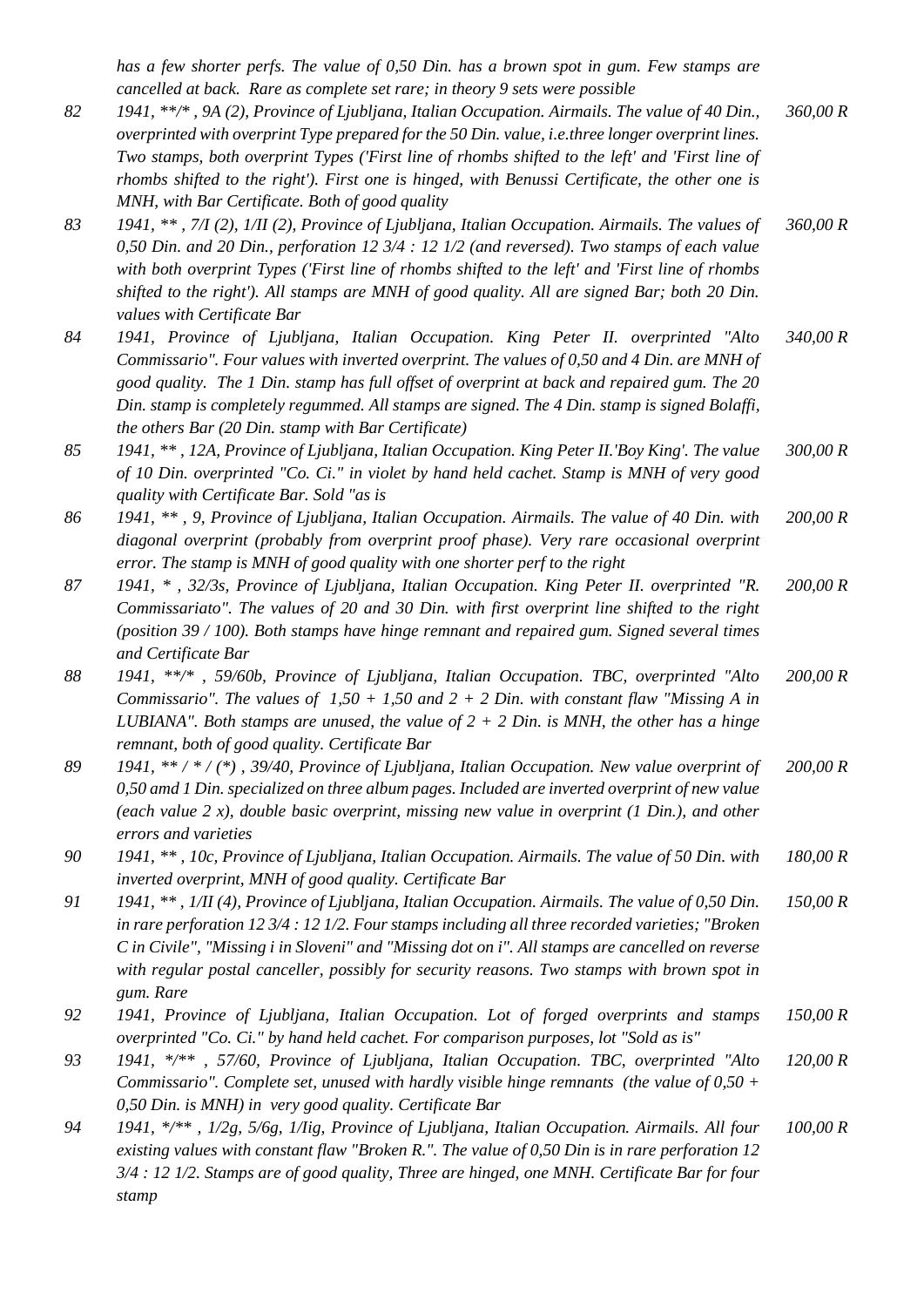| 95  | 1941, *, 34a, Province of Ljubljana, Italian Occupation. King Peter II, 1,50 Din. and overprint<br>of two lines. It has an overprint error, first line of overprint is missing (inscription 'R.<br>Commissariato'). The stamp has a hinge removed and a thin additional layer of gum applied.                                                                                                                                                   | 100,00 R |
|-----|-------------------------------------------------------------------------------------------------------------------------------------------------------------------------------------------------------------------------------------------------------------------------------------------------------------------------------------------------------------------------------------------------------------------------------------------------|----------|
|     | Certificate Bar                                                                                                                                                                                                                                                                                                                                                                                                                                 |          |
| 96  | 1941, **, 4, 10, Province of Ljubljana, Italian Occupation. Airmails. The values of 2,50 and<br>50 Din with visible printer's spacer in overprint from position 29 in counter sheet. Both stamps<br>are MNH. The 50 Din. value has a short perf above, the 2,50 Din. value has few brown spots                                                                                                                                                  | 100,00 R |
| 97  | in gum. Both signed Bar<br>1941, ** / * / (*), Province of Ljubljana, Italian Occupation. TBC, overprinted "R.                                                                                                                                                                                                                                                                                                                                  | 80,00 R  |
|     | Commissariato". A lot of stamps with overprint varieties. Included are also three values with<br>inverted overprint (MNH) and values of $0.50 + 0.50$ Din. and $1 + 1$ Din. with constant flaw<br>"Broken R" (both hinged). Also some other (part) constant flaws. Stamps are of somewhat<br>mixed quality. Several Bar Certificates                                                                                                            |          |
| 98  | 1941, **/*/(*), Province of Ljubljana, Italian Ooccupation. Lot of stamps overprinted "Co.<br>Ci.". Various (part) constant flaws of overprint (e.g. "Cc. Ci.")                                                                                                                                                                                                                                                                                 | 80,00 R  |
| 99  | 1941, **/*, 18/21a, 23/4a, 32a, Province of Ljubljana, Italian Occupation. King Peter II.                                                                                                                                                                                                                                                                                                                                                       | 80,00 R  |
|     | overprinted "R. Commissariato". Seven values with inverted overprint (of the known values<br>only the 2 Din. is missing). All but 0,25 Din. value are hinged or have gum adhesions. The 20<br>Din. stamp has a horizontal crease. Certificate Bar                                                                                                                                                                                               |          |
| 100 | 1941, $\approx$ , 305, Province of Ljubljana. Picture postcard of Sv. Vid, franked with 30 cent., sent                                                                                                                                                                                                                                                                                                                                          | 80,00 R  |
|     | from auxiliary post office "*SV. VID NAD CERKNICO / (BEGUNJE PRI CERKNICI)*", via                                                                                                                                                                                                                                                                                                                                                               |          |
|     | post office Begunje pri Cerknici (13.VIII.41) to Ljubljana. Very nice strikes of both<br>cancellations. Rare                                                                                                                                                                                                                                                                                                                                    |          |
| 101 | 1941, **, 3fba, 8e, Province of Ljubljana, Italian Occupation. Airmails. The values of 2 and<br>30 Din. with overprint heavily shiftet in vertical sense. Both stamps are MNH of very good                                                                                                                                                                                                                                                      | 80,00 R  |
| 102 | quality. Signed Bar<br>1941, **, 34d, Province of Ljubljana, Italian Occupation. King Peter II, 1,50 Din. overprint                                                                                                                                                                                                                                                                                                                             | 80,00 R  |
|     | of two lines. MNH of very good quality with offset of overprint at back. Signed Bar and Pečnik                                                                                                                                                                                                                                                                                                                                                  |          |
| 103 | 1941, **/*, Province of Ljubljana, Italian Occupation. King Peter II. overprinted "R.<br>Commissariato". Complete set with constant flaw "Missinf dot on first i in Commissariato". All<br>stamps are mint, mostly MNH. The values of 0,25 Din., 2, 3, 16 and 30 Din. have a hinge<br>remnant or gum adhesion remnants. Certificate Bar                                                                                                         | 80,00 R  |
| 104 | 1941, *, Province of Ljubljana, Italian Occupation. King Peter II. overprinted "R.<br>Commissariato". 13 values with constant flaw "Broken R" (missing are only 1 and 5 Din.<br>values). All stamps are mint, higher values are all hinged. Certificate Bar                                                                                                                                                                                     | 80,00 R  |
| 105 | 1941, **/*, 57/8d, Province of Ljubljana, Italian Occupation. TBC, overprinted "Alto<br>Commissario". The values of $0,50 + 0,50$ in $1 + 1$ Din. with constant flaw "Gap in word LUBIA"<br>NA". The value of $1 + 1$ Din, is MNH, the other has a hinge remnant. Both stamps have a small<br>brown spot in gum. Certificate Bar                                                                                                                | 80,00 R  |
| 106 | 1941, *, 34b, Province of Ljubljana, Italian Occupation. King Peter II, 1,50 Din. overprint of<br>two lines. The stamp has a constant flaw "Broken R.". It is unused with adhesion remnants at                                                                                                                                                                                                                                                  | 80,00 R  |
|     | back. Certificate Bar                                                                                                                                                                                                                                                                                                                                                                                                                           |          |
| 107 | 1941, **/*, Province of Ljubljana, Italian Occupation. Airmails. Five values with partly<br>missing rhombs. The value of 50 Din. with missing first left rhomb in the upper line. The stamp<br>has adhesion remnants on gum, Certificate Bar. The values of 0,50, 1, 5 and 10 Din. have the<br>flaw "Missing second rhomb from right" in the upper line. Stamps are MNH, the values of 1<br>and 5 Din. with brown spots in gum. Certificate Bar | 70,00 R  |
| 108 | 1941, */**, 18b, 20/3b, 29b, 22b (2), Province of Ljubljana, Italian Occupation. King Peter<br>II. overprinted "R. Commissariato". All 6 known values with double overprint. The values of 3<br>and 10 Din. are MNH, the others hinged. The 1 Din. value has brown spots in gum. Certificate                                                                                                                                                    | 70,00 R  |

*Bar. Additionally the value of 2 Din. in a pair with double overprint is regummed*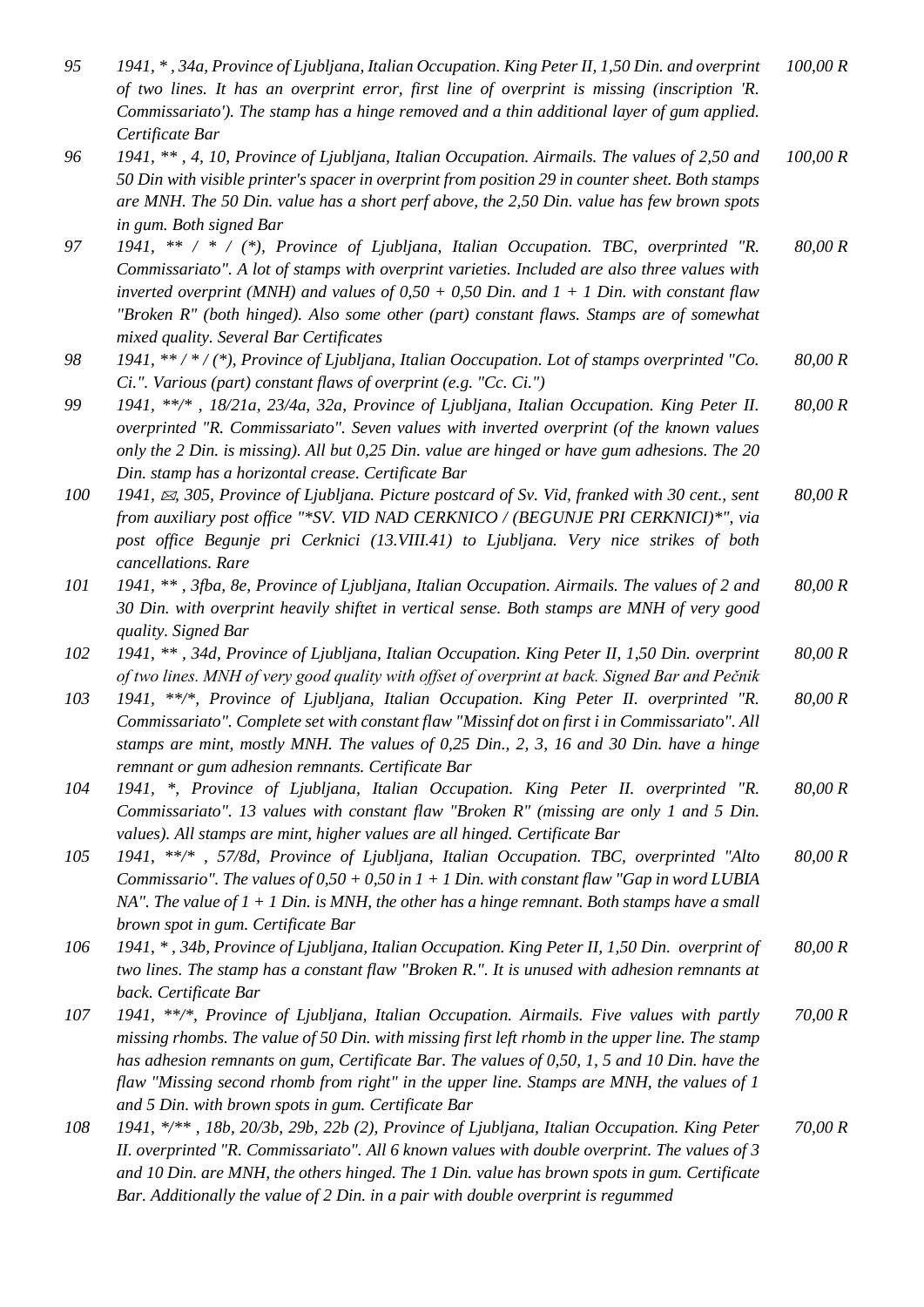| 109        | 1941, **/*, Province of Ljubljana, Italian Occupation. Postage Due, overprint "R.<br>Commissariato". Album page with varieties of overprint. Many shifted overprints (including<br>the 5 Din. value with constant flaw "Broken $R$ ") and 0,50 Din. with full offset of overprint on<br>reverse. All stamps are mint, some with hinge remnant. Partly signed Bar. Additionally 1 Din.<br>stamp with double overprint (Certificate Bar | 60,00 R |
|------------|---------------------------------------------------------------------------------------------------------------------------------------------------------------------------------------------------------------------------------------------------------------------------------------------------------------------------------------------------------------------------------------------------------------------------------------|---------|
| <i>110</i> | 1941, ** / * / (*), Province of Ljubljana, Italian Occupation. King Peter II. overprinted "R.<br>Commissariato". Two album pages of stamps with shifted overprints (veritcally or<br>horizontally). Partly of somewhat mixed quality, few stamps signed Bar                                                                                                                                                                           | 60,00 R |
| 111        | 1941, **/*, 6/10o, 6ao, Province of Ljubljana, Italian Occupation. Postage Due, overprint "R.<br>Commissariato". Complete set with constant flaw "Broken C in Civile" Stamps are MNH, few<br>with natural unevenly applied gum. Additionally the value of 0,50 Din. in violet-lilac colour<br>shade and with gum adhesion remnants. Certificate Bar                                                                                   | 50,00 R |
| 112        | 1941, * , 35/8c, Province of Ljubljana, Italian Occupation. TBC, overprinted "R.<br>Commissariato". Complete set with constant flaw "Missing i in Sloveni". All stamps are hinged<br>and of good quality. Certificate Bar                                                                                                                                                                                                             | 30,00 R |
| 113        | 1941, * , 35/8e, Province of Ljubljana, Italian Occupation. TBC, overprinted "R.<br>Commissariato". Complete set with constant flaw "Missing dot on second i on Commissariato",<br>complete set, unused. The value of $0.50 + 0.50$ Din. is MNH, the others are hinged and of good<br>quality. Certificate Bar                                                                                                                        | 30,00 R |
| 114        | 1941, ** , 35/8d, Province of Ljubljana, Italian Occupation. TBC, overprinted "R.<br>Commissariato". Complete set with constant flaw "Missing C". All stamps are MNH, the value<br>of $1 + 1$ Din. has a brown stain in gun. Certificate Bar                                                                                                                                                                                          | 30,00 R |
| 115        | 1941, **/*, Province of Ljubljana, Italian Occupation. King Peter II. overprinted "Co. Ci". Lot<br>of stamps with shifted overprints. Partly signed Bar                                                                                                                                                                                                                                                                               | 30,00 R |
| 116        | 1941, **/*, 1a, 3a, 6a, Province of Ljubljana, Italian Occupation. King Peter II. overprinted<br>"Co. Ci.". The values of 0.25 Din., 1 and 3 Din. with double overprint. The values of 1 and 3<br>Din. are MNH. The 0,25 Din. stamp has a hinge remnant and few brown spots in gum                                                                                                                                                    | 24,00 R |
| 117        | 1941, *, 21c, Province of Ljubljana, Italian Occupation. King Peter II. overprinted "R.<br>Commissariato". The value of 1,50 Din. with triple overprint. Slight gum adhesion remnants,<br>Certificate Bar                                                                                                                                                                                                                             | 24,00 R |
| 118        | 1941, **/*, 6n, 8/9n, Province of Ljubljana, Italian Occupation. Postage Due, overprint "R.<br>Commissariato", the values of 0,50 Din., 2 and 5 Din., all with constant flaw "Broken R". The<br>5 Din. value has one brown perf, the 0,50 Din. value has a gum adhesion remnant. Certificate<br><b>Bar</b>                                                                                                                            | 24,00 R |
| 119        | 1941, **, 2b, 3a, Province of Ljubljana, Italian Occupation. Postage Due, "Co. Ci." overprint.<br>The 1 Din. value with double overprint and 2 Din. value with inverted overprint (brown stain<br>in gum, Certtificate Tubinović). Additionally the same values with shifted overprints (the 1 Din.<br>stamp has a brown spot in gum)                                                                                                 | 24,00 R |
| 120        | 1941, **, P 1/5i, Province of Ljubljana, Italian Occupation. Postage Due, "Co. Ci." overprint.<br>Complete set with constant flaw "Broken "o", looks like "c". Stamps are MNH, generally of<br>good quality with the exception of 5 Din. value which is slightly creased horizontally.<br>Certificate Bar                                                                                                                             | 24,00 R |
| 121        | 1941, **/*/o, P 11/13, Province of Ljubljana, Italian Occupation. Postage Due, overprint<br>"R. Commissariato". A lot of stamps with slightly shifted overprint and 1 Din. value with<br>inverted overprint (Certificate Bar)                                                                                                                                                                                                         | 20,00 R |
| 122        | 1942, $\boxtimes$ , Styria, German Occupation. Postal return receipt, nice strike of Auxiliary post office<br>"Lichtenberg / über Stockenhammer (Steierm)" (Svetina), via post office "Stockenhammer<br>(Steierm), 22.9.42" (Store)                                                                                                                                                                                                   | 24,00 R |
| 123        | 1942, $\boxtimes$ , Styria, German Occupation. Postal return receipt, nice strike of Auxiliary post office<br>"Rabensberg / über Cilli (Steierm)" (Sv. Martin), via post office "Cilli (Steierm), 7.9.42" (Celje)                                                                                                                                                                                                                     | 24,00 R |
| 124        | 1942, $\boxtimes$ , Styria, German Occupation. Postal return receipt, nice strike of Auxiliary post office<br>"Triebhof / über Gonobitz (Steierm)" (Stranice), via post office "Gonobitz, 30.6.42" (Konjice)                                                                                                                                                                                                                          | 24,00 R |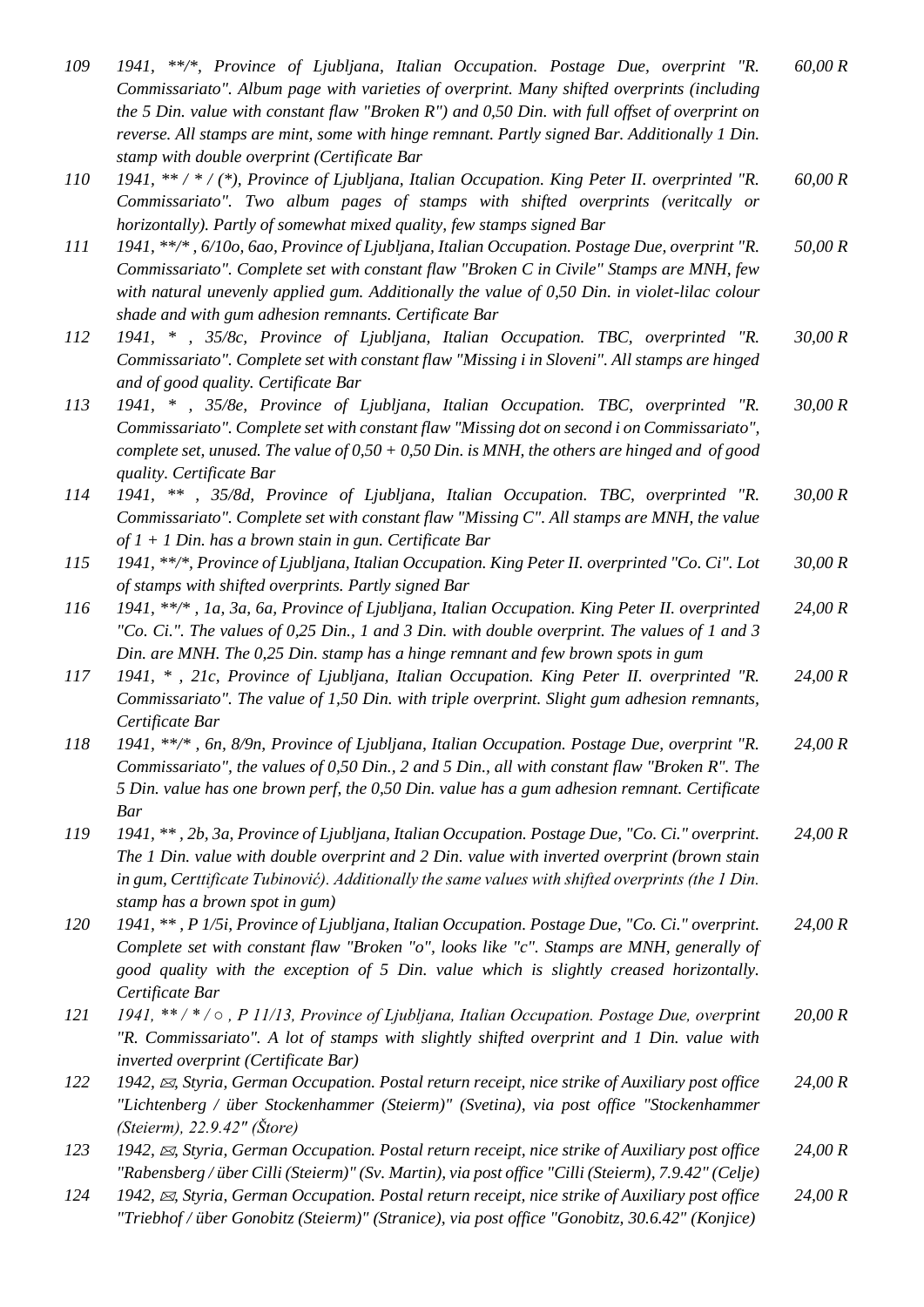| 125 | 1942, $\boxtimes$ , Styria, German Occupation. Postal return receipt, nice strike of Auxiliary post office<br>"Jostberg / über Gonobitz (Steierm)" (Sv. Jošt), via post office "Bad Neuhaus, 9.8.42" (Dobrna)                                                                                                                                                                                                                                                                                                                                                                                                                                                                                                                                                                                                            | 20,00 R  |
|-----|--------------------------------------------------------------------------------------------------------------------------------------------------------------------------------------------------------------------------------------------------------------------------------------------------------------------------------------------------------------------------------------------------------------------------------------------------------------------------------------------------------------------------------------------------------------------------------------------------------------------------------------------------------------------------------------------------------------------------------------------------------------------------------------------------------------------------|----------|
| 126 | 1943, $\boxtimes$ , Styria, German Occupation. Postal return receipt, nice strike of Auxiliary post office<br>"Leonhard / über Tüffer (Steierm)" (Sv. Lenart), via post office "Tüffer, 31.3.43" (Laško)                                                                                                                                                                                                                                                                                                                                                                                                                                                                                                                                                                                                                 | 24,00 R  |
| 127 | 1943, $\boxtimes$ , Styria, German Occupation. Somewhat creased picture postcard of Fala, stampless<br>(military mail) sent from Auxiliary post office "Fall / über Marburg (Drau Steiermark) 2", to<br>Harb                                                                                                                                                                                                                                                                                                                                                                                                                                                                                                                                                                                                             | 24,00 R  |
| 128 | 1943, $\boxtimes$ , Styria, German Occupation. Official postcard, franked with 6 pfg., poorer strike of<br>Auxiliary post office cancellation "Glogowiß / über Domschale (Kärnten)" (Blagovica), sent<br>via post office "Domschale (Kärnten), 1.6.43" (Domžale) to Kamnik                                                                                                                                                                                                                                                                                                                                                                                                                                                                                                                                               | 16,00 R  |
| 129 | 1944, **, 17 Z, Province of Ljubljana, German Occupation. Definitives, the value of 20 Lira<br>with inverted watermark. The stamp is MNH of very good quality. The stamp has a small,<br>(constant ?) flaw in overprint, "Dot above between LJ". Newest Certificate Brunel                                                                                                                                                                                                                                                                                                                                                                                                                                                                                                                                               | 400,00 R |
| 130 | 1944, **, 17 Z, Province of Ljubljana, German Occupation. Definitives, the value of 20 Lira<br>with inverted watermark. The stamp is MNH of very good quality. The stamp has a small,<br>(constant ?) flaw in overprint, "Dot under JU". Newest Certificate Brunel                                                                                                                                                                                                                                                                                                                                                                                                                                                                                                                                                       | 400,00 R |
| 131 | 1944, **, 17 Z, Province of Ljubljana, German Occupation. Definitives, the value of 20 Lira<br>with inverted watermark. The stamp is MNH of very good quality. Newest Certificate Brunel                                                                                                                                                                                                                                                                                                                                                                                                                                                                                                                                                                                                                                 | 400,00 R |
| 132 | 1944, **, 2, 3, 6, 8/10, 11, 26, Province of Ljubljana. "Partisan issue". Nine MNH pairs (8<br>different values) including the rare 5 Lira Airmail stamp (one stamp with usual, natural gum<br>skip). One pair of 15 cent. stamps features two different colour shades of overprint. Rare                                                                                                                                                                                                                                                                                                                                                                                                                                                                                                                                | 360,00 R |
| 133 | 1944, **, 9 P, Province of Ljubljana, German Occupation. Definitives, the value of 75 cent.<br>with trial overprint. The stamp is overprinted with overprint Type I (instead of Type II). The<br>stamp is MNH. Designation of printers waste by blue crayon is erased. Newest Certificate<br><b>Brunel</b>                                                                                                                                                                                                                                                                                                                                                                                                                                                                                                               | 300,00 R |
| 134 | 1944, **, 1 P, 5 P, 8 P, Province of Ljubljana, German Occupation. Postage Due, trial<br>overprints. The values of 5 cent., 30 on 50 cent. and 1 Lira with overprints in changed colours.<br>All three are MNH of very good quality. Signed Bar and newest Certificate Brunel                                                                                                                                                                                                                                                                                                                                                                                                                                                                                                                                            | 300,00 R |
| 135 | 1944, **/*, 1/20, Province of Ljubljana. First Definitive Set. Study lot of stamps/sets with<br>small, partly constant flaws, not recorded in catalogues: 'EaglesTongu'e varieties - intact,<br>separated, missing, visible or invisible eye of the eagle, varieties of eagles crown. Rarely some<br>recorded varieties are also present (e.g. 16 III). The quality of stamps is somewhat mixed, but<br>generally good. Few 50 Lira stamps have dark, grainy gum (19b)                                                                                                                                                                                                                                                                                                                                                   | 300,00 R |
| 136 | 1944, **/*, Province of Ljubljana. First Definitive Set. Lot of stamps with constant flaws. From<br>Type I overprint all seven values are presented with constant flaws I, III and IV, generally of<br>good/very good quality (6 I and 16 I have brown spots in gum). Of constant flaw 'V' five stamps<br>are presented, four of these with brown spots in gum. Additionaly four values are presented in<br>blocks of four with three constant flaws each (II, III and IV), all of good quality. From the Type<br>II overprint all six values are presented of constant flaws I and IV $(9$ IV has a slight gum<br>adhesion, others are of good quality). Of constant flaw II four values are presented, all of good<br>quality. Of constant flaw III three values are presented (13 III is hinged and slightly thinned) | 260,00 R |
| 137 | 1944, **/*, Province of Ljubljana. First Definitive Set. Lot of smaller partly constant flaws,<br>mostly not recorded in literature. Also afew recorded flaws (e.g. 19 I, hinged and brown perf).<br>In addition a few stamps with shifted overprints and values of 1,75 and 50 Lira with dark,<br>grainy gum $(12 b, 19 b)$ . The quality of stamps is somewhat mixed but generally good                                                                                                                                                                                                                                                                                                                                                                                                                                | 200,00 R |
| 138 | 1944, **, 3 F, Province of Ljubljana, German Occupation. Postage Due, the value of 20 cent.<br>with overprint to the right instead of in the middle. MNH of very good quality. Newest<br>Certificate Brunel                                                                                                                                                                                                                                                                                                                                                                                                                                                                                                                                                                                                              | 150,00 R |
| 139 | 1944, *, 19 DK, Province of Ljubljana, German Occupation. Definitives, 1,75 Lira with double<br>overprint of 50 Lira (of which one inverted). The stamp is mint, with slight gum adhesions.                                                                                                                                                                                                                                                                                                                                                                                                                                                                                                                                                                                                                              | 150,00 R |

*Signed Bar, newest Certificate Brunel*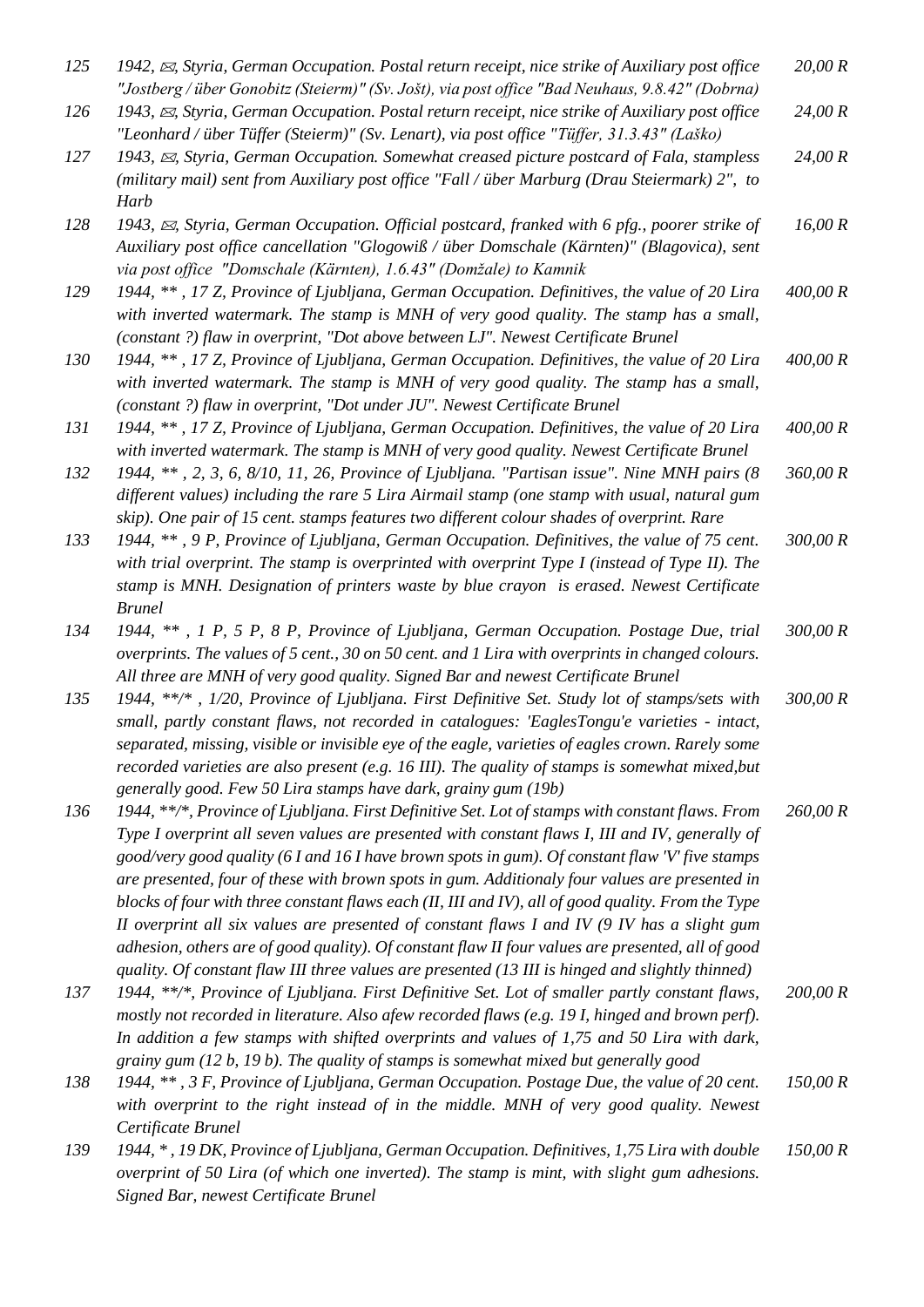| 140 | 1944, (*), 20 DD, Province of Ljubljana, German Occupation. Express stamp, 1,25 Lira, with<br>double overprint. The stamp is without gum. Newest Certificate Brunel                                                                                                                                                                                                                                                                                                                                  | 100,00 R                 |
|-----|------------------------------------------------------------------------------------------------------------------------------------------------------------------------------------------------------------------------------------------------------------------------------------------------------------------------------------------------------------------------------------------------------------------------------------------------------------------------------------------------------|--------------------------|
| 141 | 1944, **/*, 21/3, 25, 27, Province of Ljubljana. Airmails. Lot of 11 stamps with constant flaws.<br>Generally of good quality. The 50 cent. value has brown spots in gum, one of the 2 Lire stamps<br>and one of the 10 Lira stamps are hinged                                                                                                                                                                                                                                                       | 90,00 R                  |
| 142 | 1944, **/*, P 1/9, Province of Ljubljana. Postage Due. Specialized lot of Postage Due stamps.<br>Smaller, partly constant flaws; e.g.visible/invisible eye of the eagle, eagle with and without<br>tongue, various gum types. The quality of stamps is somewhat mixed and includes stamps with<br>brown stains and gum adhesions, but mostly of good quality                                                                                                                                         | 70,00 R                  |
| 143 | 1944, **, 31/2, Province of Ljubljana. 'Homeless Charity Issue'. Both values MNH in very<br>good quality. Each value has a small constant flaw (not recorded in literature to date)                                                                                                                                                                                                                                                                                                                  | 50,00 R                  |
| 144 | 1944, **/*/(*), Province of Ljubljana. Lot of overprint forgeries, interesting for comparison<br>puprposes                                                                                                                                                                                                                                                                                                                                                                                           | 40,00 R                  |
| 145 | 1944, $\boxtimes$ , Styria, German Occupation. Somewhat scratched picture postcard, franked with 6<br>pfg., sent from Auxiliary post office "Lutschna / über Laak a.d. Zaier, Oberkrain" (Lučine), via<br>post office "Laak (Zaier), 23.12.44" (Škofja Loka) to Podnart                                                                                                                                                                                                                              | 24,00 R                  |
| 146 | 1944/5, **, 1/60, P 1/9, Province of Ljubljana. German Occupation. Complete run, MNH.<br>Some sets are (partly) duplicated (First Definitive Set, Airmails, Landscapes). The quality of<br>stamps is generally good. The 2 Lira value of "Winter Help" set has a slight gum adhesion.<br>One 30 Lira stamp of the Landscapes is regummed. A Philatelic Club Delivery note from 1944<br>related to the overprinted stamps is attached. Most of the overprinted stamps originate from<br>that delivery | 540,00 R                 |
| 147 | 1945, (*), 45/60, Province of Ljubljana - Landscapes. Complete set as imperforate proofs in<br>colour of 3 Lira value. Good quality (the 1,25 Lira value is minimally creased). Rare                                                                                                                                                                                                                                                                                                                 | 1.000,00<br>$\mathbb{R}$ |
| 148 | 1945, **, I B /VI A (7), Province of Ljubljana - Famous Persons. Seven complete unissued<br>perforated sets (7 different colours), MNH, good quallity                                                                                                                                                                                                                                                                                                                                                | 500,00 R                 |
| 149 | 1945, **, I B /VI B (7), Province of Ljubljana - Famous Persons. Seven complete imperforate<br>unissued sets (7 different colours), MNH, good quallity                                                                                                                                                                                                                                                                                                                                               | 300,00 R                 |
| 150 | 1945, **, 45/60 (2), Province of Ljubljana. Landscapes. Two MNH sets. One 30 Lira value is<br>of very good quality, the other has brown stains in gum                                                                                                                                                                                                                                                                                                                                                | 100,00 R                 |
| 151 | 1945, . 51 Ul, 51, Province of Ljubljana. Landscapes. Value of 1 Lira imperforate to left in<br>pair with normal stamp. Stamps are cancelled with non contemporary cancellation                                                                                                                                                                                                                                                                                                                      | 100,00 R                 |
| 152 | 1945, Ljubljana Provisional Issue 1945. Two album pages of overprint, perforation varieties<br>and some errors/constant flaws on basic stamps. Interesting lot, inspection recommended                                                                                                                                                                                                                                                                                                               | 100,00 R                 |
| 153 | 1945, **/*, Province of Ljubljana. Landscapes. Lot of smaller partly constant flaws mounted<br>on 5 album pages. Mostly not recorded in literature (with exception of 49 I, II, IV and $57$ I -<br>the last one has brown spots in gum). The quality of stamps is generally good, few stamps with<br>brown spots or gum adhesions                                                                                                                                                                    | 100,00 R                 |
| 154 | 1945, Province of Ljubljana - Famous Persons. FORGERIES. Seven complete imperforate sets<br>(7 different colours) in vertical strips consisting entirely of forgeries. For comparisson<br>purposes                                                                                                                                                                                                                                                                                                   | 80,00 R                  |

# *Pomožne izdaje 1945/Provisional Issues 1945*

| 155 | 1945, **, Ljubljana Provisional Issue 1945. Seven stamps with inverted overprint (5, 75 cent, | 250,00 R |
|-----|-----------------------------------------------------------------------------------------------|----------|
|     | 1 Lira - both, black and red overprint, 1,25 Lire, 2,50 Lire and 20 Lire). All stamps are MNH |          |
|     | of good quality                                                                               |          |
| 156 | 1945, $**$ , I, Maribor. Hindenburg, unissued, MNH of good quality                            | 160,00 R |
| 157 | 1945, **, I, Maribor. Hindenburg, unissued, MNH. The stamp has one shorter perf above         | 130,00 R |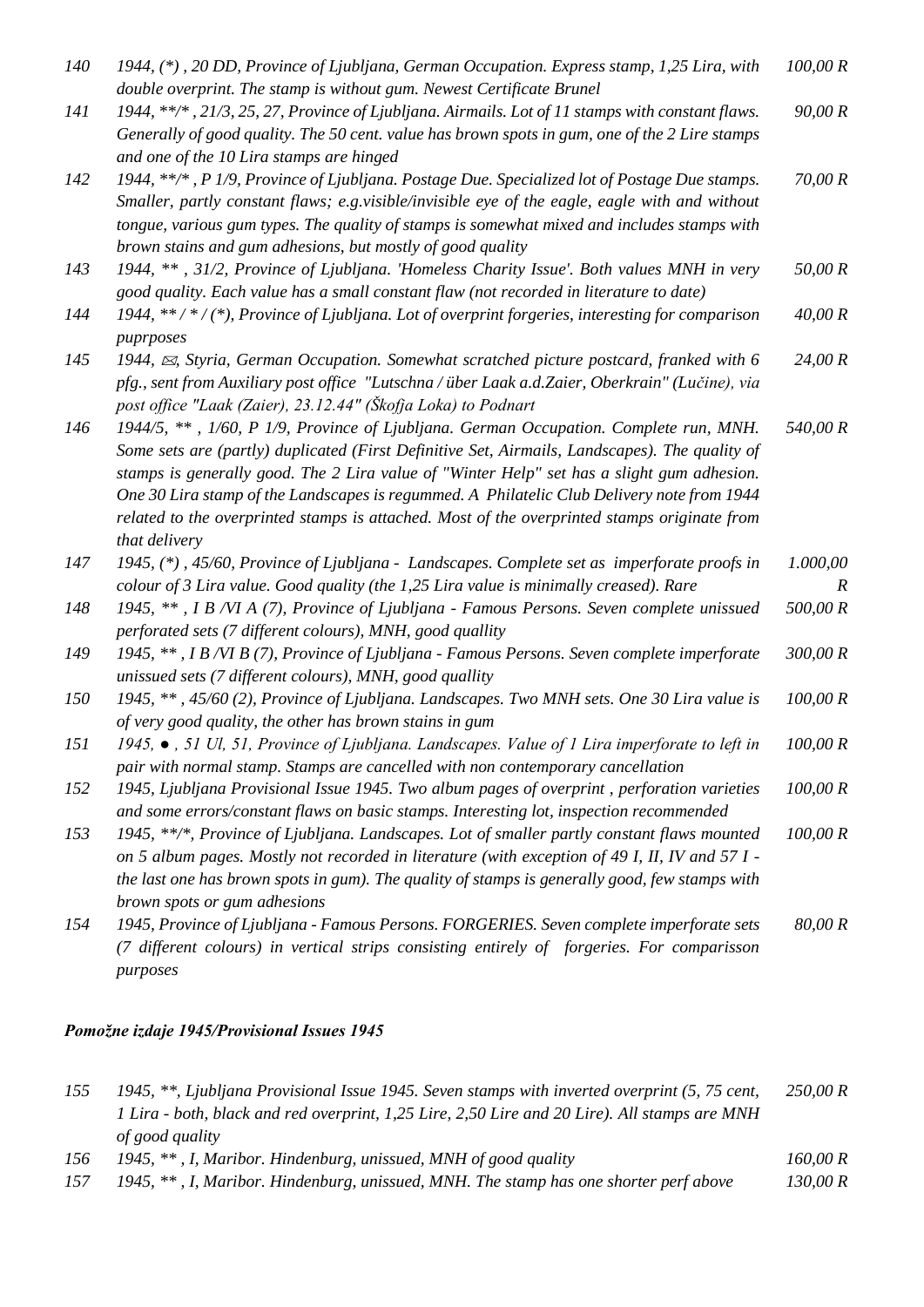| 158 | 1945, **, Maribor, Provisional Issue 1945. Lot of stamps with real double overprint (and few<br>stamps with 'kiss-print' doubling). Stamps are MNH of good quality. Mostly signed Bar,        | 120,00 R |
|-----|-----------------------------------------------------------------------------------------------------------------------------------------------------------------------------------------------|----------|
|     | Ercegović                                                                                                                                                                                     |          |
| 159 | 1945, **, 1/46 (2), Slovenia, Provisional Issues 1945. Ljubljama, Maribor and Murska Sobota,<br>two complete sets of each issue, MNH, generally of good quality. Some stamps in colour shades | 100,00 R |
|     |                                                                                                                                                                                               |          |
| 160 | 1945, **/*, Maribor, Provisional Issue 1945. Lot of stamps with various (part) constant flaws<br>and other overprint varieties                                                                | 60,00 R  |
| 161 | 1945, **, 13 (2), Ljubljana Provisional Issue 1945. The value of 5 Lire in horizontal pair from                                                                                               | 60,00 R  |
|     | left margin. The left stamp is imperforate at margin. Stamps are MNH of good quality                                                                                                          |          |
| 162 | 1945, **, 1/46, Slovenia, Provisional Issues 1945. Ljubljana, Maribor and Murska Sobota in                                                                                                    | 50,00 R  |
|     | complete MNH sets of very good quality                                                                                                                                                        |          |
| 163 | 1945, **, 5 (2), Ljubljana Provisional Issue 1945. The value of 50 cent. in horizontal pair,                                                                                                  | 50,00 R  |
|     | imperforate vertically. Stamps are MNH of very good quality                                                                                                                                   |          |
| 164 | 1945, **, 25, Maribor, Provisional Iissue 1945. The value of 15 pfg. from right margin. Margin                                                                                                | 50,00 R  |
|     | was folded during overprinting therefore the overprint is partly printed on gummed side of the                                                                                                |          |
|     | margin, and partly on stamp. Stamp is MNH of good quality. Rare occasional error. Signed                                                                                                      |          |
|     | Ercegović                                                                                                                                                                                     |          |
| 165 | 1945, **, 35 DD, 39 DD, Murska Sobota, provisional issue 1945. The values of 1 and 18 fil.                                                                                                    | 50,00 R  |
|     | with double overprint (both MNH of good quality). Additionally two values with 'kiss-print'                                                                                                   |          |
|     | doubling                                                                                                                                                                                      |          |
| 166 | 1945, **, 39 DDD, Murska Sobota, Provisional Issue 1945. The value of 18 fil. with triple                                                                                                     | 50,00 R  |
|     | overprint. The stamp is MNH of good quality. Signed Ercegović                                                                                                                                 |          |
| 167 | 1945, **, 1/16(2), Ljubljana Provisional Issue 1945. Two MNH sets, generally of good quality                                                                                                  | 40,00 R  |
| 168 | 1945, (*), 24, Maribor, Provisional Issue 1945. The value of 12 pfg. with flaw at left imprinted                                                                                              | 30,00 R  |
|     | "2" instead of "12". The stamp is regummed, signed Ercegović                                                                                                                                  |          |
| 169 | 1945, **/*, 1/46, Ljubljana, Maribor and Murska Sobota, all three sets, MNH (the 1 f. stamp                                                                                                   | 30,00 R  |
|     | of Murska Sobota has a hinge remnant). The quality is somewhat mixed, few single stamps with                                                                                                  |          |
|     | brown spots (mostly Ljubljana, including 20 and 30 Lira)                                                                                                                                      |          |
| 170 | 1945, $\boxtimes$ , Cover with affixed stamps of the German Occupation of Ljubljana ('Landscapes'). All                                                                                       | 30,00 R  |
|     | values up to 10 Lira cancelled on Ljubljana Liberation Day "Laibach 3 (1), Ljubljana 3,                                                                                                       |          |
|     | 9.V.45". With brown spots                                                                                                                                                                     |          |

# *Slovensko primorje, Trst B, Istra/Slovenian Littoral, Triest B, Istria*

| 171 | 1945, $\boxtimes$ , Stampless picture postcard (military mail) with military unit cancellation "I. Bataljon, | 200,00 R |
|-----|--------------------------------------------------------------------------------------------------------------|----------|
|     | IX. Divizije N.o.V.J.", which liberated Trieste, mailed on 29.V.45 to Split. Rare                            |          |

*172 1945/7, \*\*, Slovene Littoral. Complete run in basic numbers, including Trieste and Fiume Provisional Issues. Stamps are MNH, generally of good quality. The red "San Giusto" stamp is slightly creased. Few single postage due stamps have brown spots. Inspection recommended 70,00 R*

- *173 1948/54, \*\*, Trieste B. Complete collection of MNH stamps on home made album pages. The quality of stamps is good/usual. Beneficiary Red Cross postage due stamp "Flags" has slight gum adhesion remnants 360,00 R*
- *174 1950, \*\* , Bl. 1/2, Triest B, "Railway" S/Sheets, MNH of good quality. The imperforate S/Sheet has a small paper crease 80,00 R*
- *175 1953, \*\* , 78 e, Triest B. Definitives, "Industry", the value of 10 Din. with missing letter "V" in "VUJNA". The stamp is MNH of good quality. Certificate Raybaudi 100,00 R*

#### *Republika Slovenija/Republic of Slovenia*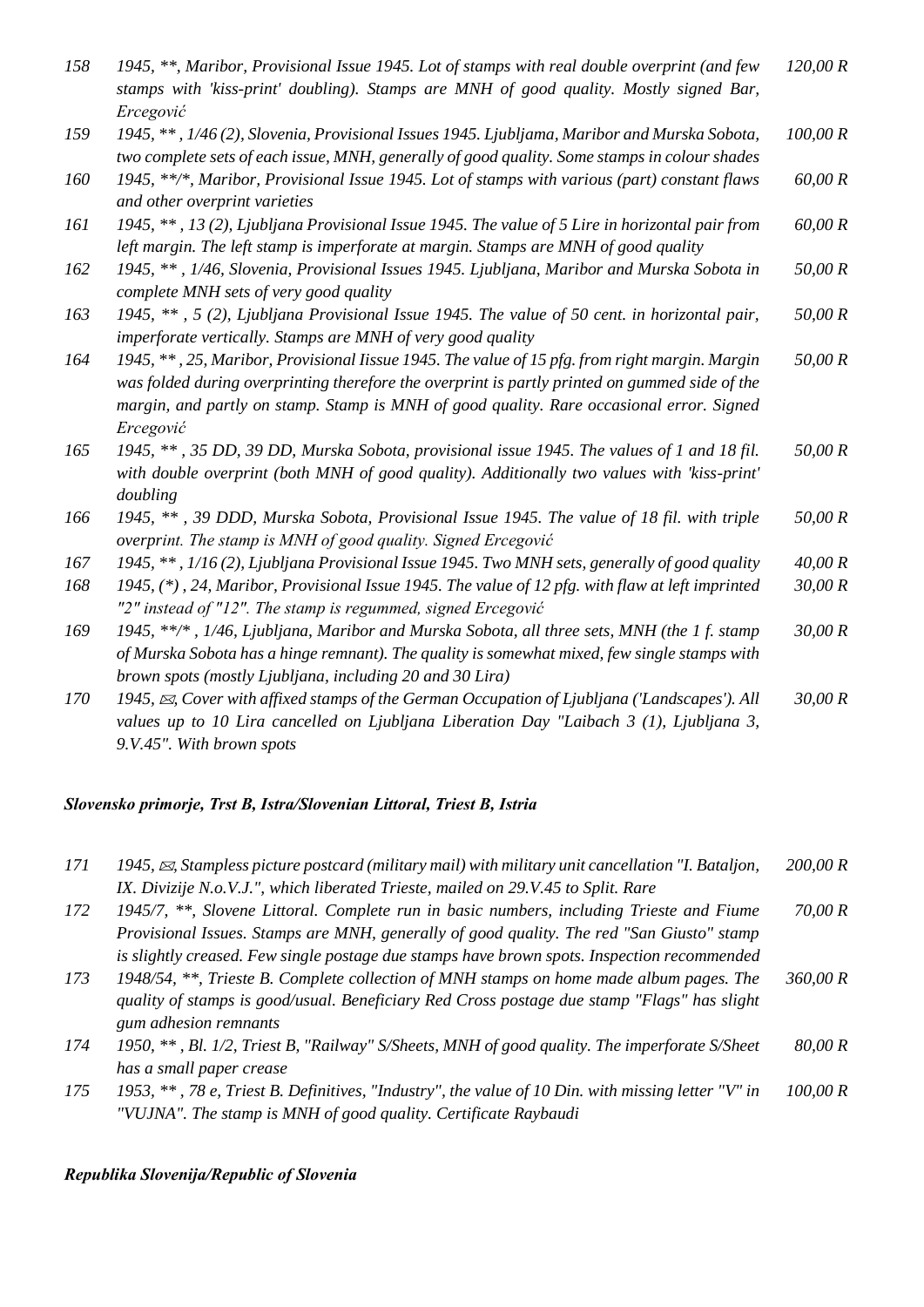| 176 | 1990/2014, Slovenia. Collection of FDC on album pages in 6 folders in box. First folder is<br>specialized and includes also some stamps. Present are complete of "Plebiscite" covers, some                                                                                                                                                                         | 220,00 R      |
|-----|--------------------------------------------------------------------------------------------------------------------------------------------------------------------------------------------------------------------------------------------------------------------------------------------------------------------------------------------------------------------|---------------|
| 177 | other coves and some used stamps including Coat-of-Arms Type II several times<br>1991, $\boxtimes$ , "Independance", 9 covers (one Ljubljana cover is missing), few covers minimally<br>soiled, stamp on cover with Kranj cancellation slightly damaged                                                                                                            | 60,00 R       |
| 178 | 1991, o , 2/5 II (5), Slovenia. Dated Coat-of-Arms, Type II. Five cancelled sets on an album                                                                                                                                                                                                                                                                       | 50,00 R       |
| 179 | page, good quality<br>1991, **, 4.a (2), Coat-of-Arms, datet. The value of 5 Sit., vertical pair from upper right corner<br>imperforate horizontally. The upper stamp finger prints on gum                                                                                                                                                                         | 30,00 R       |
| 180 | 1991, **, 2.b., "Dated Coat-of-Arms", the value of 1 Sit., from upper margin, imperforate<br>horizontally, MNH                                                                                                                                                                                                                                                     | 20,00 R       |
| 181 | 1991/2000, Slovenia. Collection and accumulation in two albums. Mostly collected per $2 x$ ,<br>additionaly few Miniature sheets (including both most expensive "Environment" and<br>"Meteorology" issues). Also few "Essays" and FDC. Inspection recommended                                                                                                      | 200,00 R      |
| 182 | 1991/2006, $\boxtimes$ , Slovenia. At sight complete collection of official FDC including few unofficial<br>items (definitives, beneficiary stamps). All in 4 albums in a box. Inspection recommended                                                                                                                                                              | 100,00 R      |
| 183 | 1991/2006, $\approx$ , Slovenia. At sight complete collection of unused stationery in an album<br>(postcards and covers)                                                                                                                                                                                                                                           | 40,00 R       |
| 184 | 1991/2007, **, Slovenia. Collection of unused stamps on Marini pages in two albums. Czech<br>reprints 2005 are inclooded, personalized stamps are missing. In part somewhat specialized,<br>including "Dated Coat-of-Arms" complete set in counter sheets, including Type II. Some sheets<br>are slightly creased due to incorrect storage. Inspection recommended | 200,00 R      |
| 185 | 1991/2011, $\approx$ , Slovenia. Two albums of FDC (and some stationery), mostly unofficial FDCs,<br>definitives and beneficiary stamps. Inspection recommended                                                                                                                                                                                                    | 100,00 R      |
| 186 | 1991/2011, $\boxtimes$ , Slovenia. Collection of official FDC, at sight complete. Each year separately in<br>an envelope, all together in a box. Many valid postag                                                                                                                                                                                                 | 80,00 R       |
| 187 | 1991/2015, **, Slovenia. Virtually complete collection of MNH stamps on home made pages<br>in an album. Includes "Idria Lace 1997", Czech reprints ets. Some personalised stamps are<br>missing. The sheets of 80 personalised stamps are affixed to album pages in corners. Inspection<br>recommended                                                             | 250,00 R      |
| 188 | 1991/2015, **, Slovenia. "Essays". Small accumulation in an album, over 100 items and a few<br><b>FDCs</b>                                                                                                                                                                                                                                                         | 90,00 R       |
| 189 | 1991/2017, Slovenia. Collection of "Essays", booklets and self adhesive beneficiary "stamps"<br>on album pages in folder. "Essays" with a few FDCs. High purchase value, inspection<br>recommended                                                                                                                                                                 | 90,00 R       |
| 190 | 1991/2019, **, Slovenia. At sight virtually complete MNH collection of the period on<br>Leuchtturm album pages in folders but (without binders), including "Czech reprints". Self<br>adhesive stamps from booklets are mostly present as complete booklets (or parts of them).<br>Additionally joint issues with other countries. Very high purchase value         | 360,00 R      |
| 191 | 1991/2019, **, Slovenia. At sight virtually complete MNH collection of the period on<br>Leuchtturm album pages in folders but(without binders), including "Czech reprints". Self<br>adhesive stamps from booklets are mostly present as complete booklets (or parts of them).<br>Additionally joint issues with other countries. Very high purchase value          | 360,00 R      |
| 192 | 1991/2020, $\approx$ , Slovenia. Collection of official FDC in large box. All covers vere purchased<br>two times. Most are still in envelopes as brought from the post office. Placed somewhat<br>haphazardly in a box. Very high purchase value                                                                                                                   | 500,00 R      |
| 193 | 1991/2020, **, Slovenia. Acumulation of stamps, miniature sheets and booklets in a shoe box.<br>Much valid postage. Precise inspection recommended                                                                                                                                                                                                                 | 340,00 R      |
| 194 | 1991/2021, **, Slovenia. Collection and accumulation of MNH stamps (mostly collected 3 x),<br>some booklets and miniature sheets in five albums. High purchase value, many are valid<br>postage. Inspection recommended                                                                                                                                            | 1.100,00<br>R |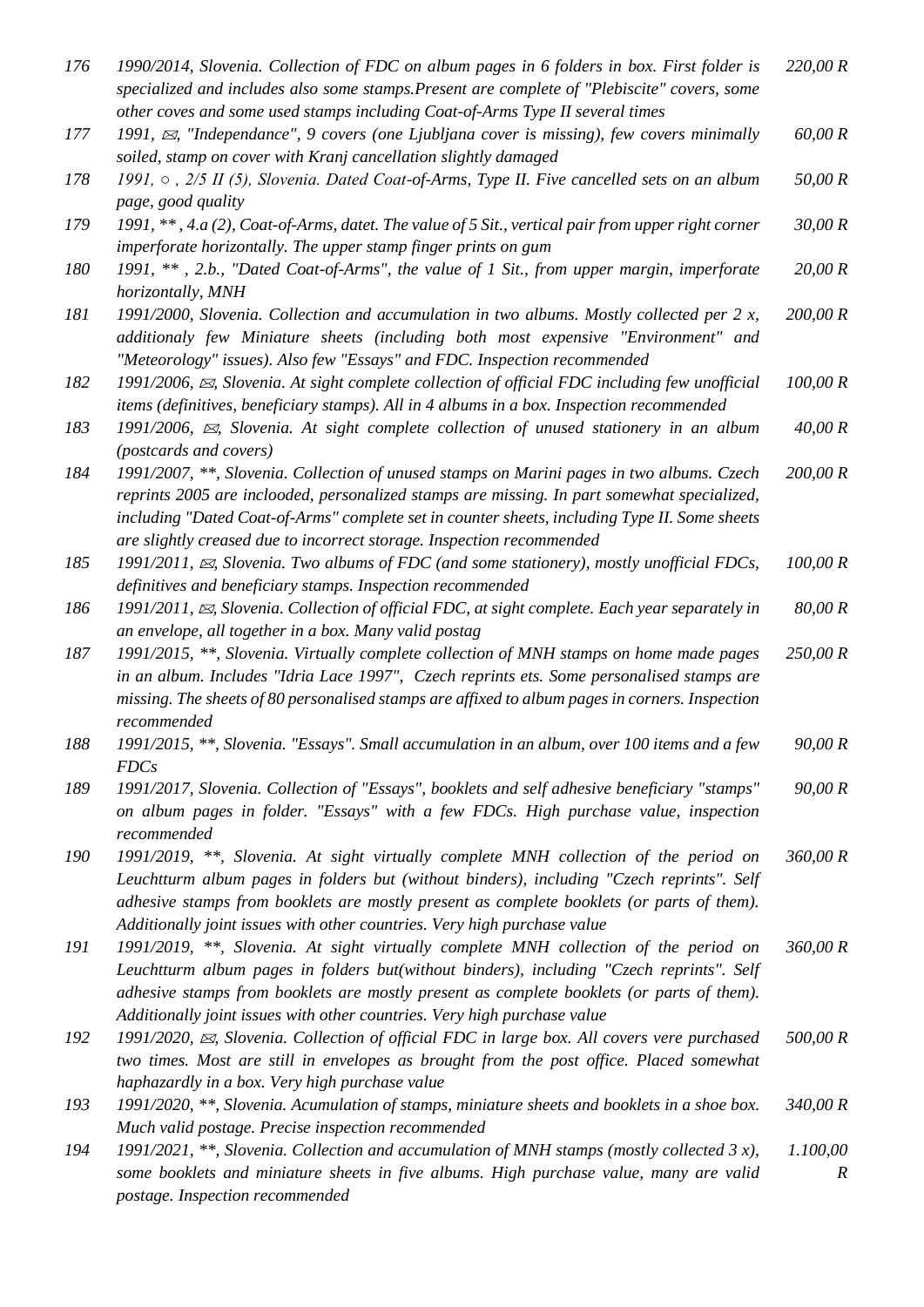| 195 | 1992, $\circ$ , 9 (2), Slovenia. Coat-of-Arms. The 6 Sit. value. Two cancelled stamps with perforation | 30,00R |
|-----|--------------------------------------------------------------------------------------------------------|--------|
|     | <i>varieties. Rare</i>                                                                                 |        |

*196 1992, ○ , 13 (2), Slovenia. Coat-of-Arms. The value of 2 Sit. in horizontal pair, imperforate inbetween, cancelled. Rare 30,00 R*

*197 1992, ○ , 35 Uu, Slovenia. Christmas. The value of 7 Sit., from lower margin, imperforate at bottom. Stamp is cancelled, the paper is slightly coloured (by envelope). Rare stamp 30,00 R*

- *198 1992/2001, , Slovenia. Smaller collection of maximum cards in an album, approximately 60 items 30,00 R*
- *199 2002, \*\* , 401 (80), Slovenia, Europe 2002, Circus, 10 miniature sheets, MNH, good quality 150,00 R*
- *200 2007/2019, Slovenia. Collection of personalized stamps, issues of Post of Slovenia and private, on album pages in folder. Unused and used stamps and used on covers. Many still valid for postage 150,00 R*
- *201 ca 1991/2012, Slovenia. Collection of cancelled stamps (few unused) and FDC in five folders in box. Included are also mailed covers. High purchase value, inspection recommended 150,00 R*

#### *Slovenija, dohodna pošta, razno/Slovenia, incoming mail, various*

*202 1942/5, / Δ / ○, Prekmurje, Hungarian Occupation. Collection of cancellations, mostly mounted on album pages with few entire documents and fragments. Slovenian post offices mostly feature as arrival cancellations (or are represented as the arrival address). Inspection recommended 120,00 R 203 1947/56, , Slovenia. Four picture postcards, sent to a prisoner in post WW II period. Few very unusual and interesting cancellations. Rare 40,00 R 204 1951/2015, , Carinthia and Prekmurje. Collection of commemorative cancellations on covers, postcards, MC. Includes personalized stamps. Aproximately 200 items in a folder, sorted by publishers. Ex. Collection Dr. Ivan Turk 90,00 R 205 1952/2008, , FD PTT Slovenija. Collection of commemorative covers and cancellations . It includes personalized stamps, in two folders. Included also are 9 covers "Independance 91" (one cover of Ljubljana is missing) and complete set of 10 covers "Plebiscite 90". Ex. Collection Dr. Ivan Turk 200,00 R 206 2003, , Ljubljana. Collection of private imprints on stationery and commemorative cancellations. Approximately 350 items in a folder, all by publisher A.A. Ex. Collection Dr. Ivan Turk 40,00 R 207 2006, , Ljubljana. Collection of private imprints on stationery and commemorative cancellations. Aproximately 180 items in a folder, all by publisher A.A. Ex. Collection Dr. Ivan Turk 30,00 R 208 2011/3, , Ljubljana. Collection of private imprints on stationery and commemorative cancellations. Approximately 240 items in a folder, all by publisher A.A. Ex. Collection Dr. Ivan Turk 30,00 R 209 ca 1905/1990, , Slovenia, Railway TPO cancellations. Collection of entire postal documents (ca 240 items) and few fragments in four albums. Some very interesting items. Mostly Austrian and Kingdom of Yugoslavia period. The quality is somewhat mixed, some poorer strikes are included. One album only includes modern commemorative cancellations on railway topic. From Dr. Ivan Turk collection 800,00 R 210 ca 1905/40, , Slovenia. Collection of Railway TPO and station cancellations in an album. Almost exclusively Kingdom of Yugoslavia. A total of 25 entire postal history documents in an album. In part of somewhat mixed quality, few items with stamps removed 100,00 R 211 ca 1914/2003, Rudolf Maister. Collection of stamps, postal documents (modern) and many 70,00 R*

*photocopies of cancellations on Rudolf Maister topics in a folder. Additionally a few postal documents from Soča Front. Without valuble philatelic objects, interesting as story. From Aleksander Elsner collection*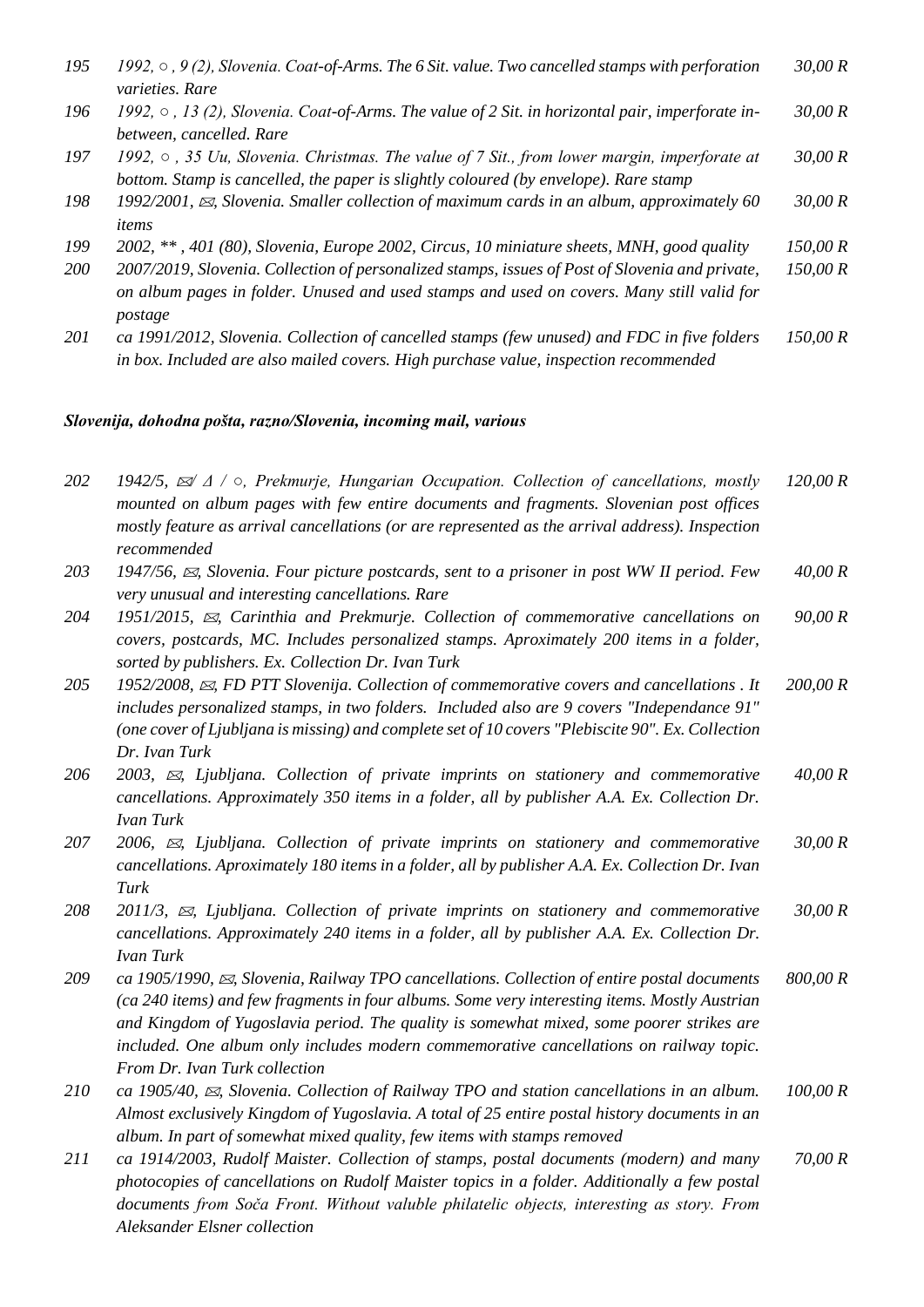| 212 | ca 1929/54, Slovenia. Album with generally post World War II issues - Provisional issues 1945, | 200,00R |
|-----|------------------------------------------------------------------------------------------------|---------|
|     | Slovenian Littoral, Triest B (many cancelled). The 30 Lira stamp of Ljubljana 'Landscapes' has |         |
|     | brown spots in gum. Also other stamps of partly mixed quality. Inspection recommended          |         |

- *213 ca 1943/95, / Δ / ○, Slovenia. Collection of cancellations on entire postal documents, fragments and single stamps, mounted on album pages in folder. Without expensive documents. Interesting for collectors of cancellations and forms 50,00 R*
- *214 ca 1948/2005, Lovrenc Košir. Thematic collection in three folders. One folder with stamps, cancellations and postal documents. Two foilders contain various photocopies and newspapres clips connected with Lovrenc Košir. The value of philatelic objects is not high, collection is interesting as it contains much information.. From Aleksander Elsner collection 150,00 R*
- *215 ca 1951/2013, , Ljubljana. Collection of commemorative cancellations on covers, postcards, MC including personalized stamps. Approximately 220 items in a folder, sorted by publishers. Ex. Collection Dr. Ivan Turk 70,00 R*
- *216 ca 1952/2013, , Zasavje, Posavje. Collection of commemorative cancellations on covers, postcards, MC including personalized stamps. Approximately 250 items in a folder, sorted by publishers. Ex. Collection Dr. Ivan Turk 70,00 R*
- *217 ca 1953/2012, , Littoral. Collection of commemorative cancellations on covers, postcards, MC including personalized stamps. Approximately 300 items in a folder, sorted by publishers. Ex. Collection Dr. Ivan Turk 80,00 R*
- *218 ca 1988/2010, / Δ / ○, Slovenia. Collection of francotypes of Slovenian organisations, within Yugoslavian and Slovenian period. Entire covers are sorted in 32 photo albums, fragments are sorted in 17 large albums, all together in 3 large boxes (only pick up in person possible). Dr. Ivan Turk collection, principal attraction of the collection is its systematic presentation 600,00 R Slovensko ozemlje znotraj drugih držav/Other countries–Stamps of Slovenian interest*

#### *Jugoslavija/Yugoslavia*

| 219 | 1914/1992, $\boxtimes$ , Yugoslavia, unusual frankings. Collection in a folder of incorrectly franked mail    | 100,00 R |
|-----|---------------------------------------------------------------------------------------------------------------|----------|
|     | (invalid stamps, fiscal stamps), few items with postage due charged. Various additional                       |          |
|     | cancellations, finally some military mail. Mostly modern documents                                            |          |
| 220 | 1930/94, $\boxtimes$ , Yugoslavia, Airmail. Collection of covers in a folder, aproximately 200 items.         | 100,00 R |
|     | Mostly First flights from 50-ies to 70-ies. Also few mailed covers from Kingdom of Yugoslavia                 |          |
|     | period. Inspection recommended                                                                                |          |
| 221 | 1936/2017, Beneficiary stamps of Yugoslavia and Slovenia. Collection on album pages in                        | 40,00 R  |
|     | folder. Few rare, non obligatory issues. Inspection recommended                                               |          |
| 222 | 1945/85, $\mathbb{Z}/\Delta$ / $\circ$ , Yugoslavia, stationaries and forms. Collection on album pages in two | 60,00 R  |
|     | folders. Entire postal history documents, fragments and a few single stamps. Many                             |          |
|     | cancellations from Slovenia                                                                                   |          |
| 223 | 1945/91, $\boxtimes$ , Yugoslavia. Very complete collection of official FDC with all most expensive           | 1.100,00 |
|     | issues in 10 albums in a box. Difficult to repeat. From Dr. Ivan Turk collection                              | R        |
| 224 | 1945/91, **/*/(*), Yugoslavia. At sight complete collection of unused stamps on Leuchtturm                    | 260,00 R |
|     | pages in two albums. Pages for few years are home made. The quality of stamps is partly mixed,                |          |
|     | few are with gum adhesion remnants and there are a few regummed items e.g. "Railway"                          |          |
|     | S/Sheets. Few definitives incorrectly inserted ("Industry"). Precise inspection recommended                   |          |
| 225 | 1945/91, **/*, Yugoslavia. Virtualy complete collection of unused stamps on Leuchtturm pages                  | 230,00 R |
|     | in two albums. The quality of stamps is very mixed. Partly bicolour gum (including "Railway"                  |          |
|     |                                                                                                               |          |

*S/Sheets), Esperanto 300 Din. with light crease in paper. Few stamps with hinge remnants (Helsinki 52), some definitive stamps incorrectly inserted. Precise inspection recommende*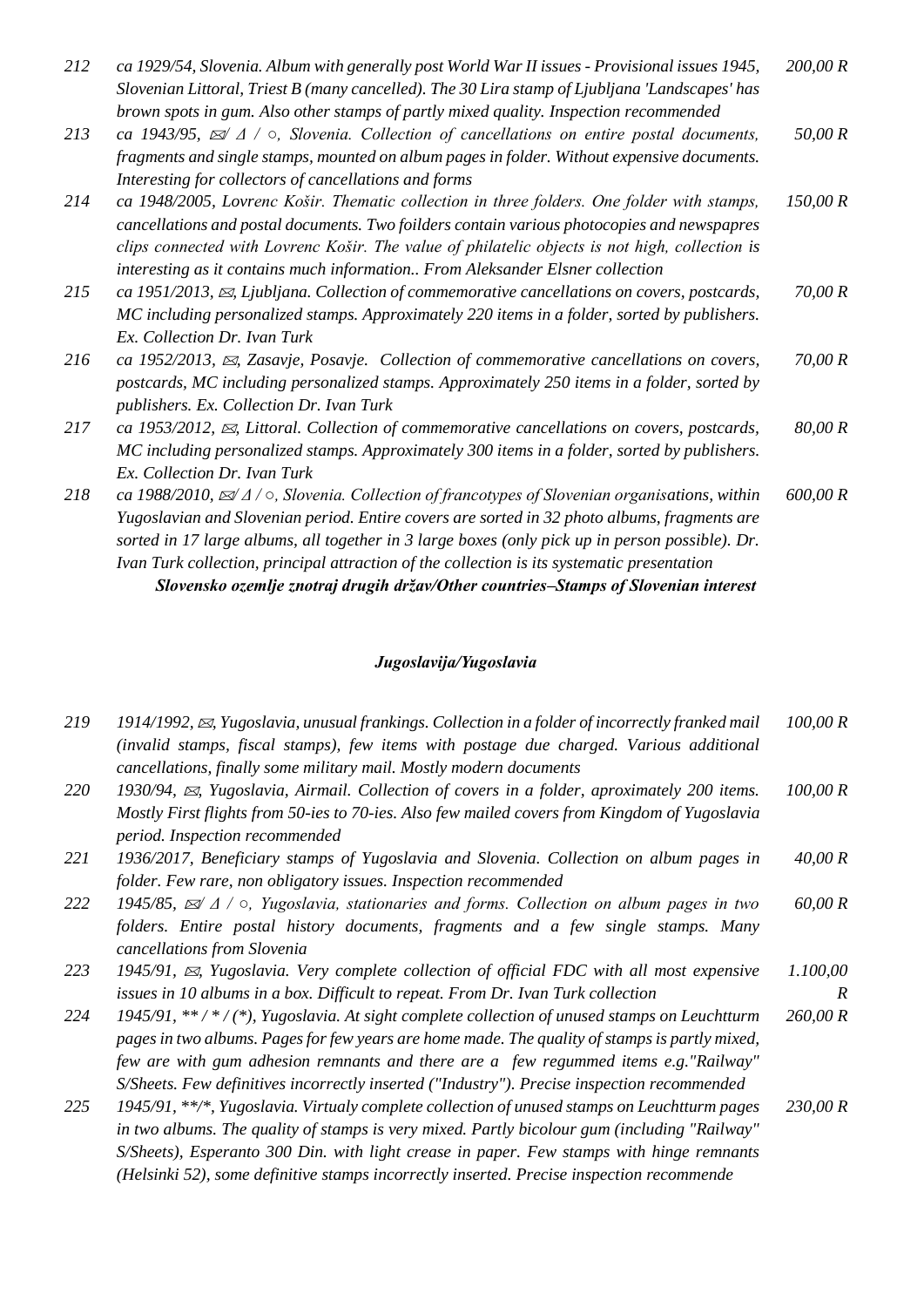| 226 | 1945/91, **, Yugoslavia. Leuchtturm pages, at sight complete in two albums. Untily 1958<br>empty, further 10 years partly filled with stamps. In later period full, including all beneficiary<br>stamps. High purchase value                                                                                                                                                                                                                                                        | 120,00 R |
|-----|-------------------------------------------------------------------------------------------------------------------------------------------------------------------------------------------------------------------------------------------------------------------------------------------------------------------------------------------------------------------------------------------------------------------------------------------------------------------------------------|----------|
| 227 | 1945/98, **, Yugoslavia. Leuchtturm pages, at sight complete in three albums. In two albums<br>at sight complete pages until 1991 with only two sets included, Constitution 1945 and Airmail<br>1947 in pairs. The third album repeats the pages from 80-ies, partly filed with stamps, including<br>beneficiary issues. It also contains all pages 1992/8, completely filed with stamps                                                                                            | 160,00 R |
| 228 | 1948, **, 556 (24), 556 Zf I, Lovrenc Košir. Counter sheet of 25 stamps and 25 labels,<br>including constant flaws. Beside constant flaw "DJ" (Under the 18th stamp in sheet) there are<br>also some constant flaws on other stamps, e.g. "Stone on way" (position 21 in sheet) and<br>"Antenna on roof" (position 23). The quality of stamps is very good, the sheet is folded in the<br>middle, mostly along perforation but also affecting two labels which are slightly creased | 30,00 R  |
| 229 | 1948, **, 557/9 (50), Balkan Athletic games. Complete set in counter sheets of 50 stamps.<br>Stamps are creased vertically along perforations. The quality of stamps is very good apart from<br>few minimal creases                                                                                                                                                                                                                                                                 | 30,00 R  |
| 230 | 1948, **, 572/4, Fifth Anniversary of the Foundation of the Republic of Macedonia. Complete<br>set in counter sheets of 25 stamps, good quality                                                                                                                                                                                                                                                                                                                                     | 16,00 R  |
| 231 | 1949, **, Bl. 4 A/B, Yugoslavia, "Railway" S/Sheets, MNH, average quality. The imperforate<br>S/Sheet has natural few millimeters wide gum skip in the upper part                                                                                                                                                                                                                                                                                                                   | 40,00 R  |
| 232 | 1949, **, 567/9 (50), France Prešeren Death Centenary. Complete set in counter sheets of 50<br>stamps. Included are constant flaws e.g.: "Two dots right of the branch" (Position 06/50. each<br>value), "Thick dot under the branch" (Position 28/50, each value), "White collar" (Position<br>45/50 for 3 Din value). In each sheet there are few creased stamps, as well as few stamps with<br>brown spots. As sheets interesting for the flaws. "Slovenica" Thematic            | 20,00 R  |
| 233 | 1960/83, **, Yugoslavia. Lot of imperforate stamps. Beneficiary stamp "For Children", 1960<br>in pair and two commemorative stamps from 1983                                                                                                                                                                                                                                                                                                                                        | 30,00 R  |
| 234 | 1968, **, 1306 U, Yugoslavia. Theatre Belgrade, imperforate stamp from upper margin                                                                                                                                                                                                                                                                                                                                                                                                 | 14,00 R  |
| 235 | 1974, **, 1554 (4), Yugoslavia. Tito, the value of 2 Din., not shiny gum, block of four from<br>right lower corner. The right stamps are imperforate at margin. They both have additional<br>perforation in the middle                                                                                                                                                                                                                                                              | 20,00 R  |
| 236 | 1974, **, 1551 U (2), Yugoslavia. Tito, the value of 50 para, not shiny gum, horizontal tete-<br>beche pair with gutter, imperfotrate. Paper creased in gutter. Rare                                                                                                                                                                                                                                                                                                                | 20,00 R  |
| 237 | 1974, **, 1551 U (2), Yugoslavia. Tito, the value of 50 para, not shiny gum, vertical pair with<br>gutter, imperfotrate. Rar                                                                                                                                                                                                                                                                                                                                                        | 20,00 R  |
| 238 | 1978/91, $\boxtimes$ , Yugoslavia. Collection of official FDC, at sight complete. Each year is placed<br>separately in an envelope, all together in a box                                                                                                                                                                                                                                                                                                                           | 50,00 R  |
| 239 | 1980, **, 1843 A Ul (2), 1843 (2), Yugoslavia, Tourism, Kragujevac. Block of four from left<br>lower corner, the left stamps are imperforate at margin                                                                                                                                                                                                                                                                                                                              | 20,00 R  |
| 240 | 1983, **, 1999 (6), Yugoslavia, Tourism, Sarajevo. Definitive stamp of 10 Din.with Olympics<br>symbol in block of six from left upper corner. The perforation of sheet was shifted by one<br>vertical row, therefore the left stamps are imperforate on three sides. Rare                                                                                                                                                                                                           | 24,00 R  |
| 241 | 1983, $\approx$ , 1999, Yugoslavia, Tourism, Sarajevo. Definitive stamp of 10 Din. with Olympics<br>symbol, imperforate on three sides (roughly separated). Stamp was used on non philatelic<br>cover, sent from Ljubljana (29-10, 1986). Rare                                                                                                                                                                                                                                      | 20,00 R  |
| 242 | ca 1951/82, $\mathbb{Z}$ , Yugoslavia. Lot of 80 maximum cards, mostly unofficial issues, many seldom<br>seen. Some are philatelically incorrect. Interesting lot, precise inspection recommended                                                                                                                                                                                                                                                                                   | 70,00 R  |
| 243 | ca 1965/1992, $\mathbb{Z}/\Delta$ / $\circ$ , Yugoslavia, mixed frankings, collection in a folder. In first part over<br>40 customs declarations, mixed franking of old and new dinar currency with some very<br>attractive, high frankings. In middle part mixed frankings 1990, old and new dinar currency,<br>mostly on fragments. At the end mixed frankings with Salovenia, mostly on fragments.                                                                               | 60,00 R  |

*Inspection recommended*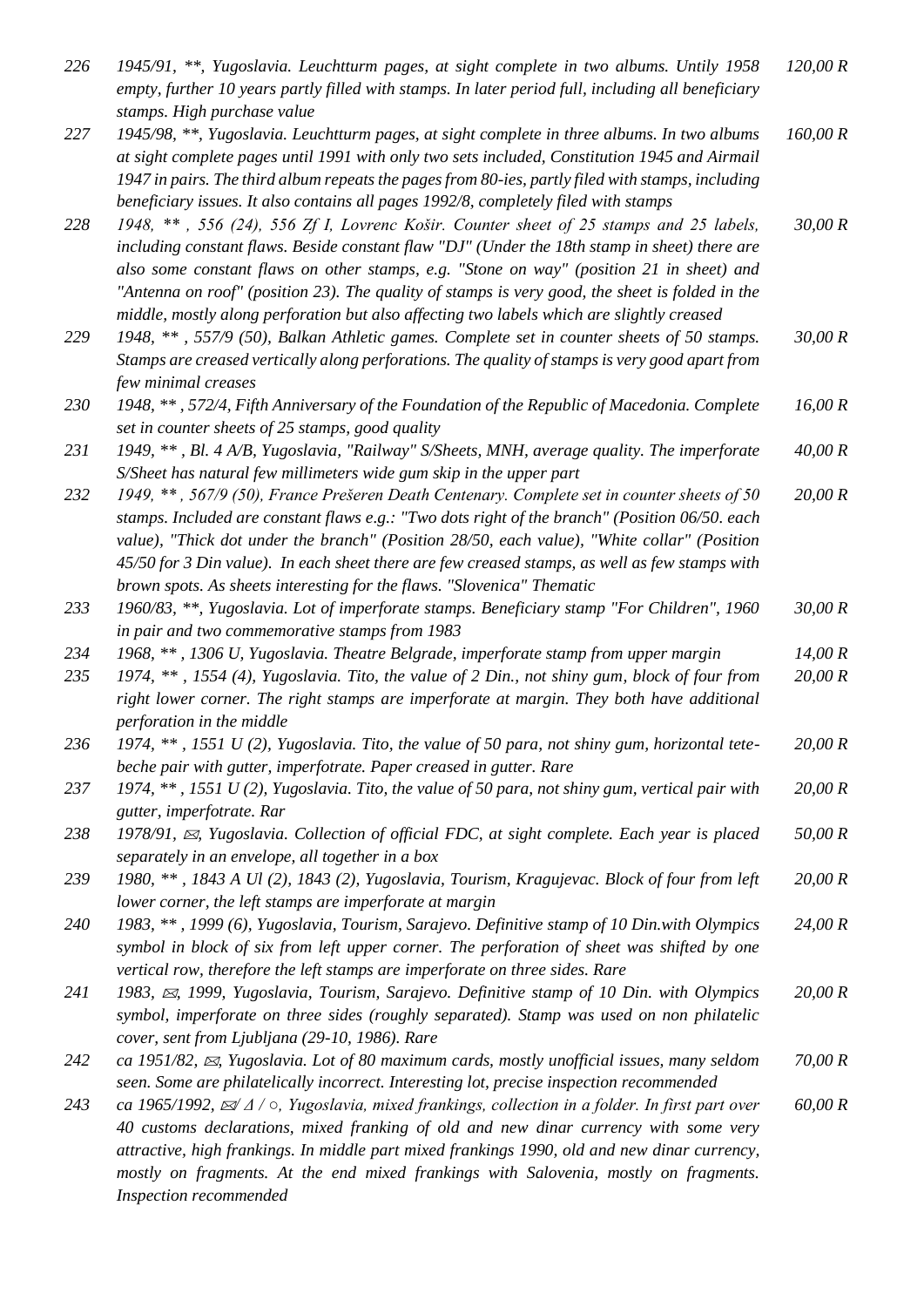| 244 | 1920/43, **/*/(*), Kingdom of Yugoslavia. In basic numbers complete collection of unused<br>stamps. The quality of stamps is, as usual, somewhat mixed. Included are MNH stamps, hinged | 280,00 R |
|-----|-----------------------------------------------------------------------------------------------------------------------------------------------------------------------------------------|----------|
| 245 | stamps and few regummed stamps. Precise inspection recommended<br>1921, $\approx$ , 43, 47, Yu. 148, 150, Parcel card, franked with 11,40 Din. (mixed franking with                     | 30,00 R  |
|     | Chainbreakers), sent from Sarajevo (30.III.21) to Bihač (2.IV.21)                                                                                                                       |          |
| 246 | 1921, $\boxtimes$ , 146 (2), P52 (8), Kingdom of Yugoslavia. Postal Money Transfer form creased                                                                                         | 26,00 R  |
|     | vertically and horizontally affecting few stamps. Due to shortage of regular stamps, postage                                                                                            |          |
|     | due stamps were used overprinted "FRANCO" by hand held cachet. Sent from Sanski Most                                                                                                    |          |
|     | $(9.V.21)$ to Brinje                                                                                                                                                                    |          |
| 247 | 1921/41, **/*/(*), Kingdom of Yugoslavia. Complete collection of unused stamps, including                                                                                               | 320,00 R |
|     | postage due. Definitive sets are mostly hinged, other stamps MNH, in good quality. Few single                                                                                           |          |
|     | stamps are regummed                                                                                                                                                                     |          |
| 248 | 1921/41, * / o / $\Delta$ , Kingdom of Yugoslavia. Collection and accumulation of mostly cancelled                                                                                      | 100,00 R |
|     | stamps in an album. Also some varieties. Somewhat mixed quality. Inspection recommended                                                                                                 |          |
| 249 | 1922, $\boxtimes$ , 147, 149, 155, 166, 167, 167 FP, Complete parcel card, with coupon, somewhat                                                                                        | 200,00 R |
|     | poorly preserved. Franked with 50,30 Din. Part of the franking is the postal forgery of Din.                                                                                            |          |
|     | 20.00/0.15 stamp Sent from Belgrade (24.XII.22) to Podujevo (28.XII.22). Ex collections Ernst,                                                                                          |          |
|     | <b>Benussi</b>                                                                                                                                                                          |          |
| 250 | 1922, *, 168 (2), War wounded. The value of 30 Din. in horizontal pair. The right stamp wizh                                                                                            | 80,00 R  |
|     | overprint 03 (instead of 30), mint, hinged, good quality                                                                                                                                |          |
| 251 | 1922, **, 167 K, War wounded. The value of 20 Din. with inverted overprint, MNH, good                                                                                                   | 80,00 R  |
|     | quality                                                                                                                                                                                 |          |
| 252 | 1922, *, 168 K, War wounded. The value of 30 Din. with inverted overprint, mint, hinged, good                                                                                           | 80,00 R  |
|     | quality                                                                                                                                                                                 |          |
| 253 | 1922, **, 168, War wounded. The value of 30 Din. with overprint, heavily shifted horizontally,                                                                                          | 80,00 R  |
|     | so there is overprint also on right margin. Stamp is MNH of very good quality                                                                                                           |          |
| 254 | 1922, **, 166 DD, War wounded. The value of 8 Din. with double overprint, MNH, good                                                                                                     | 80,00 R  |
|     | quality (minimal finger print on gum). Certificate Zrinjščak                                                                                                                            |          |
| 255 | 1922, *, 166 (2), War wounded. The value of 8 Din. Vertical pair from left lower corner. The                                                                                            | 80,00 R  |
|     | lower stamp was folded during overprint therefore part of the overprint at back. Hinged, one                                                                                            |          |
|     | stamp with brown stain. Rare occasional variety                                                                                                                                         |          |
| 256 | 1922, **, 166 K, War wounded. The value of 8 Din. with inverted overprint, MNH, minimal                                                                                                 | 70,00 R  |
|     | adhesion spot on gum, Certificate Veličković                                                                                                                                            |          |
| 257 | 1922, *, 167 DD, War wounded. The value of 20 Din. with double overprint, mint, hinged,                                                                                                 | 60,00 R  |
|     | good quality                                                                                                                                                                            |          |
| 258 | 1922, *, 168 DD, War wounded. The value of 30 Din. with double overprint, mint, hinged.                                                                                                 | 60,00 R  |
|     | Minimal thin spot and a shorter perf above. Certificate Veličković                                                                                                                      |          |
| 259 | 1922, **, 162 DD, War wounded. The value of 1 Din. with double overprint (black), MNH,                                                                                                  | 50,00 R  |
|     | good quality                                                                                                                                                                            |          |
| 260 | 1922, **, 162 K, War wounded. The value of 1 Din. with inverted overprint (in black), MNH,                                                                                              | 40,00 R  |
|     | some finger prints on gum                                                                                                                                                               |          |
| 261 | 1922, *, 163 DD, War wounded. The value of 1 Din. with double overprint, mint, hinged, finger                                                                                           | 40,00 R  |
|     | print on gum                                                                                                                                                                            |          |
| 262 | 1922, $*$ , 164a DD, War wounded. The value of 1 Din. with double overprint (black), mint,                                                                                              | 40,00 R  |
|     | hinged, good quality                                                                                                                                                                    |          |
| 263 | 1922, $\circ$ , 164a K, War wounded. The value of 1 Din. with double overprint (black), used, left<br>lower corner is creased. Certificate Veličković                                   | 40,00 R  |
| 264 | 1922, **, 166 F, War Wounded. Overprint error "9 Din" (instead of 8 Din), MNH, good quality                                                                                             | 40,00 R  |
| 265 | 1922, $*$ , 165a K, War wounded. The value of 3 Din. with inverted overprint (green), mint,                                                                                             | 40,00 R  |
|     | hinged, good quality                                                                                                                                                                    |          |
|     |                                                                                                                                                                                         |          |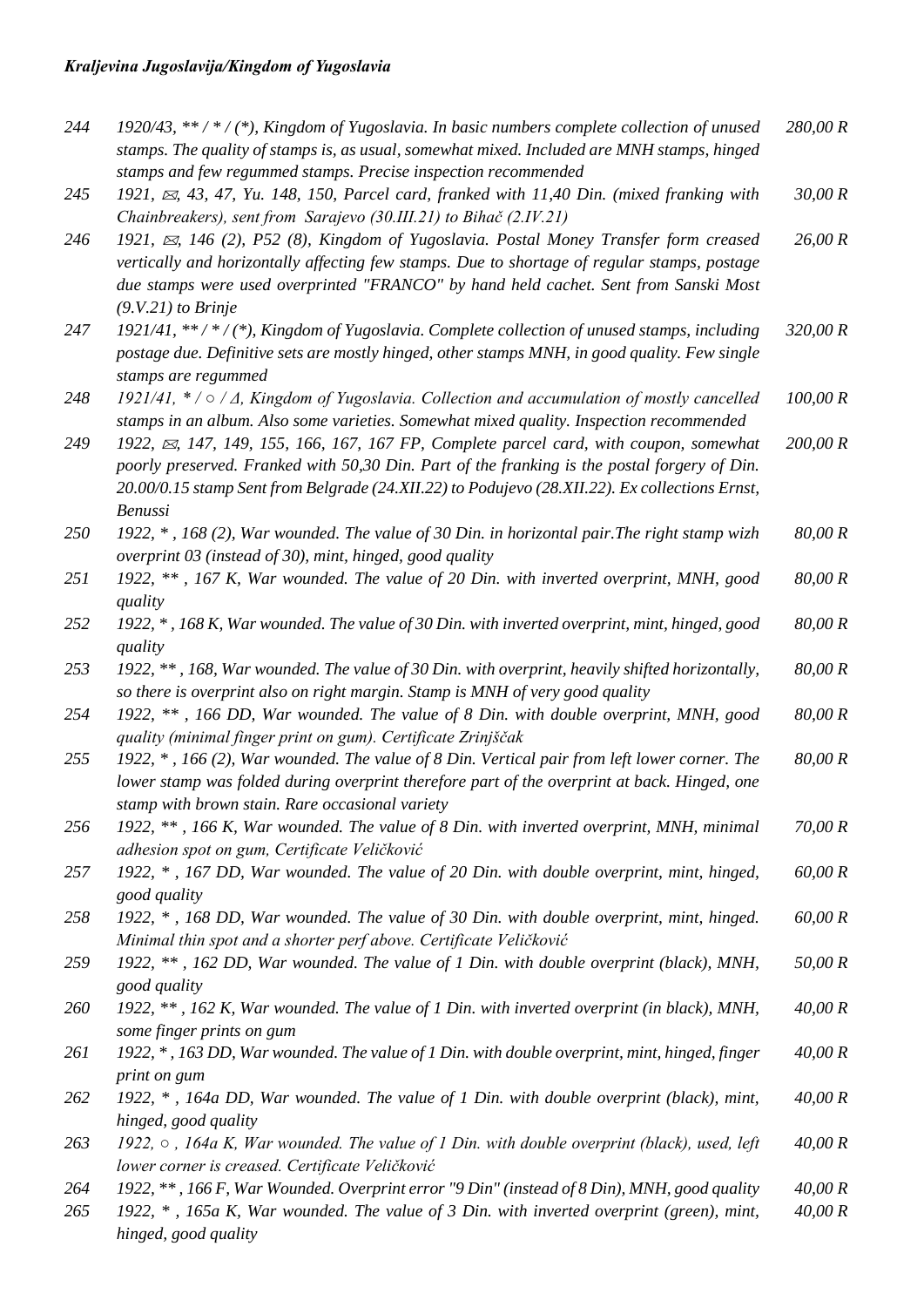| 266        | 1922, $\boxtimes$ , 149, 151, 154, 155 (2), 158, Parcel card, franked with 11,70 Din., sent from Sarajevo<br>(20.1.22) to Donji Vakuf (23.1.22). On arrival 4 Din. warehouse fee was charged using<br>definitive stamps with "Porto" annotation in manuscript                                                                                                                                                                                                          | 30,00 R  |
|------------|------------------------------------------------------------------------------------------------------------------------------------------------------------------------------------------------------------------------------------------------------------------------------------------------------------------------------------------------------------------------------------------------------------------------------------------------------------------------|----------|
| 267        | 1922, $\approx$ , 56 I, Money Transfer Form creased several times without affecting the stamp and<br>franked 0,50 Din. using horizontally bisected 1 Din. stamp, cancelled Suhor (29.IV.22)                                                                                                                                                                                                                                                                            | 30,00 R  |
| 268        | 1922, *, 165a DD, War wounded. The value of 3 Din. with double overprint (green), hinged,<br>with stain in gum. Certificate Veličković                                                                                                                                                                                                                                                                                                                                 | 30,00 R  |
| 269        | 1923, **, 169/73 (4), "Second American issue" definitives. Complete set in MNH blocks of<br>four with red overprint "SPECIMEN" and security punched hole. Generally in very good<br>quality (the value of 1 Din. minimaly creased)                                                                                                                                                                                                                                     | 200,00 R |
| <i>270</i> | 1923, (*), 171, "Second American issue" definitives. Proof of the Din. 8.00 value in original<br>colour on card paper. Certificate Zrinjščak. Rare                                                                                                                                                                                                                                                                                                                     | 50,00 R  |
| 271        | 1923, 169/72, "Second American issue" definitives. Album page with perforation and paper<br>varieties and few other minor varieties                                                                                                                                                                                                                                                                                                                                    | 40,00 R  |
| 272        | 1923, $\boxtimes$ , 169, "Second American issue" definitives. Picture postcard, franked 50 para, by<br>diagonaly bisected 1 Din. stamp, sent locally, within Zagreb (6.VII.23)                                                                                                                                                                                                                                                                                         | 30,00 R  |
| 273        | 1924, **/*, 176 P, Kingdom of Yugoslavia, "London". Proof, the value of 20 para in pairs with<br>a stamp without impinted value, in nine colours (all but black, original colour of 20 para value).<br>Stamps are MNH, however some stamps with gum imperfections or slight adhesions. Also few<br>stamps with perforation imperfections. The pair in red colour is imperforate verticaly. In such<br>form (pairs) very rare. Signed Veličković, certificate Zrinjščak | 300,00 R |
| 274        | 1924, (*), 176/85, Kingdom of Yugoslavia, "London", Specimen. Complete set, perforated, in<br>original colours, firmly affixed to cards, each stamp with overprint "SPECIMEN"                                                                                                                                                                                                                                                                                          | 100,00 R |
| 275        | 1924, **/*/o, Kingdom of Yugoslavia, "London". Specialized lot on two album pages. Mostly<br>occasional perforation and printing errors (folds, shifts). Few interesting and rare varieties.<br>Inspection recommended                                                                                                                                                                                                                                                 | 90,00 R  |
| 276        | 1924, ** / * / o, 174/5, Definitives, overprints 1924. Album page with varieties. Both values<br>with inverted overprint, both values with double overprint and other varieties. Some dubious<br>overprints, therefore the lot sold "as is"                                                                                                                                                                                                                            | 80,00 R  |
| 277        | 1924, *, 177, Kingdom of Yugoslavia, "London". Value of 50 para with wide left margin and<br>partial tab of same value at left. The stamp is mint, hinged, signed Veličković. Rare                                                                                                                                                                                                                                                                                     | 70,00 R  |
| 278        | 1924, (*), 178 P, Kingdom of Yugoslavia, "London". Proof, the value of 1 Din., printed in<br>original colour on silk. Signed Veličković, certificate Zrinjšča                                                                                                                                                                                                                                                                                                          | 60,00 R  |
| 279        | 1924, *, 177 (4), Kingdom of Yugoslavia, "London". Value of 50 para, Block of four from left<br>margin. The left two stamps are perforated several times. The block of four is slightly separated<br>by perfs. All stamps have slight gum adhesion remnants at back                                                                                                                                                                                                    | 40,00 R  |
| 280        | 1924, *, 176 P (2), Kingdom of Yugoslavia, "London". Proof. Value of 20 para in the colour<br>of 1 Din. stamp, horizontal pair imperforate vertically. Both stamps with slight gum adhesion<br>remnant at back                                                                                                                                                                                                                                                         | 40,00 R  |
| 281        | 1924, **, 178 (2), Kingdom of Yugoslavia, "London". Value of 1 Din., horizontal pair from<br>left margin, MNH, imperforate vertically. Good quality                                                                                                                                                                                                                                                                                                                    | 40,00 R  |
| 282        | 1924, */(*), Kingdom of Yugoslavia, "London", Specimen. Four stamps with "SPECIMEN"<br>overprint. Three stamps of 20 para value (two in changed colours) and 1 Din. Partly affixed to<br>card. Signed Veličković                                                                                                                                                                                                                                                       | 40,00 R  |
| 283        | 1924, **/*, 183 (2), Kingdom of Yugoslavia, "London". Value of 15 Din., vertical pair<br>imperforate horizontally. The upper stamp is hinged, the lower stamp MNH, slightly crease                                                                                                                                                                                                                                                                                     | 40,00 R  |
| 284        | 1924, *, 174, Definitives, overprints 1924. The value of 20 para from botton margin,<br>imperforate bellow. The stamp is mint, hinged, of good quality                                                                                                                                                                                                                                                                                                                 | 30,00 R  |
| 285        | 1924, (*), 185 U, Kingdom of Yugoslavia, "London". Proof, the value of 30 Din., imperforate,<br>without gum, minimally creased. . Signed Veličković, certificate Zrinjščak                                                                                                                                                                                                                                                                                             | 30,00 R  |
| 286        | 1924, *, 174 (2), Definitives, overprints 1924. The value of 20 para from right lower corner<br>with paper fold during perforation. Interesting occasional error                                                                                                                                                                                                                                                                                                       | 20,00 R  |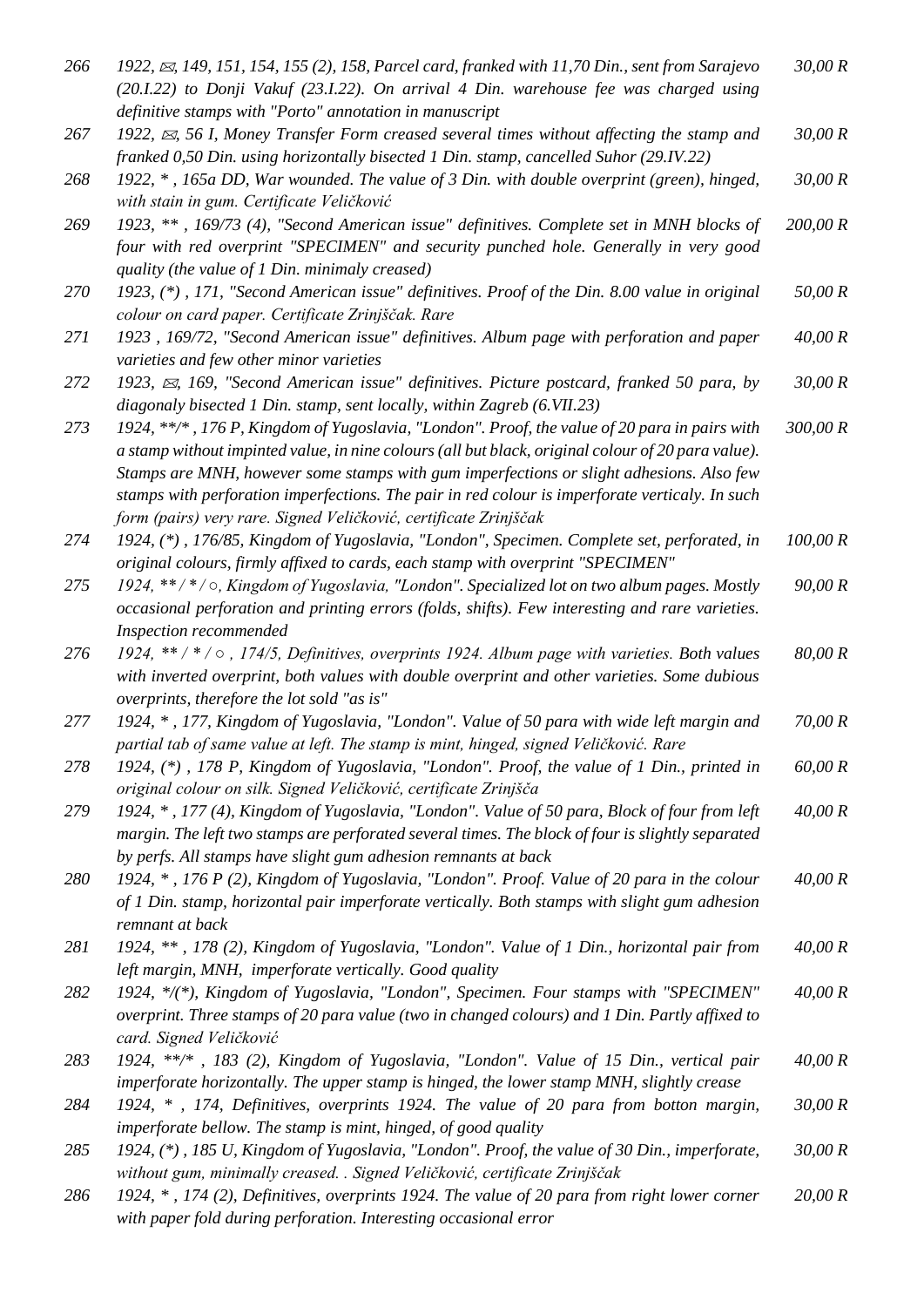| 287 | 1925, $**/*/\circ$ , 186/7, King Alexander, overprint of new value. Lot of varieties on two album<br>pages. Among other both values with inverted overprint, both values with inverted overprint<br>and both values with double overprint of which one is inverted. Additionally some stamps with<br>paper folds and a few smaller varieties. Few overprints might be dubious, the lot sold as is | 80,00 R  |
|-----|---------------------------------------------------------------------------------------------------------------------------------------------------------------------------------------------------------------------------------------------------------------------------------------------------------------------------------------------------------------------------------------------------|----------|
| 288 | 1925, *, 186/7 DD, King Alexander, overprint of new value. Both values with double overprint.<br>Stamps are mint, hinged, both are slightly creased (the value of 25 para also has a slight tear).<br>Certificate Veličković                                                                                                                                                                      | 50,00 R  |
| 289 | 1925, **, 186/7 (4), King Alexander, overprint of new value. Both values in blocks of four,<br>MNH, with full offset of overprint at back. The block of four of the 50 para value is partly<br>separated by perfs                                                                                                                                                                                 | 24,00 R  |
| 290 | 1925, $\boxtimes$ , 174, 176, Newspapers wrapper, franked with 40 para, sent from Celje (10.1.25) to<br>Paris, unusual                                                                                                                                                                                                                                                                            | 20,00 R  |
| 291 | 1927, $\approx$ , Picture postcard of Ljubljana, franked with 50 para, sent from Ljubljana (7.VII.27)<br>to Maribor. Alongside is a strike of rare cachet "Letalski miting v Ljubljani, 26.VI./ 1927".<br>Picture postcard has remnants of scotch adhesive tape affecting the stamp                                                                                                               | 40,00 R  |
| 292 | 1931, (*), 64/8 I PU, Postage due, Coat-of-Arms, Proofs. Complete imperforate set, changed                                                                                                                                                                                                                                                                                                        | 200,00 R |
|     | colours, from left lower corner. Good quality, very rare                                                                                                                                                                                                                                                                                                                                          |          |
| 293 | 1931, **/o , 64/8, Postage due, Coat-of-Arms. Specialized lot on album page. Perforation<br>varieties (folds, shifted), some margin marks, interesting                                                                                                                                                                                                                                            | 70,00 R  |
| 294 | 1932, $\boxtimes$ , Zeppelin. Card, franked with 20 Din., sent by airmail from Belgrade (24.IX.32) to<br>Berlin, from there with 8th South-America Flight (Graf Zeppelin) to Rio (14.X.32). Si. 189                                                                                                                                                                                               | 280,00 R |
| 295 | 1932, $\boxtimes$ , Zeppelin. Picture postcard (image somewhat damaged), franked with 21,50 Din., sent<br>by airmail from Zagreb (12.IV.32) via Zemun (13.IV.32) to Berlin. From there with 3rd South<br>America Flight (Graf Zeppelin) to Recife (20.IV.32), Si. 150 B                                                                                                                           | 280,00 R |
| 296 | 1933, $\boxtimes$ , Zeppelin. Cover, franked with 34 Din., sent by airmail from Maribor (19. VIII. 33), via<br>Zemun (20.VIII.33) to Berlin (1.9.33). From there with 6th South-America Flight (Graf<br>Zeppelin) to Rio (6.IX.33). Si. 229 B                                                                                                                                                     | 300,00 R |
| 297 | 1933, $\boxtimes$ , Zeppelin. Cover franked with 28 Din., sent by Airmail from Zagreb (21.IX.33) via<br>Zemun (22.IX.33) to Beriln. From there with 8th South-America Flight (Graf Zeppelin) to<br>Pernambuco (4.X.33). Si. 235 B                                                                                                                                                                 | 280,00 R |
| 298 | 1933, **/*, P 70 (4), Postage Due, overprint "Jugoslavija". The value of 1 Din., unused block<br>of four (three stamps are MNH). Mixed perforation, mostly 9 (horizontally and at right margin),<br>middle vertical perforation and perforation on the left are 11 1/2. Certificate Veličković                                                                                                    | 80,00 R  |
| 299 | 1933, **/*, P 70 (4), Postage Due, overprint "Jugoslavija". The value of 1 Din., unused block<br>of four (the lower two stamps are MNH). Mixed perforation, mostly 9 (all arround and<br>horizontally), the middle vertical perforation is 11 1/2. Certificate Veličković                                                                                                                         | 80,00 R  |
| 300 | 1933, **/*, P 70 (4), Postage Due, overprint "Jugoslavija". The value of 1 Din., unused block<br>of four (the lower two stamps are MNH). Mixed perforation, mostly 11 1/2, vertical perforation<br>9 at left. Certificate Veličković                                                                                                                                                              | 80,00 R  |
| 301 | 1933, **/*/o, P 69/73, Postage Due, overprint "Jugoslavija". Specialized lot on two album<br>pages. Various overprint errors; partly missing overprint, shifted overprint, inverted overprint,<br>double overprint. Interesting lot, inspection recommended                                                                                                                                       | 60,00 R  |
| 302 | 1933, **, P 70 K, P 72 K (2), P 73 K, Postage Due, overprint "Jugoslavija". The values of 50<br>para, 5 Din. (two different perforations) and 10 Din., all with inverted overprint. All stamps<br>are MNH. The 10 Din. stamp and one 5 Din. stamp have bicolour gum                                                                                                                               | 60,00 R  |
| 303 | 1933, **/*, P 69 A K (4), P 72 A K (4), Postage Due, overprint "Jugoslavija". The values of<br>50 para and 5 Din. in unused blocks of four (two stamps of 5 Din. value have hinge remnant)<br>with inverted overprint. Very good quality                                                                                                                                                          | 50,00 R  |
| 304 | 1933, **/*, P 70 (4), Postage Due, overprint "Jugoslavija". The value of 1 Din., unused block<br>of four (the lower two stamps are MNH). Part of margin is folded to the front partly covering                                                                                                                                                                                                    | 50,00 R  |

*the overprint. Rare occasional overprint error*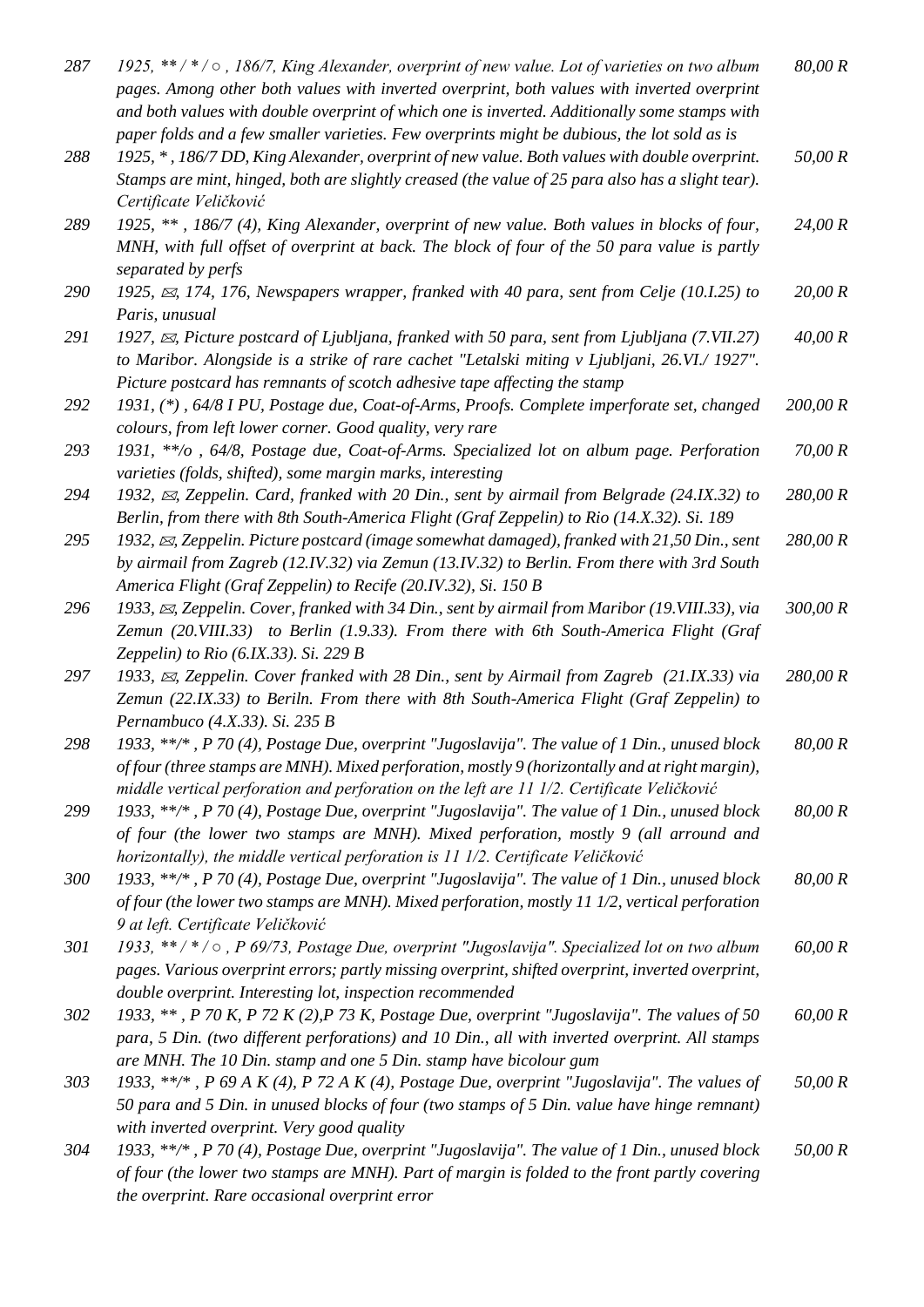| 305 | 1933, P 70 DD, P 71 DD, P 73 DD, Postage Due, overprint "Jugoslavija". Values of 1 Din.<br>with inverted, $2$ and $10$ Din. with double overprint. The values of $1$ and $10$ Din. are mint,                                                                                                                                                                                                                                        | 40,00 R  |
|-----|-------------------------------------------------------------------------------------------------------------------------------------------------------------------------------------------------------------------------------------------------------------------------------------------------------------------------------------------------------------------------------------------------------------------------------------|----------|
| 306 | hinged, of good quality. The value of 2 Din. is used and damaged<br>1933, **, P 69 B (4), Postage Due, overprint "Jugoslavija". The value of 50 para, MNH block<br>of four with double vertical perforation in the middle. Stamps are of good quality, both left                                                                                                                                                                    | 30,00 R  |
| 307 | stamps have slight natural gum skip<br>1933, $\approx$ , 229 II (3), 234 II, 235 II, 242 (6), Parcel card (slight tear at bottom), franked with<br>25,50 Din., sent from Karlovac (27.IX.33) to Krasno. There 10 Din. warehousing fee was                                                                                                                                                                                           | 30,00 R  |
| 308 | charged, using definitive stamps overprinted "T" with hand held cachet<br>1934, $\boxtimes$ , Zeppelin. Cover, franked with 38 Din., sent by airmail from Zagreb (24.IX.34) via<br>Zemun (25.IX.34) and Berlin (28.9.34) to Friedrichshafen (29.9.34). From there with 9th                                                                                                                                                          | 400,00 R |
| 309 | South-America Flight (Graf Zeppelin) to Pernambuco (3.X.34). Si. 277 Aa<br>1934, $\approx$ , Zeppelin. Card, franked with 38,75 Din., sent by airmail from Ljubljana (20.VI.34)<br>via Zemun (21.VI.34) and Berlin (22.6.34) to Friedrichshafen (23.6.34). From there with 3rd<br>South America Flight (Graf Zeppelin) to Buenos Aires (28.JUN.34). Si.254 Ba                                                                       | 340,00 R |
| 310 | 1934, $\boxtimes$ , Zeppelin. Cover, franked with 40,50 Din., sent by airmail from Zagreb (18.VII.34)<br>via Zemun (19.VII.34) and Berlin (20.7.34) to Friedrichshafen (21.7.34). From there with 4th<br>South-America Flight (Graf Zeppelin) to Montevideo (26.VII.34). Si. 260 Aa                                                                                                                                                 | 280,00 R |
| 311 | 1934, $**/*/\circ$ , King Alexander, Mourning frame. Album with specialized collection of mostly<br>cancelled stamps. Better overprint Types, partly imperforate stamp, shifted frames. Few<br>positions are incorrectly determined, still very interesting collection in an album                                                                                                                                                  | 150,00 R |
| 312 | 1934, **/*, 289, 291, King Alexander Mourning issue. The values of 1,50 and 10 Din., unused<br>(1,50 Din. MNH), from right margin. Both stamps have double perforation at margin                                                                                                                                                                                                                                                    | 30,00 R  |
| 313 | 1934, $\circ$ , 291, King Alexander Mourning issue. The value of 3 Din. from right lower corner,                                                                                                                                                                                                                                                                                                                                    | 30,00 R  |
| 314 | imperforate at right, used<br>1934, $\approx$ , 232/3 II, P 65 II, P 68 II (2), P 72 K, Parcel card with coupon (creased, without<br>affecting stamps), franked wit 9 Din., sent from Zagreb $(14.V.34)$ to Travnik $(16.V.34)$ . The<br>parcel was not collected and is returned to Zagreb where, on return 26 Din. was charged. The<br>5 Din. Postage due stamp has inverted overprint "Jugoslavija" (it has a creased left lower | 24,00 R  |
| 315 | <i>corner</i> )<br>1934, $\circ$ , 289, King Alexander Mourning issue. The value of 1,50 Din., from right margin with<br>marginal perforation heavily shifted to the right, used. Signed Zrinjščak                                                                                                                                                                                                                                  | 24,00 R  |
| 316 | 1935, $\boxtimes$ , Zeppelin. Cover, franked with 37,75 Din., sent by airmail from Zemun (27.VI.35) to<br>Berlin (28.6.35). From there with 7th South-America Flight (Graf Zeppelin) to Pernambuco<br>$(3. VII.35)$ . Si. 308 Aa                                                                                                                                                                                                    | 440,00 R |
| 317 | 1935, $\boxtimes$ , Zeppelin. Cover, franked wit 38,50 Din. (few brown spots), sent by airmail Bos. Novi<br>(24.VII.35) via Zemun (25.VII.35) to Friedrichshafen. From there with 9th South-America<br>flight (Graf Zeppelin) to Pernambuco (4.VIII.35). Si. 313. Interesting propaganda label for<br>Garmisch Partenkirchen Olympics                                                                                               | 200,00 R |
| 318 | 1936, $\approx$ , 304, Cover vertically creased without affecting stamps frabked with 1,50 Din. sent<br>fom Petrinja (23.IX.36) to Zagreb (24.IX.36) with provisional overprint of Red Cross on the                                                                                                                                                                                                                                 | 20,00 R  |
| 319 | stamp, as obligatory beneficiary stamp is missing<br>1936, 1937, **/*, Tuberculosis. Non obligatory beneficiary stamps from 1936. One mint,                                                                                                                                                                                                                                                                                         | 20,00 R  |
| 320 | hinged and one affixed to picture postcard, not cancelled and one from 1937 (MNH). Rare<br>1937, $\approx$ , 278/9, 282, 334, ZZM 1 (2), Philatelic cover. In addition to regular franking nine<br>propaganda - beneficiary labels are affixed, including complete set "St. Sava" labels. Cancelled<br>by commemorative cancellation "Beograd Sajam, 2, 18.IX.37" and sent registered to Zemun                                      | 20,00 R  |
| 321 | (19.IX.37)<br>1938, $\boxtimes$ , Ilustrated 75 para postcard, uprated by 4 Din., sent by airmail as a reply postcard<br>from Friedrichshafen (8.7.38) via Zagreb (9.VII.38) to Ljubljana. Commemorative                                                                                                                                                                                                                            | 40,00 R  |

*cancellation "100th Anniversary of the Birth of Graf Zeppelin*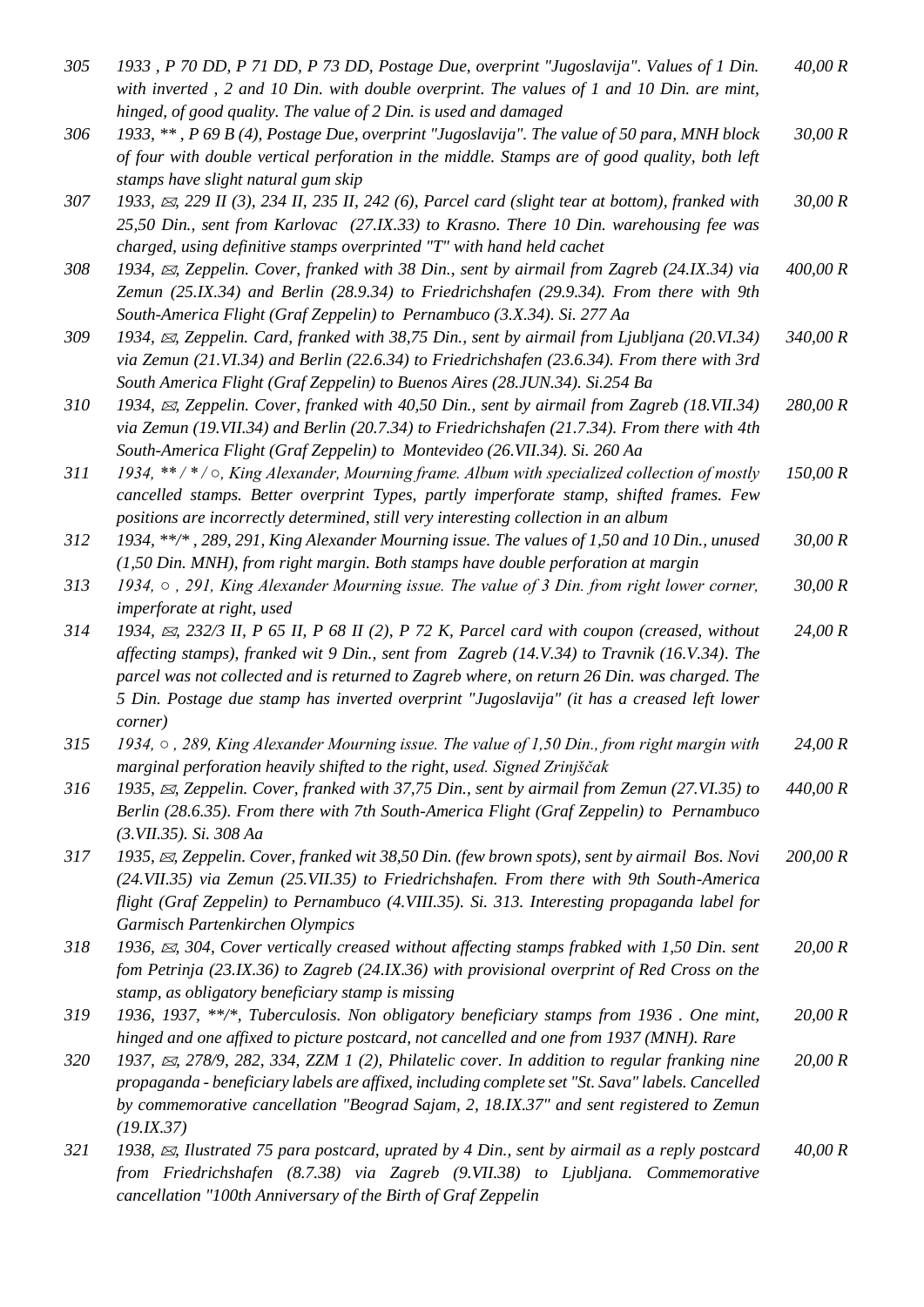| 322 | 1938/41, $\boxtimes$ , Kingdom of Yugoslavia. Lot of FDCs and cards with First Day Cancellations in              | 150,00 R |
|-----|------------------------------------------------------------------------------------------------------------------|----------|
|     | an album, containing aproximately 50 items. Many are repeated several times, in part                             |          |
|     | somewhat mixed quality, inspection recommended                                                                   |          |
| 323 | 1940, $\approx$ , 393 (2), 394 (2), Cover franked with 0,50 Din. sent as printed matter from Lesce               | 24,00 R  |
|     | (11.XII.40) to Bled, where 1 Din. postage due was charged, using King Peter II definitive                        |          |
|     | stamps overprinted "T", with hand held cachet (12.XII.40)                                                        |          |
| 324 | 1941, $(*)$ , 237/8 U (5), Philatelic exhibition Zagreb, Proofs of both values, each in five colours,            | 1.000,00 |
|     | imperforate and mounted on page, signed Seizinger. As complete set rare                                          | R        |
| 325 | 1941, **, Philatelic exhibition Zagreb. All four values in counter sheets of 16 stamps and 9                     | 200,00 R |
|     | labels. Good/usual quality with minor usual/natural creases                                                      |          |
| 326 | 1941, (*), 433/6 U, Warriors Union, Ljubljana. Complete imperforate set from right lower                         | 150,00 R |
|     | corner, without gum as issued. Very good quality. Certificate Veličković                                         |          |
| 327 | 1941, */**, 433 (4), Warriors Union, Ljubljana. The value of $0,50 + 0,50$ Din., unused block                    | 24,00 R  |
|     | of four from left margin with double vertical perforation. One stamp is MNH, the others have                     |          |
|     | hinge remnant or gum adhesions                                                                                   |          |
| 328 | ca 1921/35, $\mathbb{Z}/\Delta$ / $\circ$ , Postage Due Provisionals. Various provisional overprints (T, Porto), | 60,00 R  |
|     | made by hand held cachet. Single stamps, twofragments and three entire postal documents, on                      |          |
|     | three album pages. Few are dubious, interesting lot                                                              |          |

#### *Londonska izdaja/London Issue*

*329 1943, London Issue and Ravna Gora Issue. Collection mounted on album pages. The London S/Sheet and Postage Due stamp of Ravna Gora are damaged, otherwise generally good quality. Additionaly two pages of Kingdom of Yugoslavia in poorer quality 60,00 R*

# *Avstrija/Austria*

# *Predfilatelistično obdobje/Prephilatelic period*

| 330 | 1763, $\boxtimes$ , Complete prephilatelic letter, sent from "C.DISTRIA" (Koper, oval cancellation), Mü.<br>$207.a$ ) to Venice. The colour of the cancellation is not the right one. Also few letters are not | 40,00 R  |
|-----|----------------------------------------------------------------------------------------------------------------------------------------------------------------------------------------------------------------|----------|
|     | the right shape, espacialy letter "A". Most probably the cancellation is a forgery. Lot sold "as<br>is                                                                                                         |          |
| 331 | 1767, $\boxtimes$ , Complete prephilatelic letter, sent from "CAPODISTRIA" (Koper, oval cancellation),<br>Mü. 207.b) to Venice. Handwritting of the address and the contents is not the same. According        | 40,00 R  |
|     | Müller the cancellation should have been in use only after year 1784. Most probably the<br>cancellation is a forgery. Lot sold "as is"                                                                         |          |
| 332 | 1819, $\boxtimes$ , Complete prephilatelic letter, mailed from "WIND: FEISTRITZ / STIRIE" (Slovenska                                                                                                           | 100,00 R |
|     | Bistrica (1819), Mü. 1711.a) to Vienna                                                                                                                                                                         |          |
| 332 | 1819, $\boxtimes$ , Complete prephilatelic letter, mailed from "WIND: FEISTRITZ / STIRIE" (Slovenska                                                                                                           | 100,00 R |
|     | Bistrica (1819), Mü. 1711.a) to Vienna                                                                                                                                                                         |          |
| 333 | 1826, $\boxtimes$ , Complete prephilatelic letter, mailed from "NEUSTADTL / ILLYRIEN" (Novo mesto                                                                                                              | 50,00 R  |
|     | $(1826)$ , Mü. 1004.b) to Ljubljana                                                                                                                                                                            |          |
| 334 | 1830, $\boxtimes$ , Complete prephilatelic letter, red "MARBURG / IN STEYER" (Maribor, Mü. 841.b),                                                                                                             | 40,00 R  |
|     | mailed 1830 to Klagenfurt                                                                                                                                                                                      |          |
| 335 | 1831, $\boxtimes$ , Complete prephilatelic letter, mailed from "Wind. Feistritz" (Slovenska Bistrica                                                                                                           | 40,00 R  |
|     | (1831), Mü. 1711.b)                                                                                                                                                                                            |          |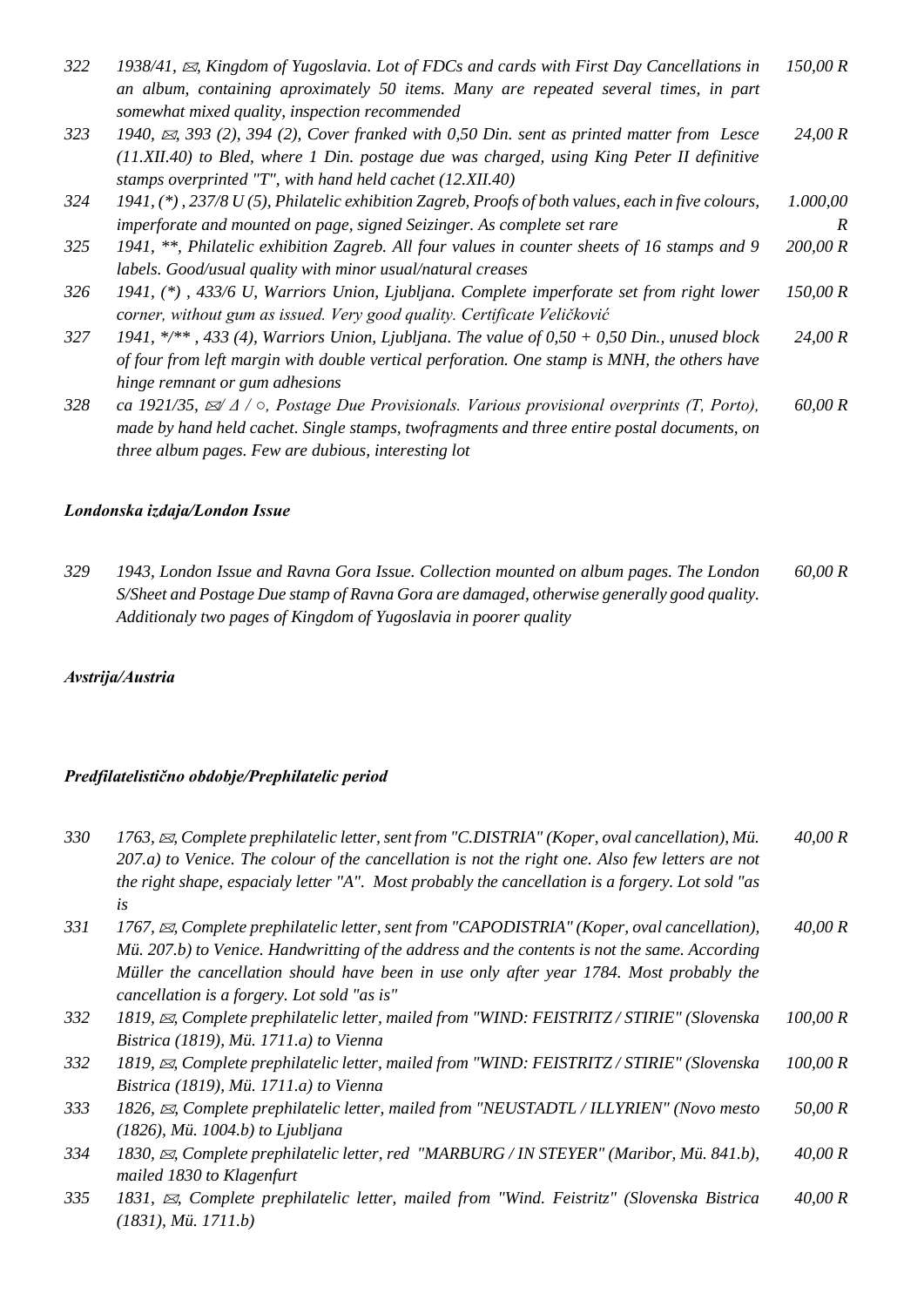| 336 | 1832, $\boxtimes$ , Complete church prephilatelic letter, red "DA PIRANO" (Piran (1832), Mü. 1127.b),<br>mailed to Ordinariat fof Trieste and Capodistria                                                                                                                                     | 80,00 R  |
|-----|-----------------------------------------------------------------------------------------------------------------------------------------------------------------------------------------------------------------------------------------------------------------------------------------------|----------|
| 337 | 1833, $\boxtimes$ , Complete prephilatelic letter, mailed from "Neumarktl / Krein" (Tržič (1833), Mü.<br>996.b) to Ljubljana                                                                                                                                                                  | 50,00 R  |
| 338 | 1834, $\boxtimes$ , Complete prephilatelic letter, mailed from "ASSLING" (Jesenice (1834), Mü. 49.a)<br>to Ljubljana (25. JUL)                                                                                                                                                                | 40,00 R  |
| 339 | 1835, $\boxtimes$ , Complete prephilatelic letter, red "MARBURG / FRANCO" and "7 MAERZ"<br>(Maribor, Mü. 841.c), mailed 1835 to Brück an der Muhr                                                                                                                                             | 50,00 R  |
| 340 | 1836, $\boxtimes$ , Complete prephilatelic letter, mailed from "Luttenberg / 22. SEP" (Ljutomer (1836),<br>Mü. 820.a) to Lendava (24/9)                                                                                                                                                       | 30,00 R  |
| 341 | 1838, $\boxtimes$ , Complete prephilatelic letter, mailed from "GOTTSCHEE" (Kočevje (1838), Mü.<br>437.a) v Posozitz                                                                                                                                                                          | 40,00 R  |
| 342 | 1838/80, $\boxtimes$ , Complete prephilatelic ? (ex-offo) cover, mailed from "OTTOK/7. OCT:" (Postal<br>station Otok, Mü. 1081.b) to Bled. Year is not written anywhere on the cover. According to the<br>appearance of the cover we believe it dates from the second half of the 19th Centur | 40,00 R  |
| 343 | 1840, $\boxtimes$ , Complete prephilatelic letter, mailed from "PETTAU/21. NOV:" (Ptuj (1840), Mü.<br>1116.b) to Steyer (6. NOV 1840)                                                                                                                                                         | 30,00 R  |
| 344 | 1841, $\boxtimes$ , Complete prephilatelic letter, red "ASLING / 23. NOV" (Jesenice, Mü. 49.b), mailed<br>1841 to Obervellach                                                                                                                                                                 | 50,00 R  |
| 345 | 1841, $\boxtimes$ , Complete prephilatelic letter, mailed from "ADELSBERG / 21 AUG" (Postojna<br>$(1841)$ , Mü. 3.c) to Ljubljana (22. AUG)                                                                                                                                                   | 30,00 R  |
| 346 | 1843, $\boxtimes$ , Complete prephilatelic letter mailed from "TSCHATESCH/4. OCT:" (Čatež (1843),<br>Mü. 215.a) to Sombor. Certificate FE                                                                                                                                                     | 80,00 R  |
| 347 | 1844, $\boxtimes$ , Complete prephilatelic letter, mailed from "NEUMARKTL / 19. JUL" (Tržič (1844),<br>Mü. 996.c) to Scheibbs                                                                                                                                                                 | 20,00 R  |
| 348 | 1847, $\boxtimes$ , Complete prephilatelic letter, mailed from "UNTERDRAUBURG / 20. DEC:"<br>(Dravograd (1847), Mü. 1599.c) to Wolfsberg (22. DEC)                                                                                                                                            | 40,00 R  |
| 349 | 1847, $\boxtimes$ , Complete wrapper of prephilatelic letter, mailed from "TREFFEN / 26. JAN:"<br>(Trebnje (1847), Mü. 1568.b) to Ljubljana                                                                                                                                                   | 30,00 R  |
| 350 | 1847, $\boxtimes$ , Complete prephilatelic letter, mailed from "WURZEN / 8. DEC:" (Podkoren (1847),<br>Mü. $1733.b$ to Spittal                                                                                                                                                                | 20,00 R  |
| 351 | 1848, $\approx$ , Complete prephilatelic letter, mailed from "HAIDENSCHAFT / 5. JAN" (Ajdovščina<br>(1848), Mü. 493.a) to Görz (5. JAN)                                                                                                                                                       | 30,00 R  |
| 352 | 1848, $\boxtimes$ , Complete prephilatelic letter, mailed from "REIFNITZ / 24. JUL:" (Ribnica (1848),<br>Mü. 1239.a) to Ljubljana (25. JUL)                                                                                                                                                   | 24,00 R  |
| 353 | 1849, $\boxtimes$ , Complete prephilatelic letter, mailed from "WEICHSELBERG / 23. NOV:" (Višnja<br>Gora (1849), Mü. 1668.a) to Ljubljana (24. NOV)                                                                                                                                           | 80,00 R  |
| 354 | 1849, $\boxtimes$ , Complete prephilatelic letter, poorly legible "Zellnitz, 5/7" (Selnica, (1849), Mü.<br>$1754.a$ ) in blue, mailed to Waldenstein                                                                                                                                          | 40,00 R  |
| 355 | 1849, $\boxtimes$ , Complete prephilatelic letter, mailed from "UNTERDRAUBURG / 15. NOV:"<br>(Dravograd (1849), Mü. 1599.c) to Obervellach (18. NOV).                                                                                                                                         | 40,00 R  |
| 356 | 1849, $\boxtimes$ , Complete prephilatelic letter, mailed from "W: LANDSBERG / 27. FEB" (Podčetrtek<br>(1849), Mü. 1714.a) to Ljubljana (1. MAR)                                                                                                                                              | 40,00 R  |
| 357 | 1849, $\boxtimes$ , Complete prephilatelic letter, mailed from "Rohitsch / 25. JUL:" (Rogatec (1849),<br>Mü. 1259.b) to Obervellach (27. JUL)                                                                                                                                                 | 30,00 R  |
| 358 | 1850, $\boxtimes$ , Complete prephilatelic letter, mailed from "A. Lendva, 7/5" (Lendava (1850), Mü.<br>18.c, blue) to Varaždin                                                                                                                                                               | 30,00 R  |
| 359 | 1850, $\boxtimes$ , Complete prephilatelic letter, mailed from "Sehsana / 14. APR:" (Sežana (April<br>1850), Mü. 1380.b) to Triest (15. APR)                                                                                                                                                  | 30,00 R  |
| 360 | ca 1800, $\boxtimes$ , Complete wrapper of prephilatelic letter mailed from "CAPODISTRIA" (Koper,<br>oval cancellation), Mü. 207.c) to Pordenone. Rare                                                                                                                                        | 150,00 R |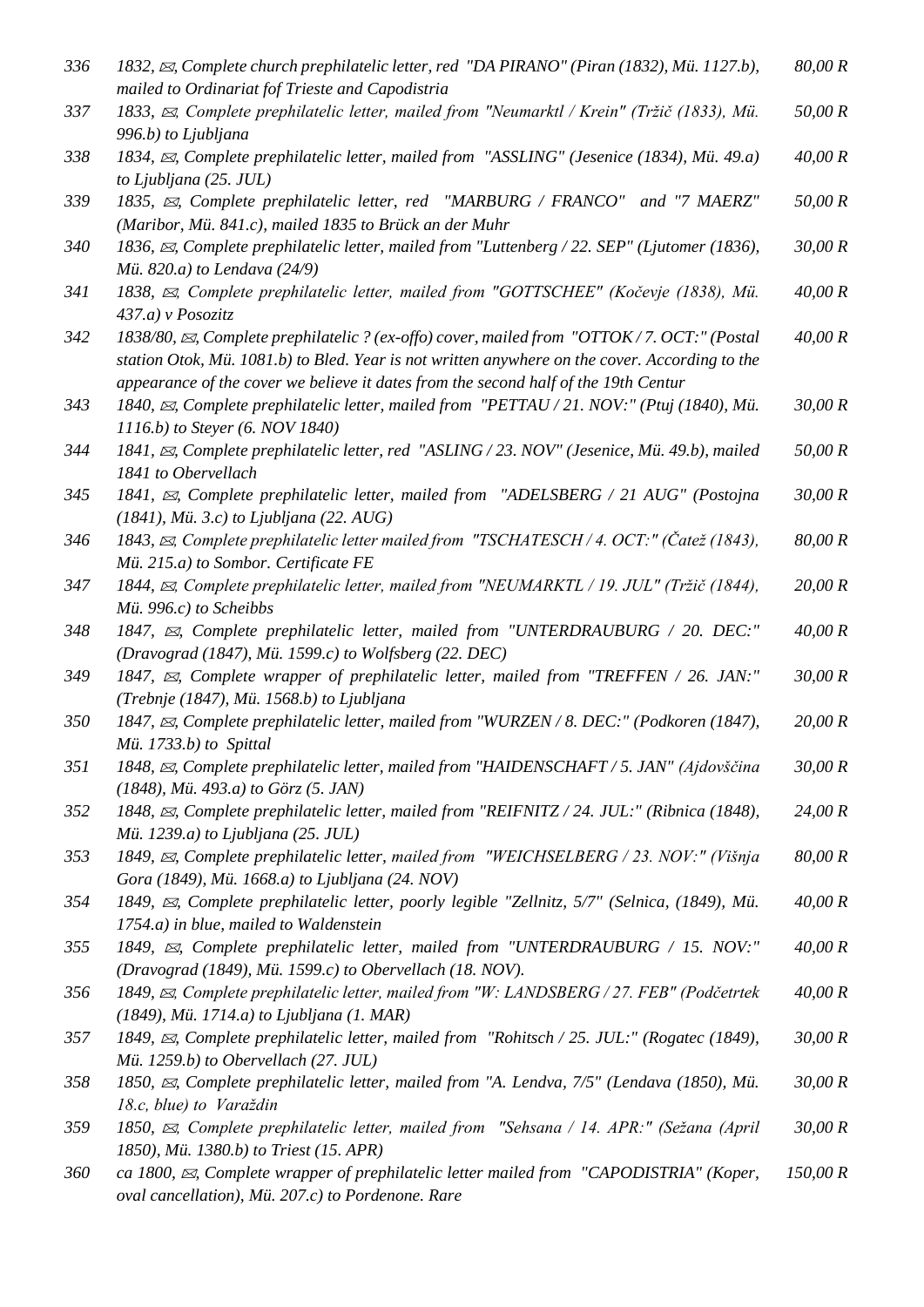*361 ca 1830/75, , Lot of 32 ex/offo or prephilatelic covers, mostly with different Slovenian cancellations (A few just arrival cancellations, two covers are not from/to Slovenia). The quality is generally good, in part somewhat mixed. Precise inspection recommended 150,00 R*

#### *Obdobje znamk/Philatelic Period*

#### *362 1850/1918, Austria. Starting collection of generally used stamps with few better issues. Mixed quality, inspection recommended. Additionally few early Hungarian stamps 50,00 R Baranja, Temišvar/Baranya, Temišvar*

#### */*

- *363 1919, , Philatelical cover, franked with 10 fil., using Baranya stamp, sent locally, within "Pecs, Z 1 Z, 919 OKT. 21". 80 fil. Postage due is charged, using Postage Due provisional, mixed franking of the same denomination stamps of two issues ("Harvesters" and Charles) 40,00 R Bosna/Bosnia*
- *364 1865, , Av. 32/3, Bosnia Forerunners. Complete letter sent from Tešanj and franked with 15 kr. Cancelled "BROOD / SLAVONIEN / 28. JUN", via Sisak (30/6) to Triest (30/6) 100,00 R*
- *365 1871, , Av. 35 I, Bosnia Forerunners. Somewhat shortened business letter sent from Sarajevo and franked with 2 kr. (rough impression) cancelled "Brood, 16/4", via Sisak (18/4) to Vienna (20/4). The letter is slightly soiled 100,00 R*
- *366 1883, , Stampless cover (military mail), cancelled "Feldpost-Expositur, No. 1, 22/3, 83" and "FRANCO" cachet, via Sarajevo (26/3) to Vienna (29/3) 80,00 R*
- *367 1887/905, , Two stampless covers (military mail), postcard and picture postcard, all mailed from Plevlje or addressed to Plevlje (Sandžak) 100,00 R*
- *368 1903, , 13, Bosnia. Newspaper wrapper franked with 5 hel. sent from Sarajevo (6/1, 03) to Bruxelles 20,00 R*
- *369 1903/18, Bosnia. Collection of registration labels on album pages sorted alphabetically, ca 150 items 40,00 R*
- *370 1909, , P 6, Av. 140, Bosnia. Picture postcard franked with 2 hel. sent from Miramar (30/3, 09) to Sarajevo. On arrival 6 hel Postage Due was charged (1/4, 09). Very good quality 40,00 R*
- *371 1910, , 55 (2), Bosnia. Parcel card (vertically creased without affecting stamps), franked 2 x 40 hel. using the Jubilee 1910 issue stamps. Sent from Bjelina (4/10, 10), via Budapest to Rudolfsgnad (910 OKT. 8) 30,00 R*
- *372 1914/8, , Bosnia, postal history lot of 16 items. Few better frankings, forms and cancellations, including Ložnica, a parcel card franked with 2 and 3 Cr. of 1912 issue, etc. Inspection recommende 150,00 R*

#### *Bosna, pomožne izdaje 1945/Bosnia, Provissional Issues 1945*

- *373 1945, \*\* , I/XIII, Sarajevo Provisional Issue (1945). Complete MNH set in generally very good quality (the value 8 Din/10 Kuna few short perfs). The value of 5 Din/3,50 Kuna is printed on rare, offset print paper. Signed Bar, Certificate Marinšek 200,00*
- *374 1945, \*\* , I/XIII, Sarajevo, Provisional Issue 1945. Complete set, MNH of generally good quality. The value of 12 Din. on 5 Kn. has a slight gum adhesion remnant 180,00 R*
- *375 1945, \*\* , I/XIII, Sarajevo Provisional Issue 1945. Complete MNH set, all stamps have brown spots in gum. Certificate Marjanović 100,00*

*Črna Gora/Montenegro*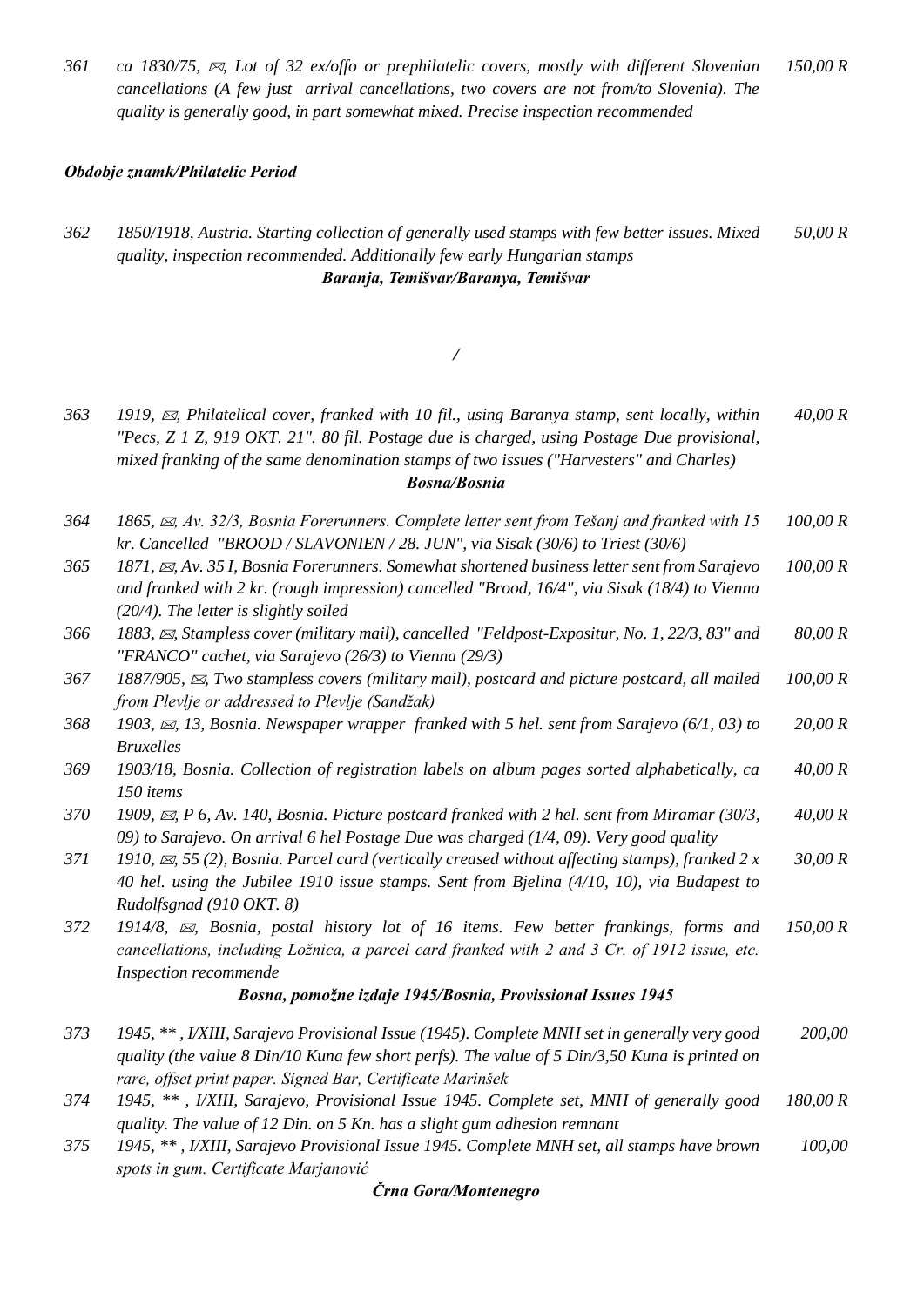- *376 2001/13, \*\*, Montenegro. At sight complete collection of unused stamps on home made pages in an album. Includes some varieties, imperforate stamps and private issues 90,00 R*
- *377 ca 1880/1916, \*\* / \* / ○, Montenegro. Somewhat specialized collection with few better issues (Bordeaux Labels in very good, MNH quality, overprints on French stamps are of poorer quality and without guarantee). Partly double collected, unused and used, inspection recommended 600,00 R*

#### *Okupacija Jugoslavije, 1941/5, Zbirka Dr. Ivan Turk/Yugoslavia, Occupation 1941/5, Dr. Ivan Turk collection*

- *378 1941, , 14m PA 8/I, 8/II, Montenegro, Italian Occupation. Cover (non contemporary) with affixed unissued 40 and 50 Din. airmail stamps and a definitive 30 Din. King Peter II stamp. Stamps are cancelled "Berane, 20.VI.41", the cover is addressed to Rožaj (21.VI.41). As it is known both original cancellers are in private possession and were used for such philatelic manipulations. The overprint on the 40 Din. value corresponds to position 98/100. The overprint on 50 Din value corresponds to position 42/100. The stamps are not affixed with their original gum, some other glue was used. The 40 Din. value is repaired, at right margin, outside the image. Due to shortage of time we were not able to get a new Certificate, stamps are being sold as original overprints but postdated cancellations and with faults. An old Chiavarello "Certificate" is added. Otherwise these two stamps represent a huge rarity in former Yugoslavia philately 4.000,00 R*
- *379 1941, \* , 1/14, KUPA. Complete set, mint, hinged. The 30 Din. value is signed several times and has a Diena Certificate. Only 60 items of this stamp exist and it is big rartiy. The 20 Din. stamp is poorly preserved, with brown stains 2.000,00 R*
- *380 1941, \*\* , 1/15 (2), Međimurje Local Issue. Both complete sets i.e.both Coat-of-Arms Types, MNH. The quality of stamps is very good for this issue. Both 0,50 Din. stamps are slightly damaged. The 4 Din. value with small Coat-of-Arms has few short perfs to the right. Other stamps are of good quality. Only 58 complete sets of both Coat-of-Arms Types can exist. Certificate Marjanović 800,00 R*
- *381 1941, \*\* / \* / ○, Serbia, German Occupation. 'Prisoners of War' stamps with engravers' sign. All four values with engravers' sign in Type I and Type II, both with newest Certificate Brunel. Stamps are MNH, generally of good quality (the value of 4 + 12 Din in Type I. has a few brown perfs). Additionally two values in Type IV, good quality, with expert opinion Brunel. Additionally five further stamps with engravers' sign (other types); however these stamps have faults or forged cancellations 500,00 R*
- *382 1941, (\*) , 1/2 (2), Banja Luka Local issue. Both values in pairs, left stamp in each pair has a constant flaw "BAsanska". Stamps are regummed. The right stamp of 1 Din. has changed colour, probably due to the influence of sun. Certificate Ercegović 400,00 R*
- *383 1941, Montenegro, Italian Occupation. First definitive set. Proofs. The value of 0,25 Din. in vertical pair from the first and second row of proof overprint. The pair is regummed. The values of 1 and 1,50 Din., each in vertical pair from the third and fourth proof overprint row. Both pairs are MNH, the lower value of 1 Din. value is somewhat creased. Old signatures, rare 400,00 R*
- *384 1941, \*\* , 1/2, Banja Luka Local Issue. Both values with poorly impressed "ka" in Hrvatska from position 16 in the sheet of 25 stamps. Stamps are MNH of good quality. Old signature HFS and Certificate Bar 400,00 R*
- *385 1941, \*\*/\* , 1/2a, 4/10a, KUPA. Nine values with inverted overprint (all recorded). Stamps are unused, few have adhesion remnants on gum, others MNH. Good quality 400,00 R*
- *386 1941, \*\* , 25 B, Serbia, German Occupation. Airmail, the value of 50 Din. in rare perforation 11 1/2. The stamp is MNH of good quality with minimal natural irregularity of gum. Newest Certificate Brunel, "einwandfrei" (perfect). Very rare stamp 360,00 R*
- *387 1941, \*/\*\* , 32/5, KUPA. Album page with specialization of issue "Memento Audere Semper". Normal stamps are MNH (black and violet overprint). Other varieties (double, triple, overprints in various colours) have more or less strong adhesion remnants on gum 340,00 R*
- *388 1941, \*\* , 2b, 6b, KUPA. The values of 0,50 and 4 Din., with vertical overprint. Stamps are MNH with somewhat faded gum 300,00 R*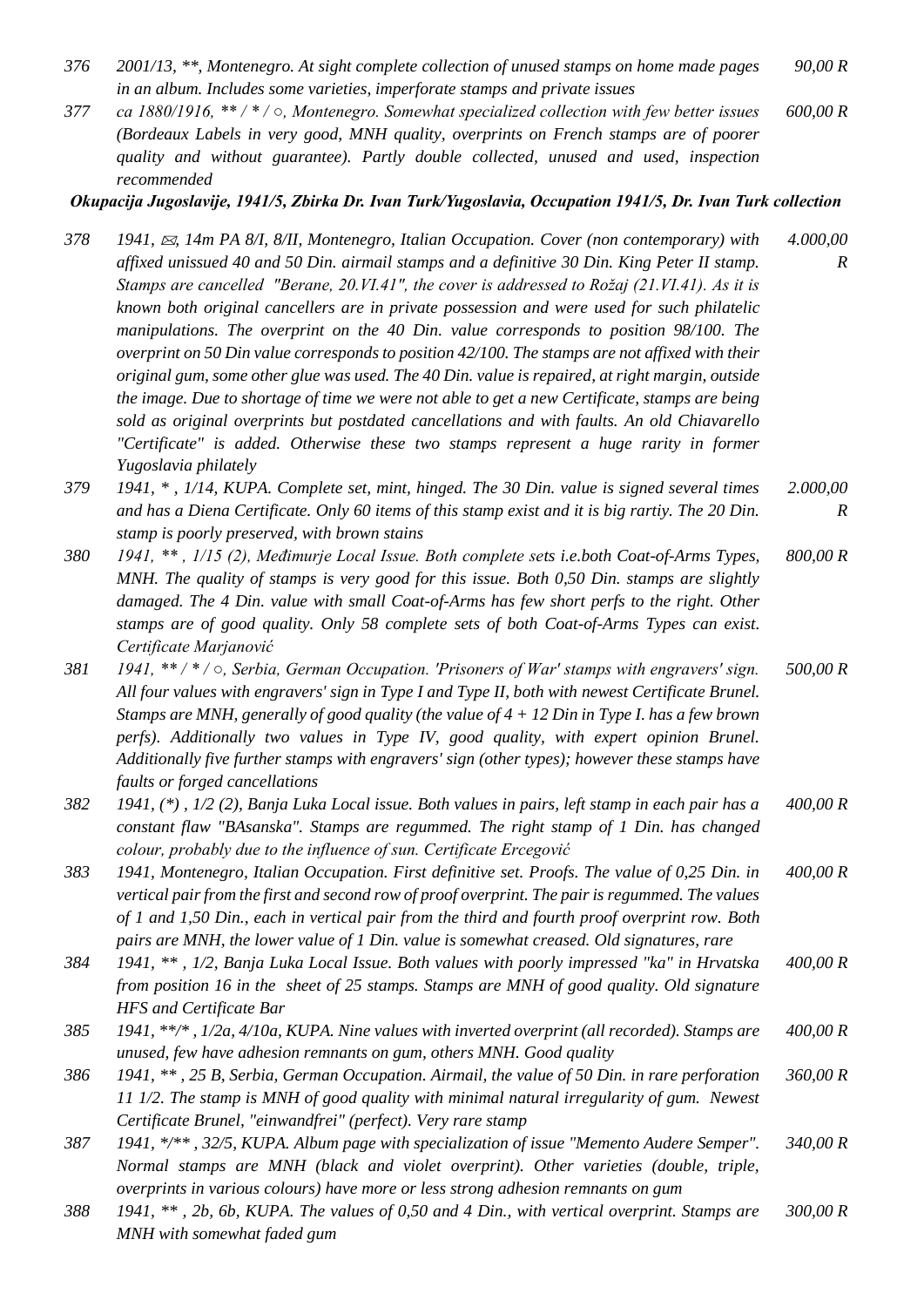| 389 | 1941, **, 56 A I F, Serbia, German Occupation. 'Prisoners of War. The value of $2 + 6$ Din,<br>burelage pointing downwards with missing imprint of value !! Stamp is MNH, but scratched<br>on the obverse. Newest certificate Brunel                                                                                                                                                                        | 200,00 R |
|-----|-------------------------------------------------------------------------------------------------------------------------------------------------------------------------------------------------------------------------------------------------------------------------------------------------------------------------------------------------------------------------------------------------------------|----------|
| 390 | 1941, */**, 36/41, KUPA. Album page with specialization of issue "Pro Maternita e Infanzia".<br>In addition to normal stamps a set with inverted overprint is present. The value of $0,50$ Din.<br>has a heavily creased corner. Also a set with changed colours of overprint. Few further small<br>varieties. Very interesting lot                                                                         | 200,00 R |
| 391 | 1941, *, 14A (2), Montenegro, Italian Occupation. First definitive set unissued value of 0,50<br>Din. in vertical pair. Stamps have partly repaired gum, the lower one is slightly thinned. Rare<br>stamps                                                                                                                                                                                                  | 200,00 R |
| 392 | 1941, **/*, 2 a F I, Serbia, German Occupation. Postage Due. The value of 1 Din. in horizontal<br>strip of three. The right stamp without overprint "SERBIEN". The left stamp in strip has a light<br>hinge remnant, the pair of stamps with and without overprint is MNH of very good quality.<br>Newest Certificate Brunel, "einwandfrei" (perfect)                                                       | 150,00 R |
| 393 | 1941, **, 24 B, Serbia, German Occupation. Airmail. The value of 40 Din. in rare perforation<br>11. Stamp is MNH of good quality. It has one short perf above                                                                                                                                                                                                                                               | 150,00 R |
| 394 | 1941, **, 14B, Montenegro, Italian Occupation. First definitive set. Unissued value of 1,75<br>Din., "King Peter, (Boy King)" with the same overprint. The stamp is MNH of very good quality.<br>Certificate Raybaudi                                                                                                                                                                                       | 130,00 R |
| 395 | 1941, **/*, 1/14, Montenegro, Italian Occupation. First definitive set complete, MNH. The<br>values of 30, 20 and 5 Din. with slight gum adhesions in places. Good quality, signed several<br>times and Certificate Marjanović                                                                                                                                                                              | 130,00 R |
| 396 | 1941, **, 1d, Montenegro, Italian Occupation. First definitive set. The value of 0,25 Din. with<br>overprint on reverse. Stamp is MNH, with minor gum imperfections. Certificate Ercegović                                                                                                                                                                                                                  | 120,00 R |
| 397 | 1941, **, 1/2a, 9/10a, Montenegro, Italian Occupation. First definitive set. The values of 0,25<br>Din, 1, 6 and 8 Din. with inverted overprint, MNH of good quality. The values of 0,25 Din. and<br>8 Din. with constant flaw "1 instead of I". All stamps are signed, 1 and 8 Din. with Certificate<br>Ercegović                                                                                          | 120,00 R |
| 398 | 1941, **, 5 DD, Serbia, German Occupation. King Peter II. The value of 2 Din. with double<br>overprint "SERBIEN". The stamp is MNH of very good quality. Newest Certificate<br>Brunel"einwandfrei" (perfect)                                                                                                                                                                                                | 100,00 R |
| 399 | 1941, **, 9 DD, Serbia, German Occupation. King Peter II. The value of 5,50 Din. with double<br>overprint "SERBIEN". The stamp is MNH of very good quality. Newest Certificate Brunel<br>"einwandfrei" (perfect)                                                                                                                                                                                            | 100,00 R |
| 400 | 1941, **/*, P 1/10, Montenegro, Italian Occupation. Postage due lot with first set 2 x and the<br>value of 50 para in rare colour shade "Violet lilac". This stamp is hinged and slightly creased                                                                                                                                                                                                           | 100,00 R |
| 401 | 1941, **/*, 54/7, Serbia, German Occupation. "Prisoners of War". Four complete sets with<br>all possible combinations of "C" (to the left and to the right) and of burelage (points upwards<br>and downwards). Key stamps 54 A III and 54 A IV have slight adhesion remnant on gum as do<br>56 A IV and 57 A IV. Other stamps are MNH, of usual quality for this issue with in part unevenly<br>applied gum | 100,00 R |
| 402 | 1941, **, 3 DD, Serbia, German Occupation. King Peter II. The value of 1 Din. with double<br>overprint "SERBIEN". The stamp is MNH of very good quality. Newest Certificate Brunel<br>"einwandfrei" (perfect)                                                                                                                                                                                               | 100,00 R |
| 403 | 1941, **/*/o, Montenegro, Italian Occupation. Lot of stamps with smaller errors and flaws<br>(including constant flaws), few forgeries. Inspection recommended                                                                                                                                                                                                                                              | 100,00 R |
| 404 | 1941, **, 2 a DD, Serbia, German Occupation. King Peter II. The value of 0,50 Din. with<br>double overprint "SERBIEN". The stamp is MNH of very good quality. Newest Certificate<br>Brunel "einwandfrei" (perfect)                                                                                                                                                                                          | 100,00 R |
| 405 | 1941, **, Serbia, German Occupation. Smederevo. The value of $1 + 2$ Din. in pair, missing<br>"G" in engravers sign (position 100/100). The stamps are MNH, the gum, as usual for the issue,                                                                                                                                                                                                                | 80,00 R  |

*somewhat uneven. Newest Certificate Brunel "einwandfrei" (perfect)*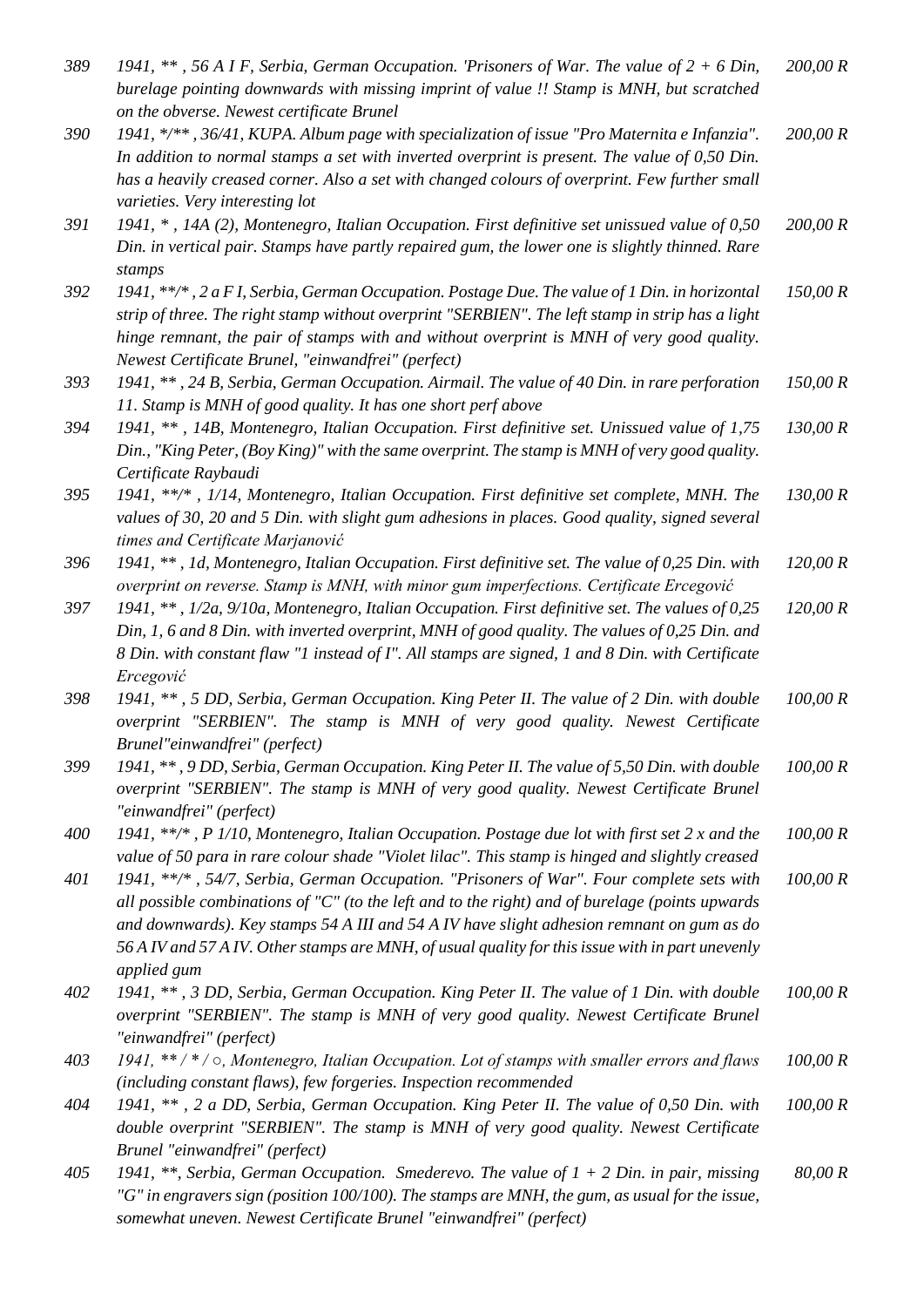| 406 | 1941, **, 12 DD, Serbia, German Occupation. King Peter II. The value of 12 Din. with double<br>overprint "SERBIEN". The stamp is MNH, the gum isin part unevenly applied. Newest<br>Certificate Brunel                                                                                                        | 80,00 R                      |
|-----|---------------------------------------------------------------------------------------------------------------------------------------------------------------------------------------------------------------------------------------------------------------------------------------------------------------|------------------------------|
| 407 | 1941, *, 1c, Montenegro, Italian Occupation. First definitive set. The value of 0,25 Din. with<br>overprint rotated by 90°. The stamp has minimal gum adhesion spots and brown spot in gum.<br>Certificate Raybaudi (for pair)                                                                                | 80,00 R                      |
| 408 | 1941, **, 4 F I, Serbia, German Occupation. King Peter II. The value of 1,50 Din. with<br>overprint "SERBIEN" but without overprint of net. The stamp is MNH of very good quality.<br>Newest Certificate Brunel "einwandfrei" (perfect)                                                                       | 80,00 R                      |
| 409 | 1941, **, Međimurje, local issue. The values of 0,25 Din., 0,50 Din., 1 and 1,50 Din. in MNH<br>blocks of four (three stamps have minimal adhesion remnants on gum). Each block of four is<br>signed Ercegovi                                                                                                 | 80,00 R                      |
| 410 | 1941, **, 7 F I, Serbia, German Occupation. King Peter II. The value of 4 Din. with overprint<br>"SERBIEN" but without overprint of net. The stamp is MNH of very good quality. Newest<br>Certificate Brunel "einwandfrei" (perfect)                                                                          | 80,00 R                      |
| 411 | 1941, **, 5 F I, Serbia, German Occupation. King Peter II. The value of 2 Din. with overprint<br>"SERBIEN" but without overprint of net. The stamp is MNH of very good quality. Newest<br>Certificate Brunel "einwandfrei" (perfect)                                                                          | 80,00 R                      |
| 412 | 1941, **, Serbia, German Occupation. Smederevo. The value of $2 + 4$ Din. with constant flaw<br>"Door on tower" (position 83/100). The stamp is MNH of superb quality. Newest Certificate<br>Brunel "einwandfrei" (perfect)                                                                                   | 80,00 R                      |
| 413 | 1941, **, 47 I, Serbia, German Occupation. Smederevo. The value of $1 + 2$ Din. with missing<br>"C" in engravers sign (position 99/100). The stamp is MNH, the gum, as usual for the issue,<br>somewhat uneven. Newest Certificate Brunel "einwandfrei" (perfect)                                             | 70,00 R                      |
| 414 | 1941, **, 3 F II, Serbia, German Occupation. King Peter II. The value of 1 Din. with net<br>overprint but without overprint "SERBIEN", MNH of good quality. Certificate Brunel                                                                                                                                | 70,00 R                      |
| 415 | 1941, Δ, KUPA. Six philatelic covers, with cancellations of different post offices: Jasenak,<br>Moravice, Lokve, Skrad, Novi in Sušak                                                                                                                                                                         | 60,00 R                      |
| 416 | 1941, **, 5 F II, Serbia, German Occupation. King Peter II. The value of 2 Din. with net<br>overprint but without overprint "SERBIEN", MNH of good quality, finger print on gum.<br>Certificate Brunel                                                                                                        | 60,00 R                      |
| 417 | 1941, *, 1a, 4a, Montenegro, Italian Occupation. Airmail. Values of 0,50 and 2,50 Din. with<br>inverted overprint. Mint, hinged. The value of 2,50 Din. has few shorter perfs                                                                                                                                 | 40,00 R                      |
| 418 | 1941, *, 2 a F I, Serbia, German Occupation. King Peter II. The value of 0,50 Din. with<br>overprint "SERBIEN" but without overprint of net. The stamp has slight remnant of gum<br>adhesion. Certificate Brunel                                                                                              | 40,00 R                      |
| 419 | 1941, *, 3 F I, Serbia, German Occupation. King Peter II. The value of 0,50 Din. with overprint<br>"SERBIEN" but without overprint of net. The stamp has a hinge remnant. Certificate Brunel                                                                                                                  | 40,00 R                      |
| 420 | 1941, **, 1/8, Montenegro, Italian Occupation. Airmai. Complete set, MNH in poorer quality.<br>Few stamps (including the 20 Din.) with brown stains, 30 Din. value is slightly creased. Old<br>signatures and Certificate Bar                                                                                 | 40,00 R                      |
| 421 | 1942, *, 48A, Montenegro, Italian Occupation. King Peter II., overprinted "Governatorato"<br>in black. Trial overprint with letters in "LIRE" thinner and wide spaced. The stamp has a<br>visible trace of hinge removal and subsequently applied thin layer of gum. Old signature. Very<br>rare stamp        | 1.500,00<br>$\boldsymbol{R}$ |
| 422 | 1942, *, 28/31, Montenegro, Italian Occupation. Warriors Union Ljubljana. Complete set<br>overprinted "Governatorato" in red, MNH. The quality of stamps is generally good, the values<br>0,50 Din and 1,50 Din. have natural unevenly applied gum. Several old signatures, also Diena<br>and Certificate Bar | 1.000,00<br>$\boldsymbol{R}$ |
| 423 | 1942, *, 24/7, Montenegro, Italian Occupation. Warriors Union Ljubljana. Complete set<br>overprinted "Governatorato" in black, unused with hinge. The quality of stamps is good.<br>Several old signatures and Certificate Diena                                                                              | 800,00 R                     |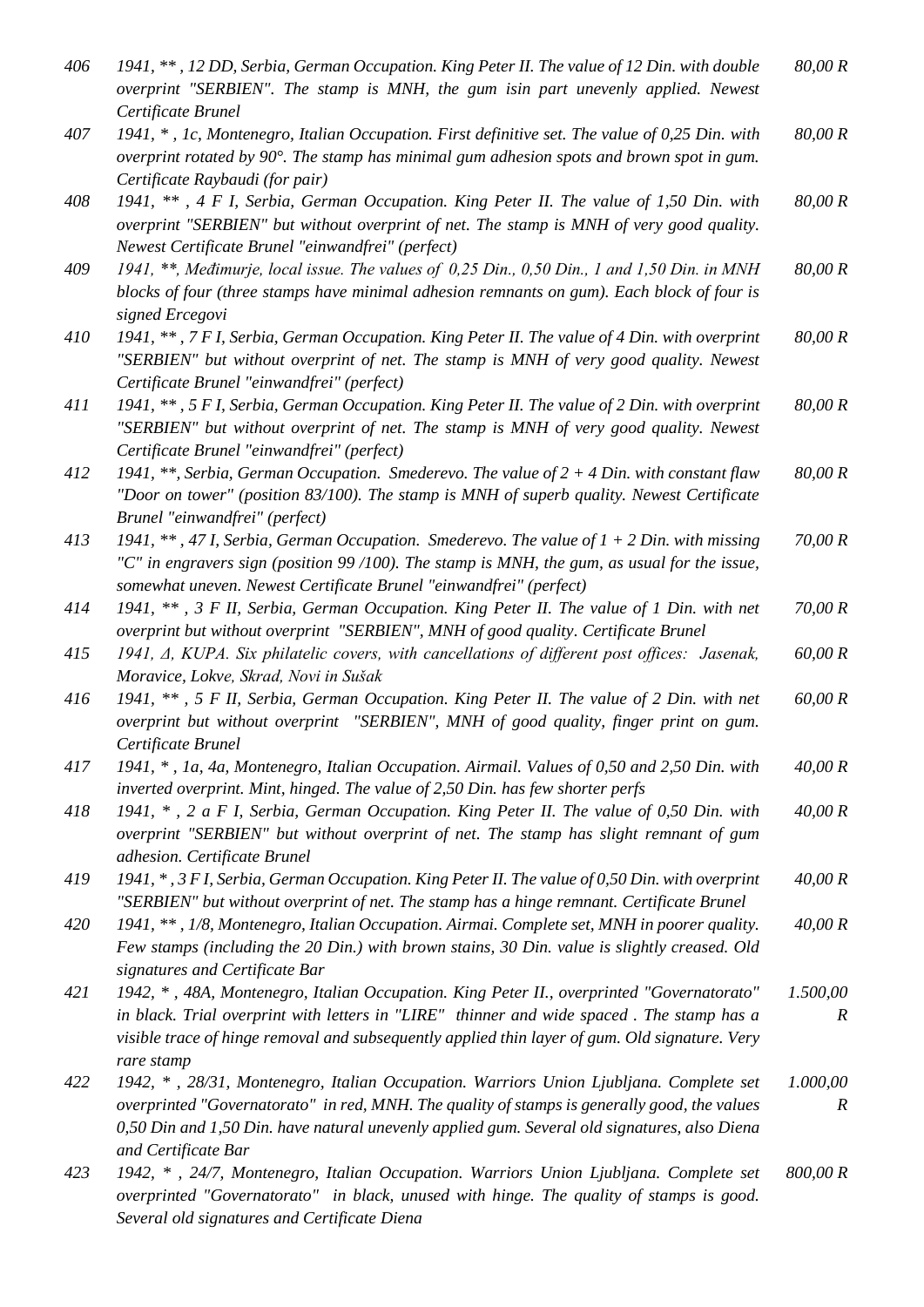- *424 1942, \* , 36/9, Montenegro, Italian Occupation. TBC in complete set overprinted "Governatorato" in red, unused with hinge. Several old signatures and Certificate Bar 500,00 R*
- *425 1942, \*\* , 18/25, Montenegro, Italian Occupation. Airmails overprinted "Governatorato" in red in complete set. Stamps are MNH. The values of 10 and 30 Din. have a minimal gum adhesion spot. The value of 20 Din. is minimally creased. Several old signatures and Certificate Bar 400,00 R*
- *426 1942, \*/\*\* , 49/59, Montenegro, Italian Occupation. King Peter II., overprinted "Governatorato" in red. Complete set including the values of 0,25 and 2 Din. unused. The quality of stamps is somewhat mixed. The values of 2 and 8 Din. have slight adhesion remnants on gum. The 0,25 Din. value has a hinge removal remnant. The values of 3, 12 and 16 Din. are regummed. Certificate Bar 400,00 R*
- *427 1942, \* , 32/5, Montenegro, Italian Occupation. TBC in complete set overprinted "Governatorato" in black, unused with hinge. Several old signatures, also Diena and Certificate Bar 300,00 R*
- *428 1942, \*\* , 68 F, Serbia, German Occupation. Airmail. The value of 10 on 12 Din. without overprint of net. The stamp is MNH and has minimal spot with unevenly applied gum. Newest Certificate Brunel, "einwandfrei" (perfect) 150,00 R*
- *429 1942, \*\* , 40/8, Montenegro, Italian Occupation. King Peter II., overprinted "Governatorato" in black. Complete set, MNH. The quality of stamps is generally very good. The values of 5,50 and 6 Din. have a brown spot in gum. Certificate Bar 100,00 R*

*430 1942, \*\*, Serbia, German Occupation. "Monasteries". A lot of varieties on two album pages. Mainly part constant flaws, mostly not recorded in catalogues. In addition some printing and perforation errors 70,00 R*

- *431 1942, \* , 10/17, Montenegro, Italian Occupation. Airmails overprinted "Governatorato" in black in complete set. Stamps were hinged, hinges were removed and another layer of gum applied over it. Certificate Marjanović 50,00 R*
- *432 1942, \*\*/\* , 82/5 I, Serbia, German Occupation. "For the Poor". Complete set with engraver's sign. The values of 4 and 20 Din. are MNH (4 Din. has a natural crease in paper), the values of 2 and 7 Din. with hinge remnants 50,00 R*
- *433 1942, \*\* , 58/61 I, Serbia, German Occupation. "Anti Masonic Exhibition". All four values with engraver's sign, MNH, of good quality 50,00 R*
- *434 1942 , 67, Serbia, German Occupation. Airmail. The value of 4 Din., MNH with overprint shifted upwards and to the right 30,00 R*
- *435 1943, \*\* , 10/19, Montenegro, German Occupation. "Verwaltungsausschuss", complete MNH set. The key values are of very good quality, newest Certificate Brunel "einwandfrei" (perfect). Few lower values have some paper or gum imperfections. The 2 Lira value has a brown spot in gum. An old Ercegović Certificate for whole set 2.000,00 R*
- *436 1943, \*\* , 16 III, Zara, German Occupation. First definitives, the value of 10 Lira, MNH of good quality. The stamp has rare Type III overprint (ca 40 stamps overprinted). Stamp is signed Ludin and has newest Certificate Brunel "einwandfrei" (perfect) 900,00 R*
- *437 1943, \* , P 1/11, Zara, German Occupation. Postage due. Complete set. Stamps are mint, with very light, sometimes hardly visible hinge remnant and are of good quality. Newest Certificate Brunel 500,00 R*
- *438 1943, \*\* , 14 I PF IV, Zara, German Occupation. First definitives, the value of 3,70 Lira, MNH of very good quality. Stamp has overprint in Type I and constant flaw "Shorter first A in Zara" (position 4/100). Stamp is signed Ludin and has newest Certificate Brunel "einwandfrei" (perfect) 500,00 R*
- *439 1943, \*\* , 105 F, Serbia, German Occupation. "Bombing of Niš". The value of 7 + 15 Din. printed in changed colour, violet instead of gray - green. The stamp is MNH of superb quality. Newest Certificate Brunel, "einwandfrei" (perfect) 400,00 R*
- *440 1943, \* , 1/4, Korčula (Curzola), private issue. Complete set, mint, hinged, hinge removed. Certificate Raybaudi 300,00 R*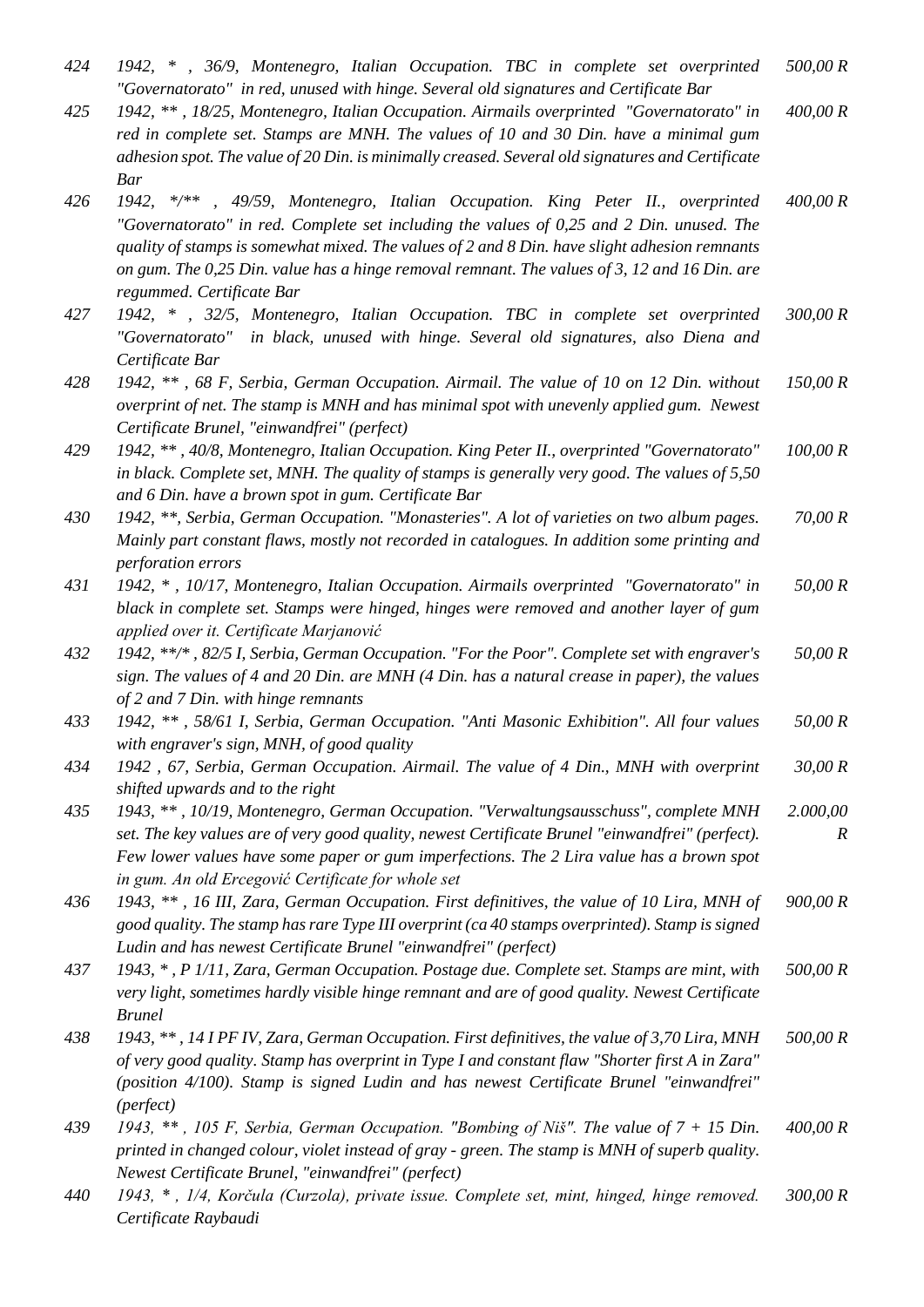| 441 | 1943, **, Podgorica, Italian Occupation. Private issue of five Italian stamps with overprint of<br>the new values in Lire. The values of 3 and 10 Lire with brown stains in gum. Certificate<br>Raybaudi                                                                                                                                                                                    | 300,00 R |
|-----|---------------------------------------------------------------------------------------------------------------------------------------------------------------------------------------------------------------------------------------------------------------------------------------------------------------------------------------------------------------------------------------------|----------|
| 442 | 1943, **, 5 K, Zara, German Occupation. First definitives, the value of 25 cent. with inverted<br>overprint, MNH. The stamp has overprint in Type II. Newest Certificate Brunel "einwandfrei"<br>(perfect)                                                                                                                                                                                  | 250,00 R |
| 443 | 1943, **/*, 10/3 I, 15/8 I, Montenegro, German Occupation. "Verwaltungsausschuss". Eight<br>values with constant flaw "VerwaltungsausscUuss". Stamps are unused, in part poorly<br>preserved gum, including some brown spots. Certificate Ercegović and newest Certificate<br><b>Brunel</b>                                                                                                 | 200,00 R |
| 444 | 1943, *, 20.3 K, Zara, German Occupation. War propaganda, the value of 50 cent. with<br>inverted overprint, mint, hinged. Newest Certificate Brunel "einwandfrei" (perfect)                                                                                                                                                                                                                 | 160,00 R |
| 445 | 1943, **, 20.2 K, Zara, German Occupation. War propaganda, the value of 50 cent. with<br>inverted overprint, MNH. Newest Certificate Brunel "einwandfrei" (perfect)                                                                                                                                                                                                                         | 160,00 R |
| 446 | 1943, **, 78 P, Serbia, German Occupation. Monasteries, the value of 4 Din. printed in<br>changed colour with overprint "0,75", MNH of very good quality                                                                                                                                                                                                                                    | 150,00 R |
| 447 | 1943, **/*/(*), Zara, German Occupation. Lot of stamps of mixed quality, including many<br>forgeries (including the five most expensive Zara stamps). Also there are original stamps,<br>partly of mixed quality. Lot sold "as is"                                                                                                                                                          | 150,00 R |
| 448 | 1943, **, 78 P, Serbia, German Occupation. Monasteries, the value of 4 Din. printed in<br>changed colour with overprint "0,75", MNH of very good quality                                                                                                                                                                                                                                    | 150,00 R |
| 449 | 1943, **/*, 2/13, 15, Zara, German Occupation. First definitives, lot of 13 unused values. The<br>35 cent. stamp has a slight hinge remnant, all other stamps are MNH of good quality. Expert<br>oppinion or Certificate Brunel for all stamps                                                                                                                                              | 150,00 R |
| 450 | 1943, **, 25, Zara, German Occupation. Airmail. The value of 75 cent., MNH of good quality.<br>Signed Ludin and newest Certificate Brunel "einwandfrei" (perfect)                                                                                                                                                                                                                           | 130,00 R |
| 451 | 1943, **, Serbia, German Occupation. "Bombing of Niš". A lot of stamps with mostly constant<br>flaws both of overprint and on basic stamps. Incuded are all four values without "P" (in<br>'Postradale'), the value of $1,50$ (+4) Din.is without word "Za" in overprint. The quality of<br>stamps is usual for this issue, mostly MNH, without hinge, few stamps with slight gum adhesions | 120,00 R |
| 452 | 1943, **, 5K, Montenegro, German Occupation. First definitives. The value of 4 Lira with<br>inverted overprint. The stamp is from the right margin and MNH. It has few shorter perfs at<br>bottom. Certificate Tubinović                                                                                                                                                                    | 100,00 R |
| 453 | 1943, **, 67d, Montenegro, Italian Occupation. Njegoš, the value of 2 Lira, from left margin<br>in pair with normal stamp imperforate in the margin. MNH of very good quality                                                                                                                                                                                                               | 100,00 R |
| 454 | 1943, *, 9 K, Zara, German Occupation. First definitives, the value of 1 Lira with inverted<br>overprint, mint, hinged. Certificate Brunel                                                                                                                                                                                                                                                  | 100,00 R |
| 455 | 1943, **, 67b, Montenegro, Italian Occupation. Njegoš, the value of 2 Lira, from upper<br>margin, imperforate in margin. The stamp is MNH of very good quality                                                                                                                                                                                                                              | 90,00 R  |
| 456 | 1943, **, 1/9, Montenegro, German Occupation. First definitives in complete set, MNH. The<br>value of 20 Lira has slightly faded gum. The 8 Lira stamp is slightly creased. Additionally the<br>values of 0,50 and 1,50 Lira with straight line in figure 5. The 1,50 Lira stamp also has slight<br>gum adhesions. Certificate Bar                                                          | 80,00 R  |
| 457 | $1943, **$ , 35.1/35.4, 36.1/36.4, Zara, German Occupation. War propaganda with new<br>overprint Type. All eight stamps, MNH of very good quality. Expert opinion Brunel                                                                                                                                                                                                                    | 80,00 R  |
| 458 | 1943, **, 38 PF I, Zara, GermanOccupation. Express stamp, the value of 2,50 Lira with new<br>overprint Type. Stamp is MNH of very good quality. It has a constant flaw "accent on A".<br>Newest Certificate Brunel "einwandfrei" (perfect)                                                                                                                                                  | 80,00 R  |
| 459 | 1943, **, 9K, Montenegro, German Occupation. First definitives. The value of 20 Lira with<br>inverted overprint. The stamp is MNH, with natural slightly unevenly applied gum. It has a few<br>brown spots in gum. Certificate Marjanović                                                                                                                                                   | 70,00 R  |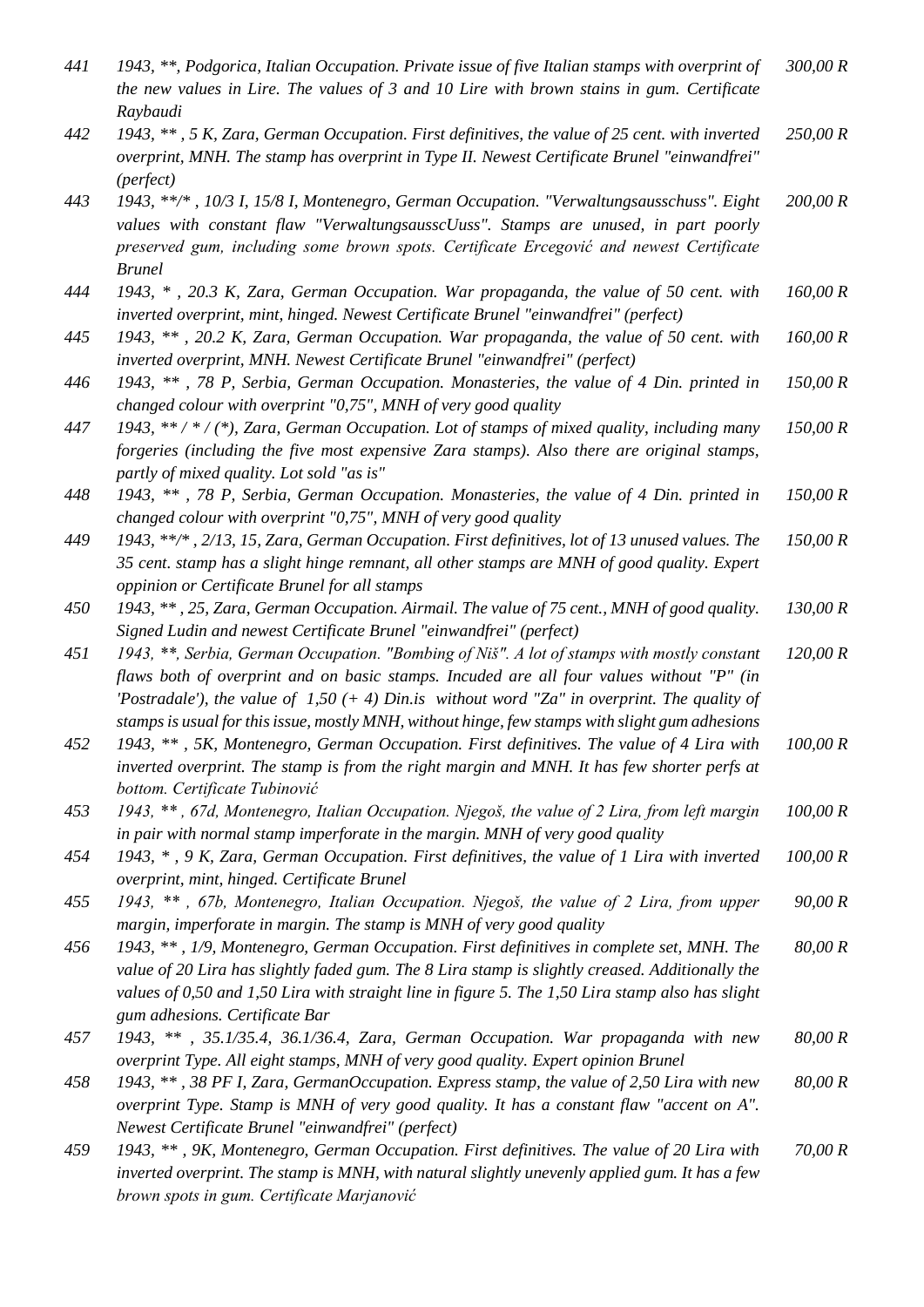- *460 1943, \*\* , 20.1 / 20.4, Zara, German Occupation. War propaganda, the values of 50 cent., all four stamps, MNH of good quality. Newest Certificate Brunel "einwandfrei" (perfect) 60,00 R*
- *461 1943, \*\*/\* , 60ea, Montenegro, Italian Occupation. Njegoš, the value of 5 cent. with double vertical perforation in the middle of the stamp and imperforate at right margin. The stamp has a hinge remnant in the margin 60,00 R*
- *462 1943 , 60eb, 60c, Montenegro, Italian Occupation. Njegoš, the value of 5 cent. in horizontal strip of three. Vertical perforation betweenthe left and middle stamp is shifted to the right. The right stamp is vertically imperforate. The imperforate space between middle and right stamp is slightly creased. Rare 60,00 R*
- *463 1943, \*\*, Montenegro, German Occupation. "Verwaltungsausschuss", "Unissued" values of 15 and 20 cent. Both overprints are forgeries as these two values do not exist with original overprint 50,00 R*
- *464 1943, \*\* , A27b, Montenegro, Italian Occupation. Njegoš, Airmail, the value of 1 Lira from upper margin, imperforate at margin. The stamp is MNH, slightly creased, with few small natural gum skips 50,00 R*
- *465 1943, \*\* , 62g, Montenegro, Italian Occupation. Njegoš, the value of 15 cent. with missing text on reverse. MNH of good quality 50,00 R*
- *466 1943, \* , 2 I K, Zara, German Occupation. First definitives, the value of 10 cent. with inverted overprint, mint, hinged. Expert opinion Brunel 36,00 R*
- *467 1943, \* , 4 I K, Zara, German Occupation. First definitives, the value of 20 cent. with inverted overprint, mint, hinged. Expert opinion Brunel 36,00 R*
- *468 1943, \*\* , 32/4, Zara, German Occupation. Definitives with new overprint Type. Three stamps, MNH of very good quality. Expert opinion Brunel 30,00 R*
- *469 1943, \* , 21/2, Zara, German Occupation. Express stamps, mint, hinged of good quality. Expert opinion Brunel 30,00 R*
- *470 1944, \*\*/\* , 1/8, Macedonia, German Occupation. Lot of stamps with varieties on 10 album pages. Many varieties on higher values are included. Mostly (part) constant flaws of overprint and Types. Many are not recorded in catalogues. Large majority of stamps is MNH. Few stamps are hinged or of poorer quality. Precise inspection recommended 1.000,00 R*
- *471 1944, \*\*/\*, Hvar. Private issue, Definitives and Airmails, both in complete sets, unused. Stamps are mostly MNH. The definitive 4 + 4 on 15 Din. value has a brown stain in gum. The quality of the Airmails is very mixed. Few stamps have adhesion remnants or brown stains in gum. The value of 50 + 50 na 2,50 Din. is thinned. "Certificates" Chiavarello. Lot is "sold as is" 600,00 R*
- *472 1944, \*\* , I-VI, Brač, local issue. Complete set, MNH of very good quality, Newest Certificate Brunel "einwandfrei" (perfect) 600,00 R*
- *473 1944, \*\* , 1 F II DK II, Macedonia, German Occupation. Overprint 1 Lv. on 10 st. in green, MNH, good quality. The stamp has another, inverted overprint in albino. Certificate Brunel and Certificate Hristov. Rare stamp 300,00 R*
- *474 1944, \*\*/\*, Podgorica, German Occupation. Private issue of six Italian stamps with overprint 'Podgoritza' and new values in Lire. Some values show hinge removal or repaired gum 300,00 R*
- *475 1944, \*\* , 1/6, Kotor, German Occupation. Complete set, MNH, good quality. Overprint in Type IV. The value of 1 Lira has inverted watermark. Newest Certificate Brunel, "einwandfrei" (perfect) 300,00 R*
- *476 1944, \*\* , 1/6, Kotor, German Occupation. Complete set, MNH, good quality. The value of 4 Lira has overprint in Type V, which is rare. The value of 1 Lira has inverted watermark. Newest Certificate Brunel, "einwandfrei" (perfect) and Certificate Bar 240,00 R*
- *477 1944, \*\* , 1/6, Kotor, German Occupation. Complete set, MNH, good quality. Overprint in Type I. The value of 1 Lira has inverted watermark. Newest Certificate Brunel, "einwandfrei" (perfect) 220,00 R*
- *478 1944, \*\* , 8 K I / 8 VII, Macedonia, German Occupation. Overprint 30 Lv. on 14. Lv. in horizontal strip of three, positions 17-19 in counter sheet. Stamps are MNH of very good 220,00 R*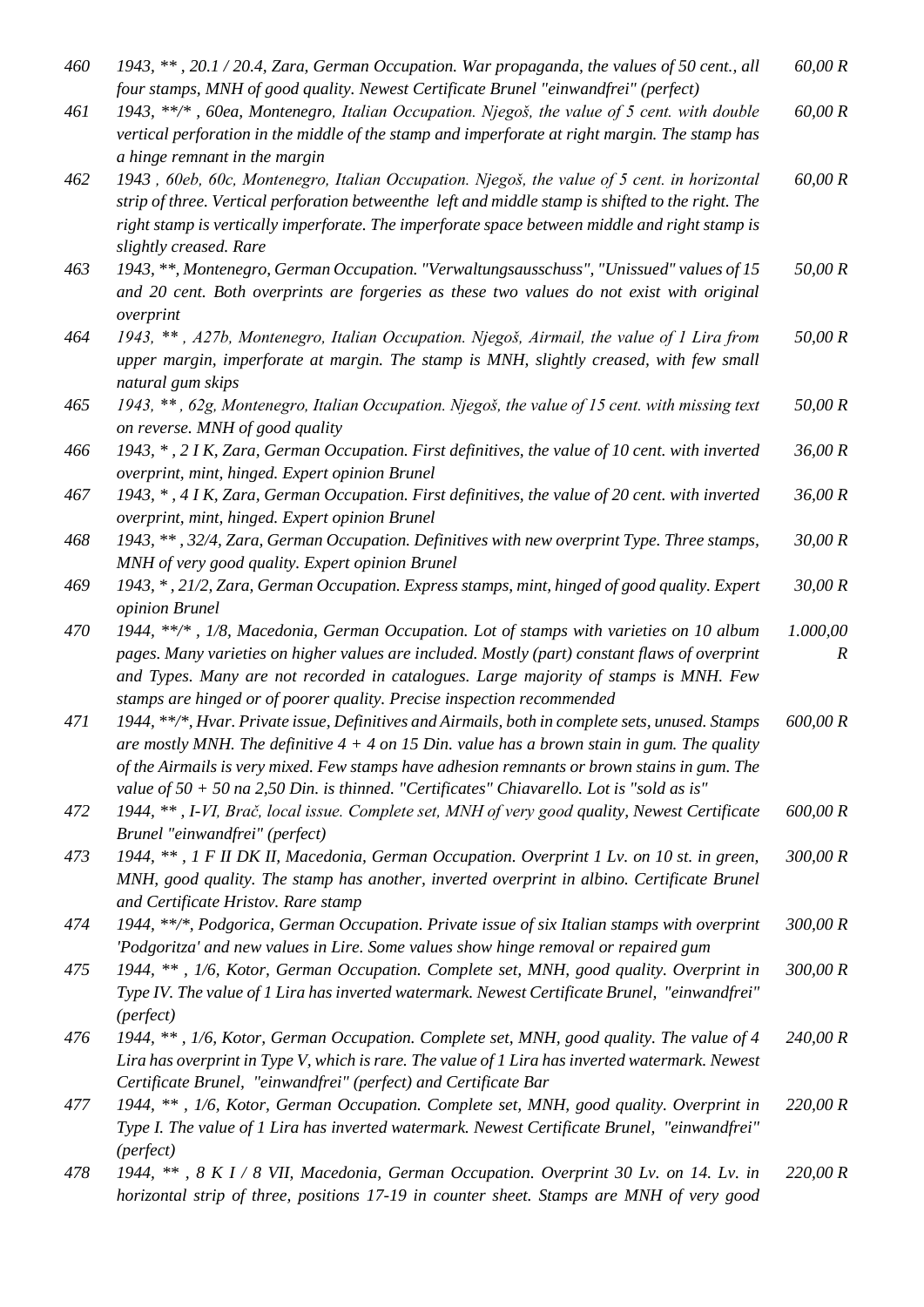*quality. The left stamp has inverted overprint. The right stamp has a constant flaw, "A" as last letter of state name. Certificare Brunel*

|     | letter of state name. Certificare Brunel                                                                                                                                                 |          |
|-----|------------------------------------------------------------------------------------------------------------------------------------------------------------------------------------------|----------|
| 479 | 1944, **, 1/6, Kotor, German Occupation. Complete set, MNH, good quality. Overprint in<br>Type III. The value of 4 Lira has minimally bicolour gum. Newest Certificate Brunel,           | 220,00 R |
|     | "einwandfrei" (perfect)                                                                                                                                                                  |          |
| 480 | 1944, **, 1/2 ZW (2), Macedonia, German Occupation. The values of 1 and 3 L., each in two                                                                                                | 200,00 R |
|     | blocks of four with gutter. Stamps are MNH of very good quality                                                                                                                          |          |
| 481 | 1944, **, 4 K, Kotor, German Occupation. The value of 3 Lira, MNH, with inverted overprint.                                                                                              | 200,00 R |
|     | The stamp has a natural slightly unevenly applied gum. Double signed Ludin                                                                                                               |          |
| 482 | 1944, **, 29/30 I, 33/5 I, Montenegro, German Occupation. "Red Cross". All existing values                                                                                               | 200,00 R |
|     | with constant flaw "Normal position of $G$ ". Stamps are MNH, generally of good quality. The                                                                                             |          |
|     | value of $0.15 + 0.85$ RM on 25 cent. has a brown spot in gum. Certificate Brunel                                                                                                        |          |
| 483 | 1944, **, 3 KW I, Macedonia, German Occupation. Overprint 9 Lv. (instead of 6) on 10 st.,                                                                                                | 150,00 R |
|     | position 74 in counter sheet, MNH, good quality. Certificate Brunel                                                                                                                      |          |
| 484 | 1944, **, 4 KW I, Macedonia, German Occupation. Overprint 6 Lv. (instead of 9) on 15 st.,                                                                                                | 150,00 R |
|     | position 73 in counter sheet, MNH, good quality. Certificate Brunel                                                                                                                      |          |
| 485 | 1944, **, 26 DD, Montenegro, German Occupation. "Refugees". The value of $0.15 + 0.85$ RM                                                                                                | 150,00 R |
|     | on 50 cent. with double overprint. The stamp is MNH of very good quality. Newest Certificate                                                                                             |          |
|     | Brunel, "einwandfrei" (perfect)                                                                                                                                                          |          |
| 486 | 1944, Montenegro, German Occupation. Red Cross. A lot of stamps with smaller constant                                                                                                    | 130,00 R |
|     | flaws, not listed in catalogues. Generally of good quality, MNH                                                                                                                          |          |
| 487 | 1944, **, 20/8, Montenegro, German Occupation. Refugees. Complete set, MNH, very good                                                                                                    | 130,00 R |
|     | quality. Certificate Bar                                                                                                                                                                 |          |
| 488 | 1944, **, 5 KW / 5, Macedonia, German Occupation. Overprint 6 Lv. and 9 Lv. in vertical                                                                                                  | 60,00 R  |
|     | pair on 15 st. (positions 35 and 45 in counter sheet). Stamps are MNH of very good quality.                                                                                              |          |
|     | Signed Karaivanoff and expert opinion Brunel                                                                                                                                             |          |
| 489 | 1944, **, 29/35, Montenegro, German Occupation. Red Cross. Complete set, MNH. Michel                                                                                                     | 60,00 R  |
| 490 | Nr. 33 has natural unevenly applied gum, Mi. Nr. 35 has a brown stain in gum. Certificate Bar<br>1944, **, 4 KW / 4, Macedonia, German Occupation. Overprint 6 Lv. and 9 Lv. in vertical | 60,00 R  |
|     | pair on 15 st. (positions 35 and 45 in counter sheet). Stamps are MNH of very good quality.                                                                                              |          |
|     | Signed Karaivanoff and expert opinion Brunel                                                                                                                                             |          |
| 491 | 1944, **, 2 K, Macedonia, German Occupation. The value of 3 L. on 15 stot. with inverted                                                                                                 | 60,00 R  |
|     | overprint. The stamp is MNH, of very good quality. Certificate Hristov                                                                                                                   |          |
| 492 | 1944, **, 5 F II, Macedonia, German Occupation. Overprint 9 Lv. on 15 st. in gold, MNH,                                                                                                  | 50,00 R  |
|     | good quality. Expert opinion Brunel and Certificate Hristov                                                                                                                              |          |
| 493 | 1944, **, 3 F II, Macedonia, German Occupation. Overprint 6 Lv. on 10 st. in gold, MNH,                                                                                                  | 50,00 R  |
|     | good quality. Expert opinion Brunel                                                                                                                                                      |          |
| 494 | 1944, **, 2 F II, Macedonia, German Occupation. Overprint 3 Lv. on 15 st. in gold, MNH,                                                                                                  | 50,00 R  |
|     | good quality. Expert opinion Brunel and Certificate Hristov                                                                                                                              |          |
| 495 | 1944, **, 1/8, Macedonia, German Occupation. Complete MNH set of good quality                                                                                                            | 50,00 R  |
| 496 | 1944, $**$ , 22 DZ, Montenegro, German Occupation. "Refugees". Yhe value of $0.15 + 0.85$ RM                                                                                             | 50,00 R  |
|     | on 25 cent. with double vertical perforation. The stamp is MNH of very good quality. Newest                                                                                              |          |
|     | Certificate Brunel, "einwandfrei" (perfect)                                                                                                                                              |          |
|     | Kosovo/Kosovo                                                                                                                                                                            |          |

*497 1995/2013, \*\*, Kosovo. At sight complete collection of MNH stamps on home made pages in an album. Additionally some imperforate stamps and private issues 110,00 R*

#### *Severna Makedonija/Northern Macedonia*

*498 1991/2013, \*\*, Macedonia. At sight complete collection of MNH stamps on home made album pages in two albums. Included are beneficiary stamps and a few private issues. High purchase value 120,00 R*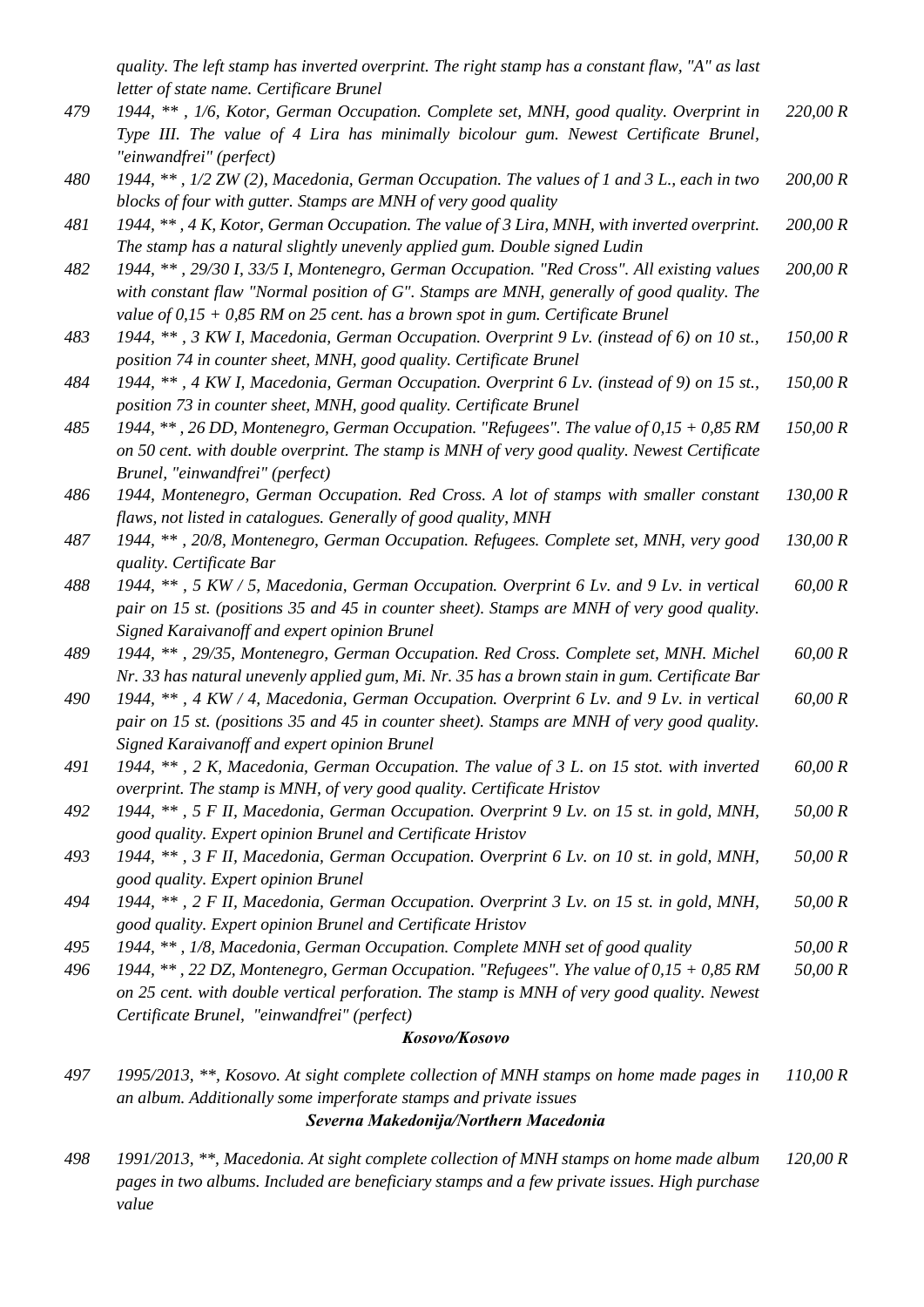- *499 1943, \*\* , 118/27 (6), ZZM 2 (6), NDH. Red Cross 1943. Three complete sets of pairs with gutters - fully perforated, partly perforated and imperforate gutter pairs. All stamps are MNH of good quality (two perforated stamps have some shorter perfs) 160,00 Dalmacija, Hrvaška Istra/Dalmatia, Croatian Istria*
- *500 1919, , Trilingual postal money transfer form franked with 35 hel./vin. (mixed franking of Austria and Chainbreaker Postage due stamp), from Tivat (30.VI.19) to Čilipi. On arrival Austrian 20 hel. postage due stamp was used (4.VII.19) 80,00 R*
- *501 1943, \*/\*\*, Šibenik. Lot of eight stamps, overprinted by hand held cachet, partly MNH. The quality of stamps is good. Certificate Zrinjščak 200,00 R*

#### *Republika Hrvaška/Republic of Croatia*

- *502 1991, Croatia. Independance and Christmas, each in a commemorative album. Each album includes perforated and imperforate sheet of each stamp, two commemorative cards and FDC 40,00 R SHS Bosna/SHS Bosnia*
- *503 1918/20, Bosnia SHS. Somewhat specialized collection on album pages in folder. Present are also various overprint varieties (inverted, double, changed inscription) but also some fakes (e.g. "Dot overprint" and others). Also a few postal history documents. Precise inspection recommended 300,00 R*

#### *Poštna zgodovina/Postal history*

- *504 1919, , 15, Ve. 17, Parcel card franked with 4,50 Cr. mixed franking with Chainbreakers. Stamps are partly affixed over the edge which results in creased perfs. Sent from Zenica (24.XII.19) to Livno (3/1, 20) 40,00 R*
- *505 1919, , 24, 26 (3), Ve. 24, Reimboursment parcel card franked with 73 hel. mixed franking with Chainbreakers. Part of franking is also a vertically bisected 6 hel stamp. Sent from Brčko (21.VIII.19) to Savski Marof (26 AUG 19). Certificate Petric 40,00 R*
- *506 1920, , Closed 20 heller postcard, uprated by 1,50 Cr., sent registered from Kreka (11/6, 20) to Jesenice 24,00 R*

#### *SHS Hrvaška/SHS Croatia*

#### */*

*507 1918/19, SHS Croatia. Interesting, somewhat specialized collection on exhibition pages in folder. Varieties of print, overprint and perforation but also some fakes. Few local issues (Prelog mainly fakes). Includes also few pieces and entire postal history documents. Precise inspection recommende 360,00 R*

#### *Srbija/Serbia*

- *508 1866/1918, \*\* / \* / ○, Serbia. Smaller collection on album pages in very mixed quality. The "Vienna 10" Mihailo is repaired. Inspection recommended 150,00 R*
- *509 1894, \* , 35/41, 50, Serbia. King Alexander I., complete set plus the additional 1 Din. value on granite paper. Stamps are unused, of generally good quality. The value of 15 para is without gum, with stains. Rare set 80,00 R*
- *510 1895, \* , 1, 5 F, Serbia, Postage Due. The value of 5 para in normal colour and in the colour of 50 para value, mint, hinged, of good quality 50,00 R*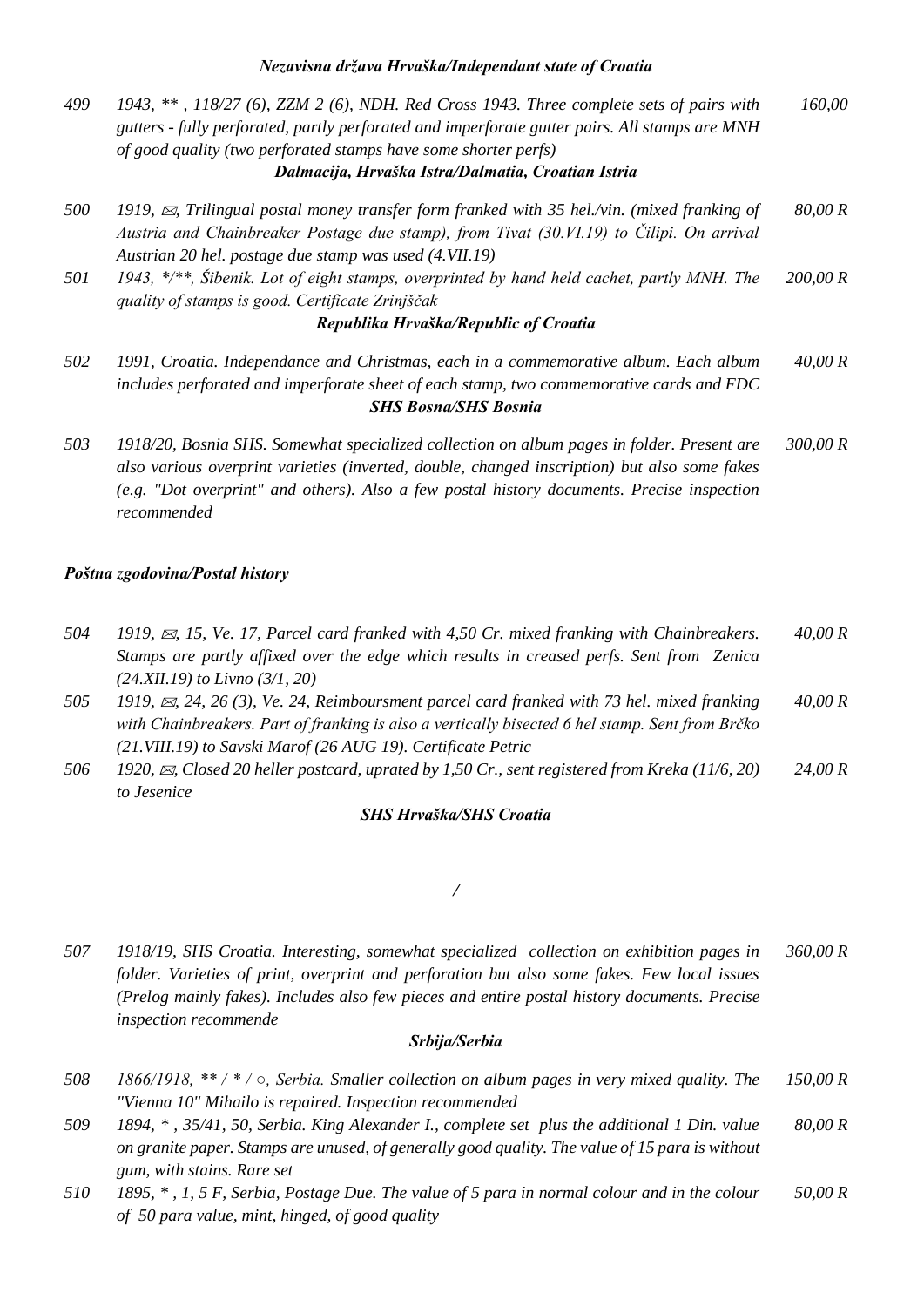| 511 | 1898, $\ast$ , $\delta$ y b K, Serbia, Postage Due. The value of 20 para in horizontal strip of three from | 50,00 R |
|-----|------------------------------------------------------------------------------------------------------------|---------|
|     | margin, the middle stamp in inverted position (tete-beche). Stamps are mint, hinged, of good               |         |
|     | quality                                                                                                    |         |

- *512 1904, \*/(\*) , 76/83, 76/83 U, Serbia. Uprising against the Turks. Normal set, hinged and imperforate set without gum. The quality of stamps is generally good, the imperforate 10 para stamp has a horizontal crease. Rare 100,00 R*
- *513 1911, \* , 107/17, Serbia. Newspapers stamps. Complete set with inscription "Troj. Sabor" above stamps. Stamps are mint, hinged. The value of 10 para has one brown perf. The value of 15 para has one shorter perf above. The 5 Din. value has one brown perf and is slightly thinned at back. Rare set 150,00 R*
- *514 1911, \* , 107/17 (2), Serbia. Newspapers stamps. Complete set with and without the Coat-of-Arms overprint. Stamps are mint of good quality. Few values with colour shades. The set without Coat-of-Arms is rare 80,00 R*
- *515 1917, , Corfu. Cover, franked 50 cent. using French stamps, sent registered from "Tresor et Postes, 504, 22.4/17" to Weesen (12.V.17) 50,00 R*
- *516 1919, , Cover, somewhat creased, franked 30 fil., using Sombor provisional issue stamps, sent locally, within Sombor (919 NOV.26). Censorship cancellation and a meaningless cancellation of Obrenovac. Few brown spots on stamps 70,00 R*
- *517 1920, , 2 (3), 24, S 135, Cover franked with 25 vin. + 10 para in mixed franking with Chainbreakers sent from Belgrade (12.V.20) to Zagreb (MAJ 14). Certificate Petric 60,00 R*

#### *Srbija, nemška okupacija/Serbia, German occupation*

| 518 | 1942, $\approx$ , 5, Cover, poorly preserved, franked with 2 Din., sent from Supliaja (Banat, 11.XI.41)  | 30,00 R   |
|-----|----------------------------------------------------------------------------------------------------------|-----------|
|     | to Petrovgrad $(13. X1.41)$                                                                              |           |
| 519 | 1942, $\approx$ , 3, 7 (2), Cover vertically creased, without affecting stamps franked with 9 Din., sent | 30.00 $R$ |
|     | registered from Klarija (Banat, 16.XI.42) to Petrovgrad (17.XI.42)                                       |           |

#### *Avstrija/Austria*

#### */*

*520 ca 1865, , 32 (4), Complete letter franked with 20 kr. (with two stamps affixed on reverse sent registered "Karlovac, 20/7" to Zara (23/7) 40,00 R*

#### *Razno/Various*

| 521 | 1850/2010, Austria. Incomplete collection with some middle issues in two albums. Collected | 140,00 R |
|-----|--------------------------------------------------------------------------------------------|----------|
|     | approximately until 1990-ies and contains mostly cancelled stamps. 1945 overprints are not |          |
|     | guaranteed. Partly in very mixed quality. Precise inspection recommended                   |          |

- *522 1937/2010, \*\* / \* / ○, "Free time". Thematic collection of former Yugoslav area (Yugoslavia and succesor states) on album pages in folder. Inspection recommended 60,00 R*
- *523 1956/2017, \*\*, Europe Cept. Virtually complete MNH collection of the period on Leuchtturm album pages in folders but (without binders). Few single issues of recent period are missing. The quality of stamps is very good. Very high purchase value 1.400,00 R*
- *524 1956/94, 1997/8, ○, Europe Cept. Complete collection of cancelled stamps on Leuchtturm album pages in three albums. High purchase value 200,00 R*
- *525 1961/2005, \*\*/o, France, Art. Collection of MNH stamps and a few used duplicates on Marini pages in an album 26,00 R*
- *526 1964/2020, \*\*, Switzerland. Collection of MNH stamps in an album. From the beginning of the 1980-ies at sight complete. High purchase value 540,00 R*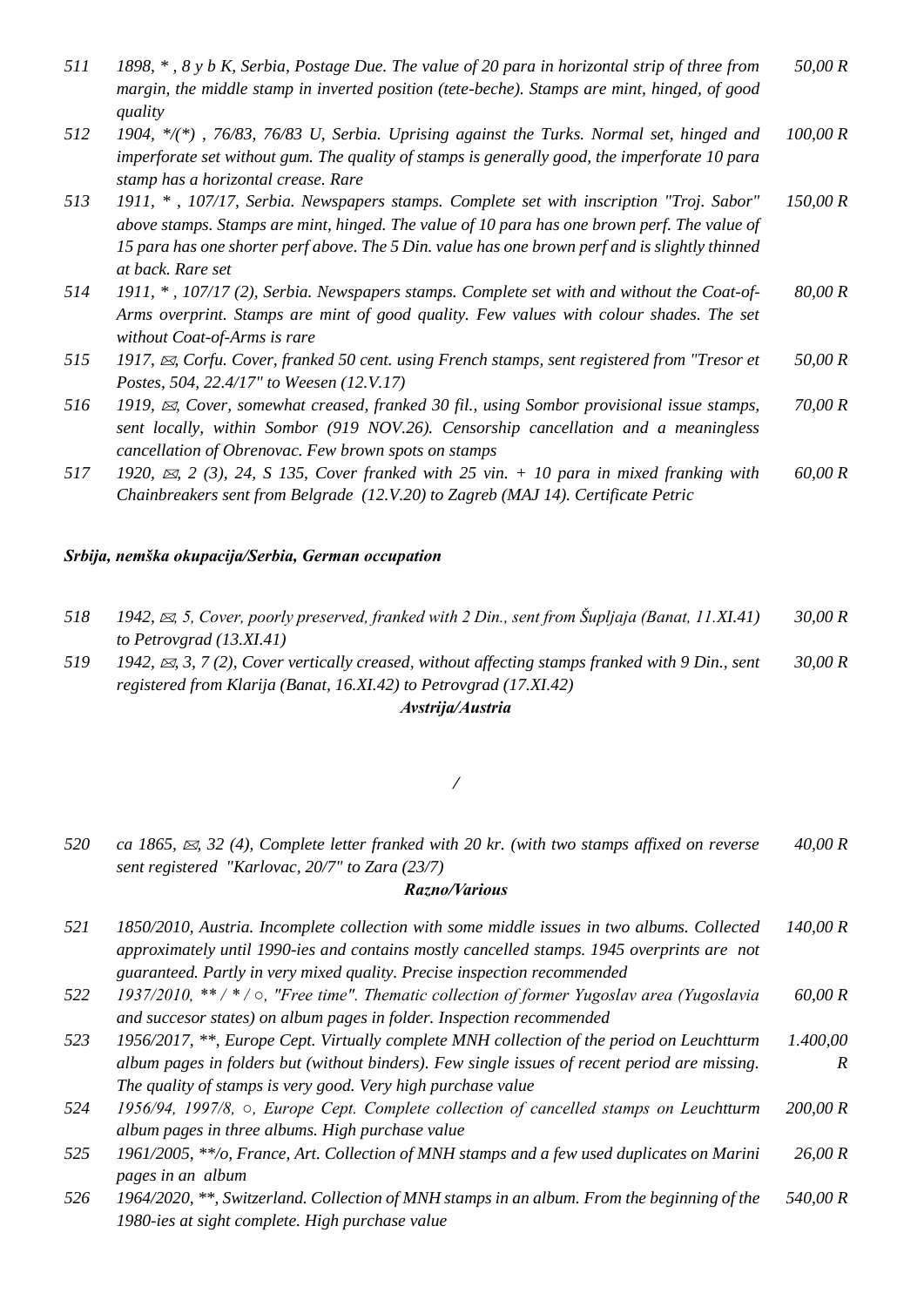| 527 | 1964/2020, **, Switzerland. Collection of MNH stamps in an album. From the beginning of the<br>1980-ies at sight complete. High purchase value                                                                                                                                                                                                                                                                                | 540,00 R |
|-----|-------------------------------------------------------------------------------------------------------------------------------------------------------------------------------------------------------------------------------------------------------------------------------------------------------------------------------------------------------------------------------------------------------------------------------|----------|
| 528 | 1969/2018, **, UNO. New York (1980/2018), Geneva (1969/2018) and Vienna (1979/2018).<br>Virtually complete MNH collection of the period on Leuchtturm album pages in folders but<br>(without binders), all together in a box. Additionally New York miniature sheets "Flags",<br>1980/2018. Few single issues are missing. Additonaly empty album pages New York 1951/79.<br>Very high purchase value, includes valid postag. | 200,00 R |
| 529 | 1983/2019, **, Alderney. At sight complete collection of MNH stamps on Leuchtturm pages in<br>folder but without binders. High purchase value                                                                                                                                                                                                                                                                                 | 100,00 R |
| 530 | 2000/2, **, Canada. At sight complete years 2000 and 2002 (2000 originaly sealed)                                                                                                                                                                                                                                                                                                                                             | 18,00 R  |
| 531 | 2020, $\approx$ , China. Covid-19 Thematic. A lot of 10 postcards/covers with different cancellations<br>'Fight Covid'                                                                                                                                                                                                                                                                                                        | 20,00 R  |
| 532 | 2020, $\boxtimes$ , China. Covid-19 Thematic. A lot of 10 postcards/covers with different cancellations<br>'Fight Covid'                                                                                                                                                                                                                                                                                                      | 20,00 R  |
| 533 | 2020, $\boxtimes$ , China. Covid-19 Thematic. A lot of 10 postcards/covers with different cancellations<br>'Fight Covid'                                                                                                                                                                                                                                                                                                      | 20,00 R  |
| 534 | ca 1835/65, $\approx$ , Austria. Triest. Lot of eight prephilatelic and ex/offo covers (wrappers),<br>generally of good quality                                                                                                                                                                                                                                                                                               | 80,00 R  |
| 535 | ca 1855/1930, Mostly Europe. Small album of classic stamps, generally in poorer quality and<br>with many forgeries                                                                                                                                                                                                                                                                                                            | 40,00 R  |
| 536 | ca 1858/2010, **/*/ $\circ$ , Famous Persons. Thematic collection mostly from former Yugoslav<br>area (Yugoslavia and succesor states) on album pages in three folders. Includes many better<br>stamps and sets including occupation issues. The quality of stamps is mixed, also stamps<br>without guarantee are included. Inspection recommended                                                                            | 500,00 R |
| 537 | ca 1860/1990, 500 years of Post. Thematic collection of stamps, covers and reprints in three<br>albums. Very high purchase value                                                                                                                                                                                                                                                                                              | 80,00 R  |
| 538 | ca 1860/2000, $\circ$ / $\mathfrak{A}$ , Mexico. Incomplete collection in an album. Additionaly a few clasic<br>covers. Inspection recommended                                                                                                                                                                                                                                                                                | 200,00 R |
| 539 | ca 1880/2000, Various. Box with 20 albums. Europe, mostly cheap, used stamps. Also some<br>unused are included, mostly Germany                                                                                                                                                                                                                                                                                                | 70,00 R  |
| 540 | ca 1885/1970, Bolgaria. Collection without expensive stamps on album pages in a folder.<br>Collected mixed in used and unused condition                                                                                                                                                                                                                                                                                       | 60,00 R  |
| 541 | ca 1890/2000, Various. Three albums, mostly overseas material with few interesting sets. In<br>part very mixed quality, inspection recommended                                                                                                                                                                                                                                                                                | 130,00 R |
| 542 | ca 1890/2002, **/*/ $\circ$ , Austria. Box with 5 albums, mostly post war material, unused partial<br>collections in mixed quality (also hinged stamps). Inspection recommended                                                                                                                                                                                                                                               | 40,00 R  |
| 543 | ca 1893/2011, $\approx$ , Former Yugoslavia area. Collection of postcards in a folder. Bosnia and<br>Croatia, partly with areas. Few postcards of old Bosnia and some modern, after 1992,<br>including local/private issues. Apart from modern Croatia also few postcards of Fiume and<br>NDH. Inspection recommended                                                                                                         | 60,00 R  |
| 544 | ca 1896/2014, Sports. Thematic collection in two folders. Mainly Yugoslavia and Slovenia but<br>also some foreign stamps. Single stamps (unused and used) and also some entire postal<br>documents. Inspection recommended                                                                                                                                                                                                    | 60,00 R  |
| 545 | ca 1900/2000, Various, mostly Europe. Box with four albums/folders, mixed, mostly Europe<br>and consisting of stamps and covers. Partly incorectly preserved e.g. modern unused stamps<br>are hinged. Inspection recommended                                                                                                                                                                                                  | 80,00 R  |
| 546 | ca 1900/2011, ** / * / $\circ$ , Industry. Mostly Yugoslav Territories. Thematic collection on home<br>made pages in a folder. Apart from complete sets single stamps are also included. Some better<br>issues e.g. "Railway S/Sheets (2 x of Yugoslavia and 2 x of Triest B, partly regummed). The<br>"White Numerals" stamp of SHS Croatia is forgery. Partly of very mixed quality. Precise<br>inspection is recommended   | 200,00 R |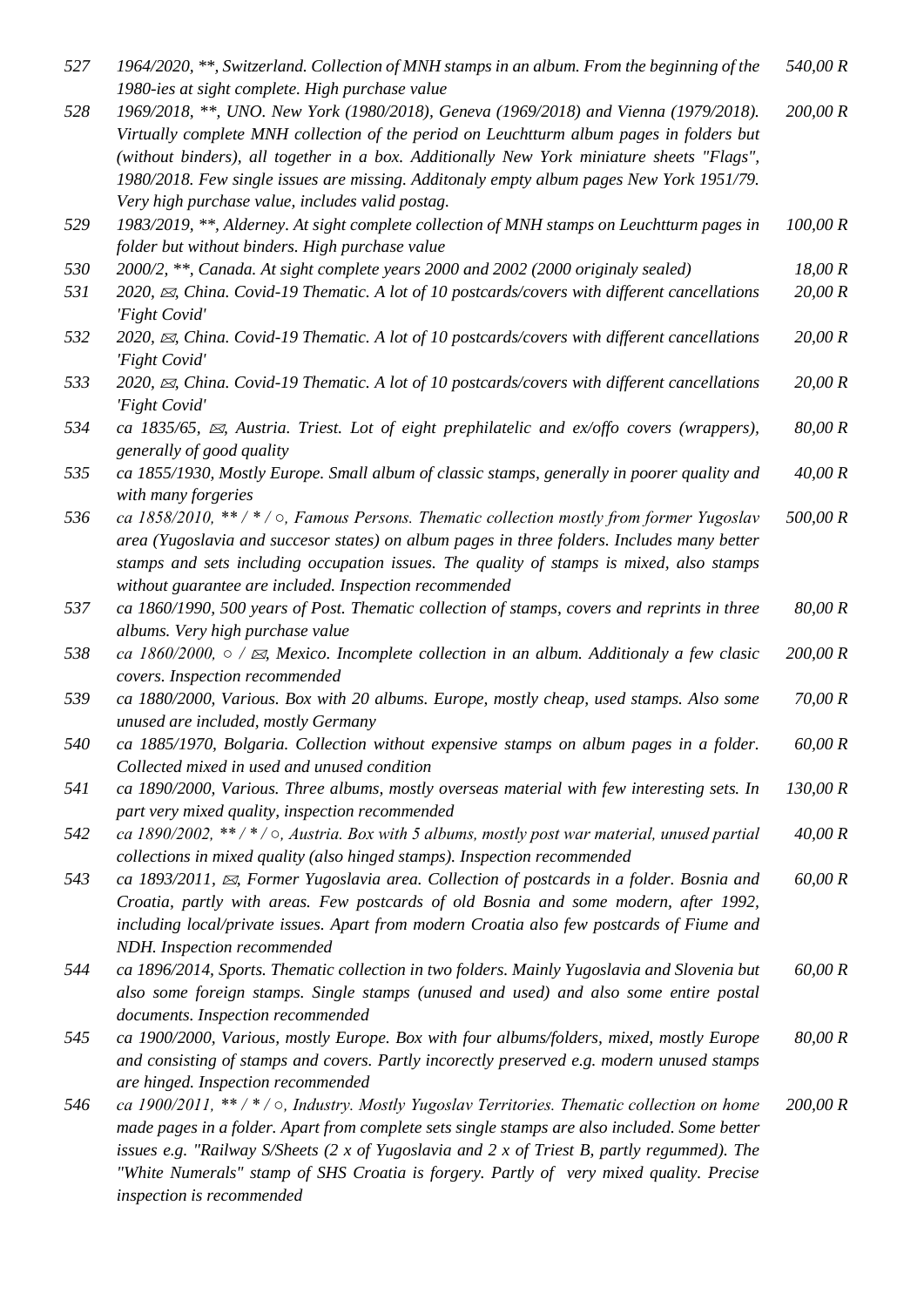| 547 | ca 1905/2015, Archery. Thematic collection in an album. Stamps, cancellations and postal<br>documents. Unusual. Inspection recommended                                                | 50,00 R  |
|-----|---------------------------------------------------------------------------------------------------------------------------------------------------------------------------------------|----------|
| 548 | ca 1910/2005, **/*/ $\circ$ , Settlements. Thematic collection of former Yugoslav area (Yugoslavia                                                                                    | 440,00 R |
|     | and succesor states). Mostly on album pages in three folders and two additional, smaller                                                                                              |          |
|     | albums. All together in a box. Included are many better single stamps and complete sets. The                                                                                          |          |
|     | quality of stamps is very mixed, many better stamps with faults. The 10 Lira of Montenegro,                                                                                           |          |
|     | "Verwaltungsausschuss" is a forgery. Precise inspection recommended                                                                                                                   |          |
| 549 | ca 1930/2000, **/*/ $\circ$ , China. Small lot in a part of an album and on album pages. Few better                                                                                   | 130,00 R |
|     | sets. Unused stamps mounted on album pages are hinged (including "Wushu" set, 1975).                                                                                                  |          |
|     | Inspection recommended                                                                                                                                                                |          |
| 550 | ca 1934/87, ** / * / $\circ$ , Costumes. Thematic collection in an album, collected mixed, unused                                                                                     | 70,00 R  |
|     | and used stamps. Only European stamps, including few better issues. Inspection recommended                                                                                            |          |
| 551 | ca 1950/1990, $\mathfrak{A}$ , Austria. Box with three albums of covers, mostly FDC and commemorative                                                                                 | 40,00 R  |
|     | covers, few mailed. In total over 300 items, few are better. Inspection recommended                                                                                                   |          |
| 552 | ca 1950/2000, **/*/ $\circ$ , Art. Thematic collection in three folders, without expensive issues                                                                                     | 30,00 R  |
| 553 | ca 1950/2008, $\boxtimes$ , Birds. Box with aproximately 400 covers, stationeries, commemorative                                                                                      | 30,00 R  |
|     | cancellations of 'Birds' thematic. Many duplicated (or present several times). Inspection<br>recommended                                                                              |          |
| 554 | ca 1950/2014, **/*/ $\circ$ , Various. Box with 6 albums. One album of unused new isses of former                                                                                     | 60,00 R  |
|     | Yugoslavia - succesor states. Other albums thematic, mostly art, cheap, cancelled sets.                                                                                               |          |
|     | Inspection recommended                                                                                                                                                                |          |
| 555 | ca 1950/63, $*/ \circ / \Delta$ , China. Lot of mostly cancelled stamps on 30 album pages. Includes few                                                                               | 200,00 R |
|     | unused hinged stamps and FDCs. Includes sets "Mei-Lan Theatre" (cancelled, with gum, the                                                                                              |          |
|     | value of 50 F slightly creased) and "Huangshan" (cancelled, with gum, the 30 F has slightly                                                                                           |          |
|     | coloured perfs to the right, result of paintmg the album lines). Inspection recommended                                                                                               |          |
| 556 | ca 1951/82, **/o, Space. Thematic collection in an album. Collected mixed, unused and used                                                                                            | 26,00 R  |
|     | stamps. Includes incomplete issues                                                                                                                                                    |          |
| 557 | ca 1979/2007, $\boxtimes$ , Liechtenstein. Collection of FDC and maximum cards in five albums and a                                                                                   | 40,00 R  |
|     | box, all together in larger box. At sight nothing or very few items are duplicated, over 600                                                                                          |          |
|     | pieces. Very high purchase value, some FDCs with blocks of four.                                                                                                                      |          |
| 558 | ca 1990, Philatelic material, albums. 4 covers Lindner in a box                                                                                                                       | 40,00 R  |
| 559 | ca 1990, Philatelic material, albums. 7 hard, quality covers Marini in a box                                                                                                          | 40,00 R  |
| 560 | ca 1990, Philatelic material, albums. 3 covers Lindne                                                                                                                                 | 30,00 R  |
| 561 | ca 1990, Philatelic material, albums. 3 coversLindner                                                                                                                                 | 30,00 R  |
| 562 | ca 2014/5, **, Thematics, various. Former Yugoslavia territory thematic issues mostly from                                                                                            | 60,00 R  |
|     | Slovenia. Much valid postage. Inspection recommended                                                                                                                                  |          |
|     | Razglednice, Slovenija/Picture postcards, Slovenia                                                                                                                                    |          |
| 563 | 1898, O/D, Vrhnika. Litho, four motifs, mailed 1898                                                                                                                                   | 36,00 R  |
| 564 | 1898, O/D, Sevnica, three motifs, mailed 1898                                                                                                                                         | 18,00 R  |
| 565 | 1899, O/A, Dolenji Logatec, three motifs, mailed 1899                                                                                                                                 | 26,00 R  |
| 566 | 1900, O/B, Celje. Colour litho, three motifs, mailed 1900. Right upper corner creased                                                                                                 | 22,00 R  |
| 567 | 1900, O/C, Novo mesto. Main square, mailed 1900, slightly creased, stamp removed                                                                                                      | 20,00 R  |
| 568 | 1900, O/B, Dolsko, two motifs, somewhat creased, mailed 1900, Railway TPO cancellation                                                                                                | 18,00 R  |
|     | "POSTCONDUCTEUR IM ZUGE/WIEN - TRIEST No. 100"                                                                                                                                        |          |
| 569 | 1901, O/B, Double picture postcard, Ljubljana, National Theatre, ensemble of season 1900/1,                                                                                           | 80,00 R  |
|     | mailed 1901                                                                                                                                                                           |          |
| 570 | 1901, O/A, Rogaška Slatina. Promenade, colour litho, mailed 1901                                                                                                                      | 30,00 R  |
| 571 | 1902, O/B, Ljubljana, Tramway station, Remiza, mailed 1902                                                                                                                            | 70,00 R  |
| 572 | 1903, O/A, Unec. Two motifs, mailed 1903                                                                                                                                              | 24,00 R  |
| 573 | 1903, O/B, Dob pri Ljubljani, two motifs, mailed 1903. The left upper corner is creased. Mailed<br>to Kamnik, to the Sadnikar address. Among signatures also M. Gaspari ("stud. Art") | 20,00 R  |

*574 1904, O/B, II. Vseslovenski Sokol zlet, Ljubljana, 1904, unused 12,00 R*